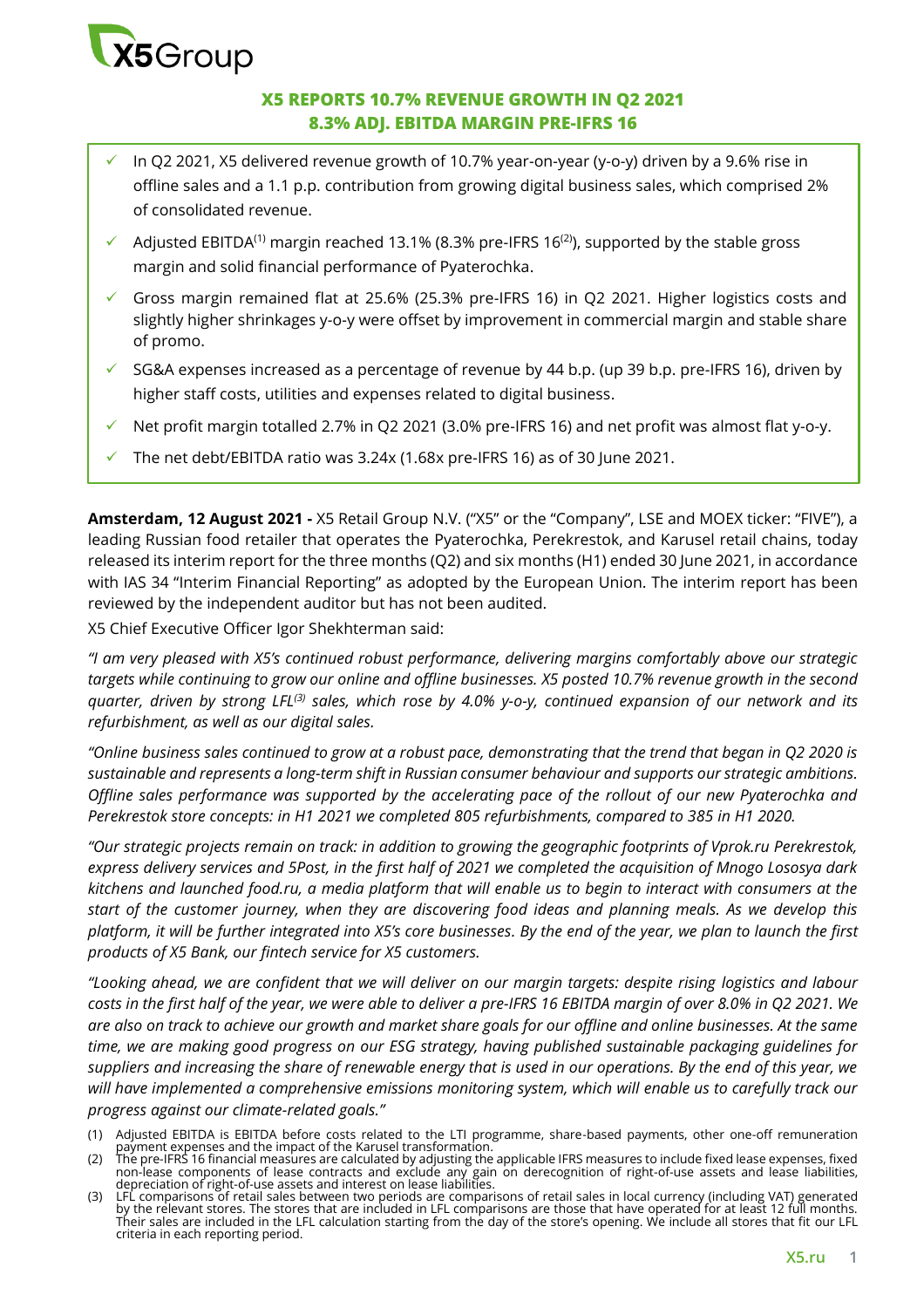

# **Profit and loss statement highlights(4)**

| <b>Russian Rouble (RUB),</b>                                        |         | <b>IFRS 16</b> |                           |         | Pre-IFRS 16 |                            |
|---------------------------------------------------------------------|---------|----------------|---------------------------|---------|-------------|----------------------------|
| million (mln)                                                       | Q2 2021 | Q2 2020        | change,<br>$y - 0 - y, %$ | Q2 2021 | Q2 2020     | change,<br><u>y-o-y, %</u> |
| Revenue                                                             | 546,512 | 493,631        | 10.7 <sub>1</sub>         | 546,512 | 493,631     | 10.7                       |
| incl. net retail sales <sup>(5)</sup>                               | 544,409 | 492,975        | 10.4                      | 544,409 | 492,975     | 10.4                       |
| Pyaterochka (incl. express<br>delivery)                             | 447,612 | 405,792        | 10.3                      | 447,612 | 405,792     | 10.3                       |
| Perekrestok (incl. Vprok.ru<br>Perekrestok and express<br>delivery) | 87,865  | 73,346         | 19.8                      | 87,865  | 73,346      | 19.8                       |
| Karusel                                                             | 8,454   | 13,837         | (38.9)                    | 8,454   | 13,837      | (38.9)                     |
| <b>Gross profit</b>                                                 | 140,096 | 126,579        | 10.7 <sup>1</sup>         | 138,090 | 124,727     | 10.71                      |
| Gross profit margin, %                                              | 25.6    | 25.6           | (1) b.p.                  | 25.3    | 25.3        | 0 b.p.                     |
| Adj. EBITDA <sup>(1)</sup>                                          | 71,728  | 66,094         | 8.5 <sup>1</sup>          | 45,424  | 41,854      | 8.5                        |
| Adj. EBITDA margin, %                                               | 13.1    | 13.4           | (26) b.p.                 | 8.3     | 8.5         | (17) b.p.                  |
| <b>EBITDA</b>                                                       | 70,333  | 65,567         | 7.3 <sub>1</sub>          | 44,029  | 41,327      | 6.5                        |
| EBITDA margin, %                                                    | 12.9    | 13.3           | (41) b.p.                 | 8.1     | 8.4         | (32) b.p.                  |
| <b>Operating profit</b>                                             | 33,303  | 32,954         | 1.1                       | 25,371  | 25,932      | (2.2)                      |
| Operating profit margin, %                                          | 6.1     | 6.7            | (58) b.p.                 | 4.6     | 5.3         | (61) b.p.                  |
| <b>Net profit</b>                                                   | 14,920  | 14,772         | 1.0 <sub>1</sub>          | 16,133  | 16,275      | (0.9)                      |
| Net profit margin, %                                                | 2.7     | 3.0            | (26) b.p.                 | 3.0     | 3.3         | (35) b.p.                  |

|                                                                     |           | <b>IFRS 16</b> |                     |           | <b>Pre-IFRS 16</b> |                     |
|---------------------------------------------------------------------|-----------|----------------|---------------------|-----------|--------------------|---------------------|
| <b>Russian Rouble (RUB),</b><br>million (mln)                       | H1 2021   | H1 2020        | change,<br>y-o-y, % | H1 2021   | H1 2020            | change,<br>y-o-y, % |
| Revenue                                                             | 1,053,703 | 962,625        | 9.5                 | 1,053,703 | 962,625            | 9.5                 |
| incl. net retail sales <sup>(5)</sup>                               | 1,050,192 | 961,435        | 9.21                | 1,050,192 | 961,435            | 9.2                 |
| Pyaterochka (incl. express<br>delivery)                             | 854,322   | 775,839        | 10.1                | 854,322   | 775,839            | 10.1                |
| Perekrestok (incl.<br>Vprok.ru Perekrestok and<br>express delivery) | 177,003   | 153,960        | 15.0                | 177,003   | 153,960            | 15.0                |
| Karusel                                                             | 18,203    | 31,636         | (42.5)              | 18,203    | 31,636             | (42.5)              |
| <b>Gross profit</b>                                                 | 269,637   | 242,515        | 11.2                | 265,715   | 238,927            | 11.2                |
| Gross profit margin, %                                              | 25.6      | 25.2           | 40 b.p.             | 25.2      | 24.8               | 40 b.p.             |
| Adj. EBITDA(1)                                                      | 133,384   | 122,861        | 8.6 <sup>1</sup>    | 80,899    | 74,834             | 8.1                 |
| Adj. EBITDA margin, %                                               | 12.7      | 12.8           | (10) b.p.           | 7.7       | 7.8                | (10) b.p.           |
| <b>EBITDA</b>                                                       | 131,560   | 121,839        | 8.0                 | 79,075    | 73,812             | 7.1                 |
| EBITDA margin, %                                                    | 12.5      | 12.7           | (17) b.p.           | 7.5       | 7.7                | (16) b.p.           |
| <b>Operating profit</b>                                             | 57,803    | 56,941         | 1.5 <sub>1</sub>    | 42,239    | 42,457             | (0.5)               |
| Operating profit margin, %                                          | 5.5       | 5.9            | (43) b.p.           | 4.0       | 4.4                | (40) b.p.           |
| <b>Net profit</b>                                                   | 22,558    | 18,773         | 20.2                | 25,296    | 24,450             | $3.5^{\circ}$       |
| Net profit margin, %                                                | 2.1       | 2.0            | 19 b.p.             | 2.4       | 2.5                | (14) b.p.           |

(4) Please note that in this and other tables, and in the text of this press release, immaterial deviations in the calculation of % changes,

subtotals and totals are due to rounding. (5) Net retail sales represent revenue from the operations of X5-managed stores net of VAT. This number differs from revenue, which includes proceeds from wholesale operations, direct franchisees (royalty payments) and other revenue.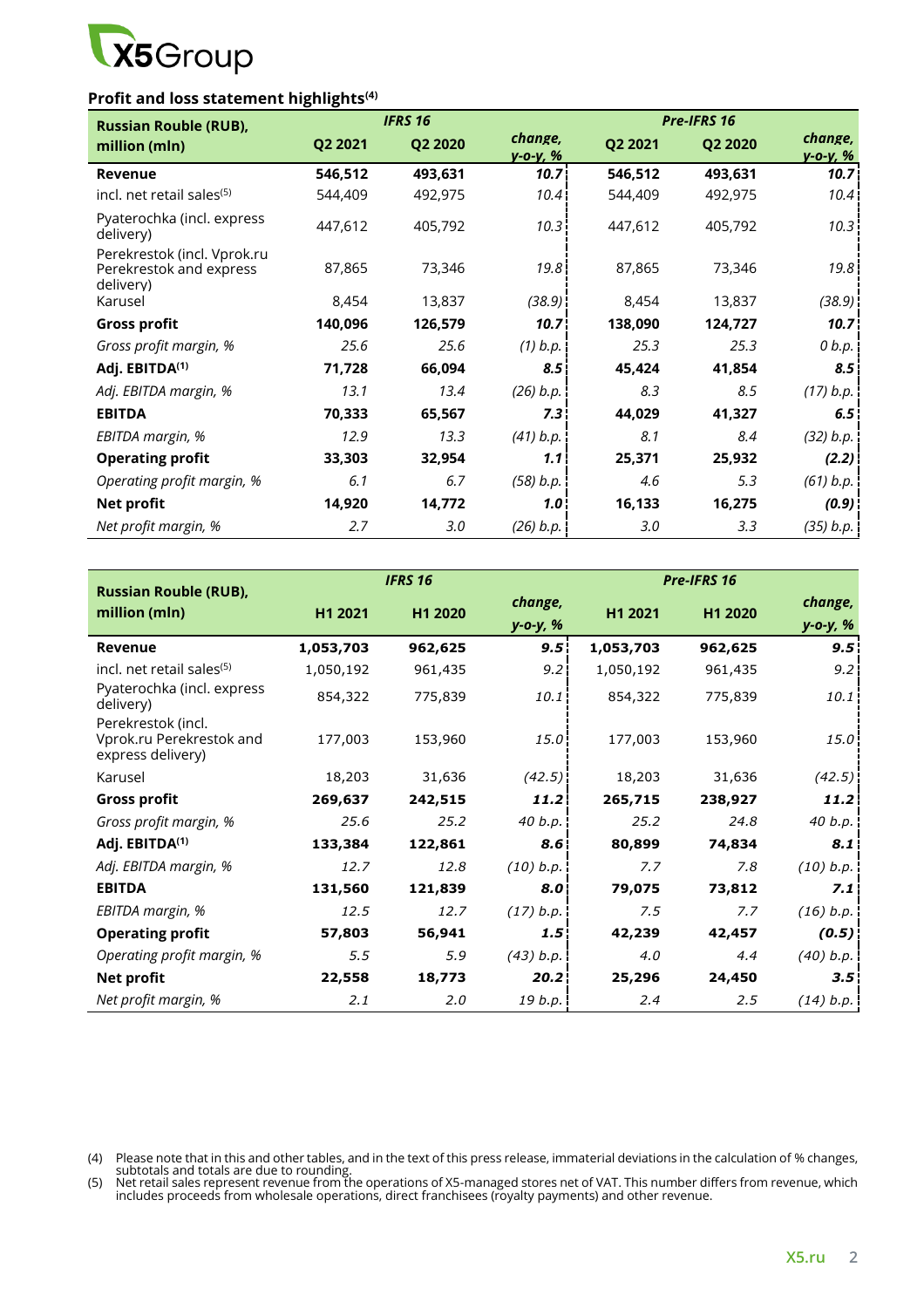

### **Revenue**

Revenue growth reached 10.7% year-on-year in Q2 2021, driven by positive like-for-like (LFL) sales, selling space expansion and 105.7% revenue growth in X5's digital businesses. The latter reflected higher demand from customers for online services, an incremental increase in the number of new online customers, expansion of express delivery operations to new geographies, expansion of Vprok.ru Perekrestok's assortment, expansion of the 5Post delivery network and additional new e-commerce partners for 5Post.

|                                       | As of<br>30-Jun-21 | As of<br>31-Dec-20 | change vs<br>31-Dec-20, % | As of<br>30-Jun-20 | change vs<br>30-Jun-20, % |
|---------------------------------------|--------------------|--------------------|---------------------------|--------------------|---------------------------|
| Selling Space, square meters (sq. m.) |                    |                    |                           |                    |                           |
| Pyaterochka                           | 6,782,960          | 6,541,622          | 3.7                       | 6,289,962          | 7.8                       |
| Perekrestok                           | 1,058,533          | 1,013,860          | 4.4                       | 911,634            | 16.1                      |
| Karusel                               | 160,923            | 222.119            | (27.6)                    | 247,191            | (34.9)                    |
| $X5$ Group <sup>(6)</sup>             | 8,062,903          | 7,840,055          | 2.8                       | 7,510,261          | 7.4                       |

### **Selling space by format, square meters (sq. m)**

### **Q2 & H1 2021 LFL store performance by format, % change y-o-y**

In Q2 and H1 2021, LFL sales performance remained strong with figures up 4.0% and 3.1% y-o-y respectively.

LFL traffic became the main driver of LFL sales in Q2 2021 due to a reversal in the previous trend: customers began making more frequent visits to stores and had a normalised basket size compared to 2020.

|             | Q2 2021      |                |               | H1 2021      |                |               |
|-------------|--------------|----------------|---------------|--------------|----------------|---------------|
|             | <b>Sales</b> | <b>Traffic</b> | <b>Basket</b> | <b>Sales</b> | <b>Traffic</b> | <b>Basket</b> |
| Pyaterochka | 3.7          | 13.0           | (8.3)         | 3.6          | 2.0            | 1.5           |
| Perekrestok | 7.3          | 31.9           | (18.6)        | 2.1          | 5.4            | (3.1)         |
| Karusel     | (7.4)        | 8.9            | (15.0)        | (10.1)       | (7.7)          | (2.6)         |
| X5 Group    | 4.0          | 14.7           | (9.3)         | 3.1          | 2.3            | 0.8           |

For more details on net retail sales performance please refer to X5's [Q2 2021 Trading Update.](https://www.x5.ru/en/PublishingImages/Pages/Media/News/Q2_2021_Trading_Update_ENG.PDF)

### **Gross profit margin**

The gross profit margin under IFRS 16 remained flat y-o-y at 25.6% in Q2 2021 (25.3% pre-IFRS 16). An improvement in the commercial margin, which was supported by the product mix reflecting abnormally hot weather in the Central part of Russia and stable promo levels vs Q2 2020, was offset by higher logistics costs on the back of rising market competition for logistics staff due to higher COVID cases and low migrant labor supply, as well as slightly higher shrinkages y-o-y due to higher than usual temperatures in core regions of our operations.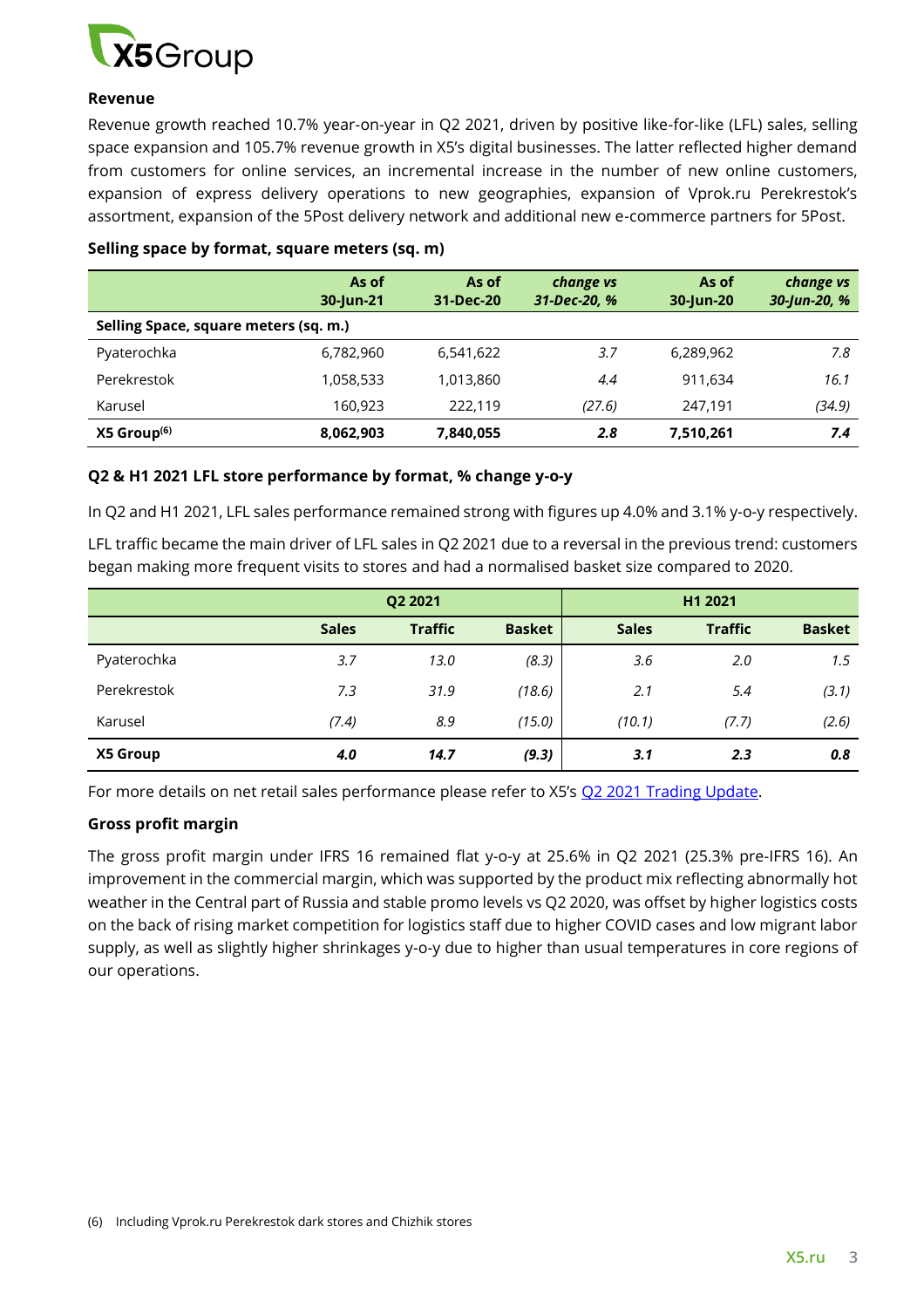

**Selling, general and administrative (SG&A) expenses (excl. D&A&I and the impact of the Karusel transformation)** 

| <b>RUB mln</b><br>change,<br>Q2 2021<br>Q2 2020<br>Q2 2021<br>Q2 2020<br>у-о-у, %<br>13.4 <sup>1</sup><br><b>Staff costs</b><br>(44, 499)<br>(39, 247)<br>(44, 499)<br>(39, 247) | change,<br>у-о-у, %<br>19 b.p. |
|----------------------------------------------------------------------------------------------------------------------------------------------------------------------------------|--------------------------------|
|                                                                                                                                                                                  | 13.4                           |
|                                                                                                                                                                                  |                                |
| 19 $b.p.$<br>8.1<br>8.0<br>8.0<br>% of Revenue<br>8.1                                                                                                                            |                                |
| incl. LTI and share-<br>124.7<br>(1, 184)<br>(527)<br>(1, 184)<br>(527)<br>based payments<br>staff costs excl. LTI and                                                           | 124.7                          |
| 7.9<br>7.8<br>8 b.p.<br>7.8<br>7.9<br>share-based payments as<br>% of Revenue                                                                                                    | 8 b.p.                         |
| 13.1<br>(26, 182)<br>(3,505)<br>(3,099)<br>(23, 904)<br>Lease expenses                                                                                                           | 9.5                            |
| % of Revenue<br>0.6<br>0.6<br>1 b.p.<br>4.8<br>4.8                                                                                                                               | $(5)$ b.p.                     |
| <b>Utilities</b><br>15.5 <sup>1</sup><br>(10, 213)<br>(10, 213)<br>(8, 840)<br>(8, 840)                                                                                          | 15.5                           |
| 1.9<br>8 b.p.<br>% of Revenue<br>1.8<br>1.9<br>1.8                                                                                                                               | 8 b.p.                         |
| <b>Other store costs</b><br>(5,642)<br>(5,760)<br>(2.0)<br>(5,860)<br>(6, 013)                                                                                                   | (2.5)                          |
| (13) b.p.<br>% of Revenue<br>1.0<br>1.2<br>1.1<br>1.2                                                                                                                            | (15) b.p.                      |
| 41.7 <sub>1</sub><br><b>Third party services</b><br>(4, 775)<br>(3, 369)<br>(4,640)<br>(3,271)                                                                                   | 41.9                           |
| 19 b.p.<br>% of Revenue<br>0.7<br>0.7<br>0.9<br>0.8                                                                                                                              | 19 b.p.                        |
| (4, 779)<br>34.2 <sub>1</sub><br>(5,614)<br>(6, 414)<br>(7, 559)<br><b>Other expenses</b>                                                                                        | 34.6                           |
| % of Revenue<br>1.2<br>1.0<br>21 b.p.<br>1.1<br>1.4                                                                                                                              | 25 b.p.                        |
| SG&A (excl. D&A&I and<br>impact from Karusel<br>(75, 048)<br>(65,094)<br>15.3<br>(86, 889)<br>(98, 953)<br>transformation)                                                       | 13.9                           |
| % of Revenue<br>13.7<br>55 b.p.<br>18.1<br>17.6<br>13.2                                                                                                                          | 50 b.p.                        |
| SG&A (excl. D&A&I, LTI,<br>share-based payments<br>(73, 864)<br>(64, 567)<br>14.4<br>(86, 362)<br>(97, 769)<br>and impact from<br>Karusel transformation)                        | 13.2                           |
| % of Revenue<br>13.5<br>44 b.p.<br>17.5<br>13.1<br>17.9                                                                                                                          | 39 b.p.                        |

|                                                                                                            | <b>IFRS 16</b> |            |                     | Pre-IFRS 16 |            |                     |  |
|------------------------------------------------------------------------------------------------------------|----------------|------------|---------------------|-------------|------------|---------------------|--|
| <b>RUB mln</b>                                                                                             | H1 2021        | H1 2020    | change,<br>у-о-у, % | H1 2021     | H1 2020    | change,<br>у-о-у, % |  |
| <b>Staff costs</b>                                                                                         | (87, 983)      | (77, 531)  | 13.5                | (87, 983)   | (77, 531)  | 13.5 <sup>1</sup>   |  |
| % of Revenue                                                                                               | 8.3            | 8.1        | 30 b.p.             | 8.3         | 8.1        | 30 b.p.             |  |
| incl. LTI and share-<br>based payments<br>staff costs excl. LTI and                                        | (1,606)        | (1,022)    | 57.1                | (1,606)     | (1,022)    | 57.1                |  |
| share-based payments as<br>% of Revenue                                                                    | 8.2            | 7.9        | 25 b.p.             | 8.2         | 7.9        | 25 b.p.             |  |
| Lease expenses                                                                                             | (6, 407)       | (5, 503)   | 16.4                | (51, 470)   | (47, 343)  | 8.7 <sub>1</sub>    |  |
| % of Revenue                                                                                               | 0.6            | 0.6        | 4 b.p.              | 4.9         | 4.9        | (3) b.p.            |  |
| <b>Utilities</b>                                                                                           | (22, 160)      | (19, 269)  | 15.0                | (22, 160)   | (19, 269)  | 15.0 <sub>1</sub>   |  |
| % of Revenue                                                                                               | 2.1            | 2.0        | 10 b.p.             | 2.1         | 2.0        | 10 b.p. \           |  |
| <b>Other store costs</b>                                                                                   | (10, 812)      | (10, 413)  | 3.8                 | (11, 245)   | (10, 908)  | 3.1                 |  |
| % of Revenue                                                                                               | 1.0            | 1.1        | (6) b.p.            | 1.1         | 1.1        | (7) b.p.            |  |
| <b>Third party services</b>                                                                                | (9,027)        | (6, 331)   | 42.6                | (8, 862)    | (6, 155)   | $44.0^{\circ}$      |  |
| % of Revenue                                                                                               | 0.9            | 0.7        | 20 b.p.             | 0.8         | 0.6        | 20 b.p.             |  |
| <b>Other expenses</b>                                                                                      | (12, 762)      | (9, 381)   | 36.0 <sup>1</sup>   | (14, 804)   | (10, 879)  | 36.1                |  |
| % of Revenue                                                                                               | 1.2            | 1.0        | 24 b.p.             | 1.4         | 1.1        | 27 b.p.             |  |
| SG&A (excl. D&A&I and<br>the impact of the<br><b>Karusel transformation)</b>                               | (149, 151)     | (128, 428) | 16.1                | (196, 524)  | (172, 085) | 14.2                |  |
| % of Revenue                                                                                               | 14.2           | 13.3       | 81 b.p.             | 18.7        | 17.9       | 77 b.p. \           |  |
| SG&A (excl. D&A&I, LTI,<br>share-based payments<br>and the impact of the<br><b>Karusel transformation)</b> | (147, 545)     | (127, 406) | 15.8                | (194, 918)  | (171, 063) | 13.9                |  |
| % of Revenue                                                                                               | 14.0           | 13.2       | 77 $b.p.$           | 18.5        | 17.8       | 73 b.p.             |  |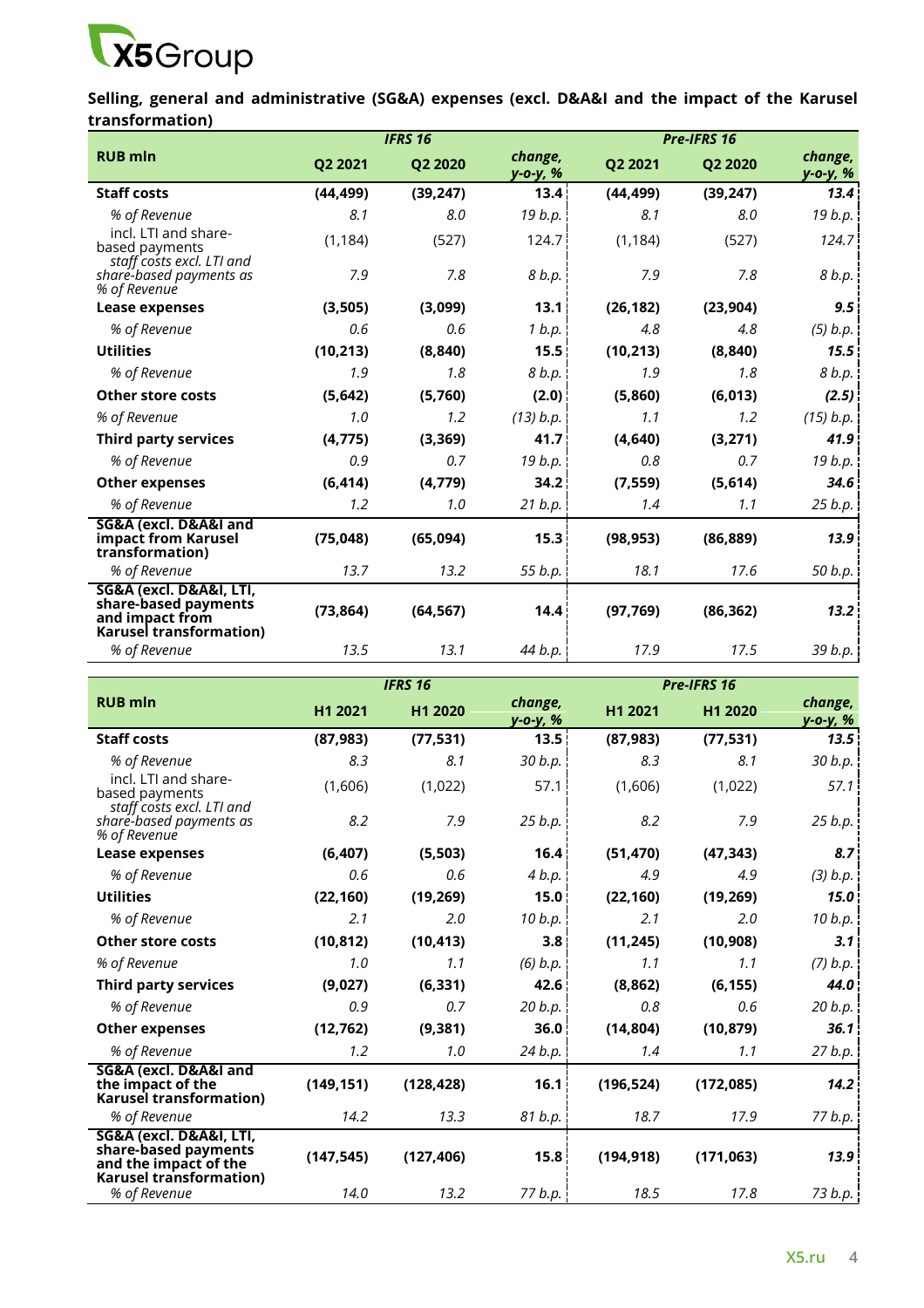

In Q2 2021, SG&A expenses excluding D&A&I, LTI, share-based payments and the impact of the Karusel transformation under IFRS 16 as a percentage of revenue increased by 44 b.p. to 13.5% (increased by 39 b.p. to 17.9% pre-IFRS 16), of which 21 b.p. under IFRS 16 (25 b.p. pre-IFRS 16) was contributed by growth in courier costs in our fast-expanding online sales, followed by higher staff costs and third party services. Smaller impacts were also seen from utility costs, while store rents and lower expenses related to COVID helped to partially offset the factors pushing up operating costs.

Other expenses (excluding the impact of the Karusel transformation) under IFRS 16 as a percentage of revenue in Q2 2021 increased by 21 b.p. y-o-y to 1.2% (up 25 b.p. to 1.4% pre-IFRS 16) mainly due to higher share of courier services costs for express delivery given the number of orders increased by 4.7 times y-oy.

Staff costs (excluding LTI, share-based payments and the impact of the Karusel transformation) as a percentage of revenue increased by 8 b.p. y-o-y in Q2 2021 to 7.9%, mainly due to an increased headcount in the central office engaged in digital transformation projects.

LTI and share-based payment expenses amounted to RUB 1,184 mln in Q2 2021. The Company continued to accrue a liability for the deferred conditional payout related to the LTI programme 2018-2020, and started accruals related to the new LTI programme 2021-2023 alongside the new LTI programme for new businesses (accruals for both Q1 and Q2 2021) (5Post, Chizhik and Okolo). The accruals in the following quarters will be lower compared to Q2 2021.

Utility costs as a percentage of revenue in Q2 2021 increased by 8 b.p. y-o-y to 1.9% driven by a larger number of new openings and refurbishments, as well as the hot weather in some regions of our operations.

Third party service expenses under IFRS 16 as a percentage of revenue in Q2 2021 increased by 19 b.p. y-oy to 0.9% (growing by 19 b.p. to 0.8% pre-IFRS 16) mainly due to the normalisation of marketing expenses following the lower marketing budgets during the COVID-19 pandemic last year.

Other store costs under IFRS 16 as a percentage of revenue in Q2 2021 decreased by 13 b.p. y-o-y (falling by 15 b.p. pre-IFRS 16) mainly due to lower expenses associated with additional measures related to the COVID-19 pandemic, such as masks and disposable gloves for personnel as well as additional disinfection procedures in stores.

### **Lease/sublease and other income(7)**

As a percentage of revenue, the Company's income from leases, subleases and other operations (excl. the impact of the Karusel transformation) under IFRS 16 totalled 1.0%, an increase of 15 b.p. y-o-y in Q2 2021 (an increase of 20 b.p. to 0.9% pre-IFRS 16), due to the recovery of sublease operations and sales of recyclable materials after the pandemic.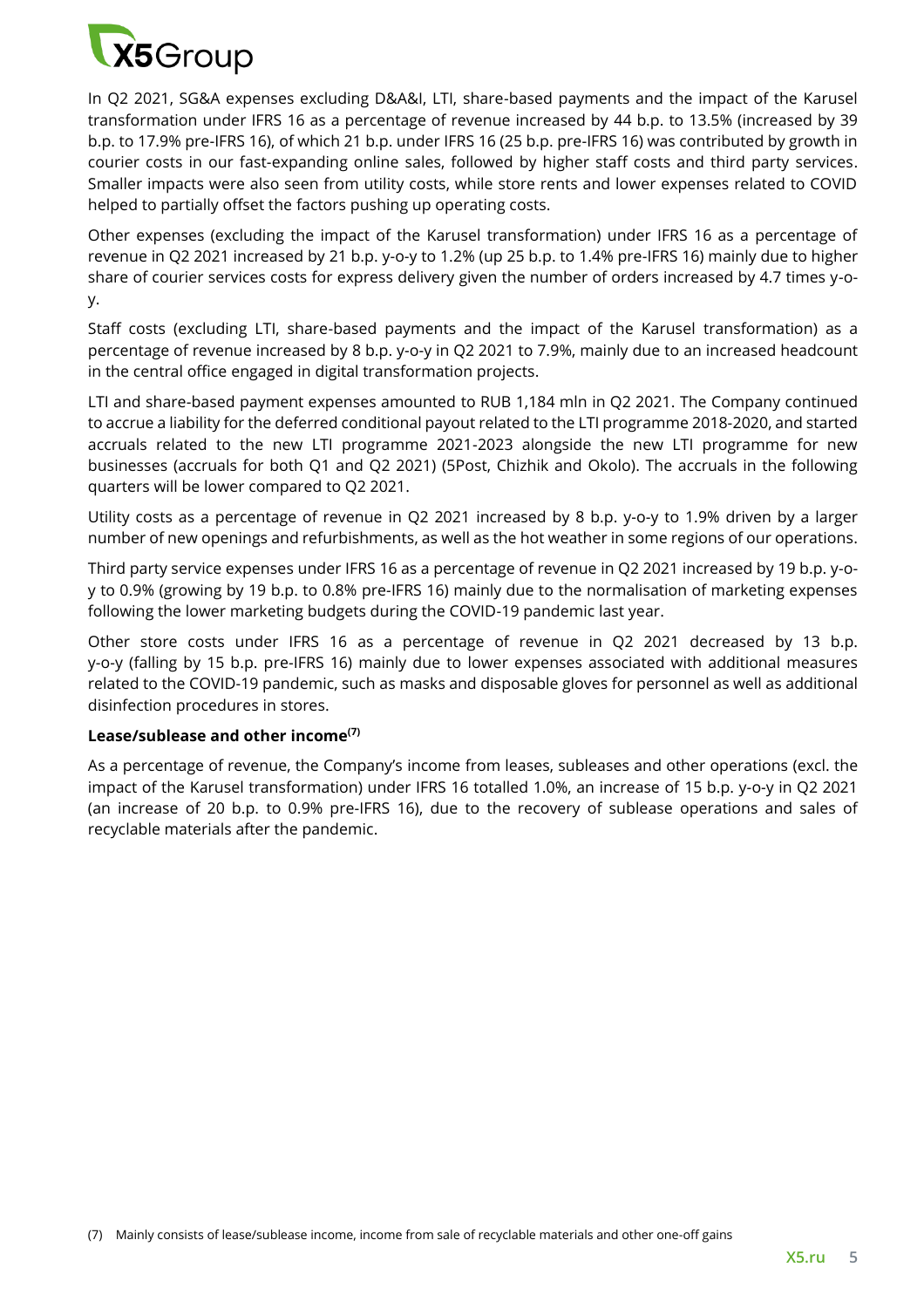

# **EBITDA and EBITDA margin**

|                                                                                                            |           | <b>IFRS 16</b> |                            |           | Pre-IFRS 16 |                     |
|------------------------------------------------------------------------------------------------------------|-----------|----------------|----------------------------|-----------|-------------|---------------------|
| <b>RUB mln</b>                                                                                             | Q2 2021   | Q2 2020        | change,<br><u>y-o-y, %</u> | Q2 2021   | Q2 2020     | change,<br>у-о-у, % |
| <b>Gross profit</b>                                                                                        | 140,096   | 126,579        | 10.7                       | 138,090   | 124,727     | 10.7                |
| Gross profit margin, %                                                                                     | 25.6      | 25.6           | $(1)$ b.p.                 | 25.3      | 25.3        | 0 b.p.              |
| SG&A (excl. D&A&I, LTI,<br>share-based payments<br>and the effect of the<br><b>Karusel transformation)</b> | (73, 864) | (64, 567)      | 14.4                       | (97, 769) | (86, 362)   | 13.2                |
| % of Revenue                                                                                               | 13.5      | 13.1           | 44 b.p.                    | 17.9      | 17.5        | 39 b.p.             |
| <b>Net impairment losses</b><br>on financial assets                                                        | (9)       | (130)          | (93.1)                     | (9)       | (130)       | (93.1)              |
| % of Revenue                                                                                               | 0.002     | 0.026          | (2) b.p.                   | 0.002     | 0.026       | (2) b.p.            |
| Lease/sublease and<br>other income (excl. the<br>effect of the Karusel<br>transformation)                  | 5,505     | 4,212          | 30.7                       | 5,112     | 3,619       | 41.3                |
| % of Revenue                                                                                               | 1.0       | 0.9            | 15 b.p.                    | 0.9       | 0.7         | 20 b.p.             |
| Adj. EBITDA                                                                                                | 71,728    | 66,094         | 8.5                        | 45,424    | 41,854      | 8.5                 |
| Adj. EBITDA margin, %                                                                                      | 13.1      | 13.4           | $(26)$ b.p.                | 8.3       | 8.5         | (17) b.p.           |
| LTI, share-based<br>payments and other<br>one-off remuneration<br>payment expenses and<br><b>SSC</b>       | (1, 184)  | (527)          | 124.7                      | (1, 184)  | (527)       | 124.7               |
| % of Revenue                                                                                               | (0.2)     | (0.1)          | (11) b.p.                  | (0.2)     | (0.1)       | (11) b.p.           |
| <b>Effect of the Karusel</b><br>transformation                                                             | (211)     |                |                            | (211)     |             |                     |
| % of Revenue                                                                                               | (0.0)     |                | $(4)$ b.p.                 | (0.0)     |             | (4) b.p.            |
| <b>EBITDA</b>                                                                                              | 70,333    | 65,567         | 7.3                        | 44,029    | 41,327      | 6.5                 |
| EBITDA margin, %                                                                                           | 12.9      | 13.3           | (41) b.p.                  | 8.1       | 8.4         | (32) b.p.           |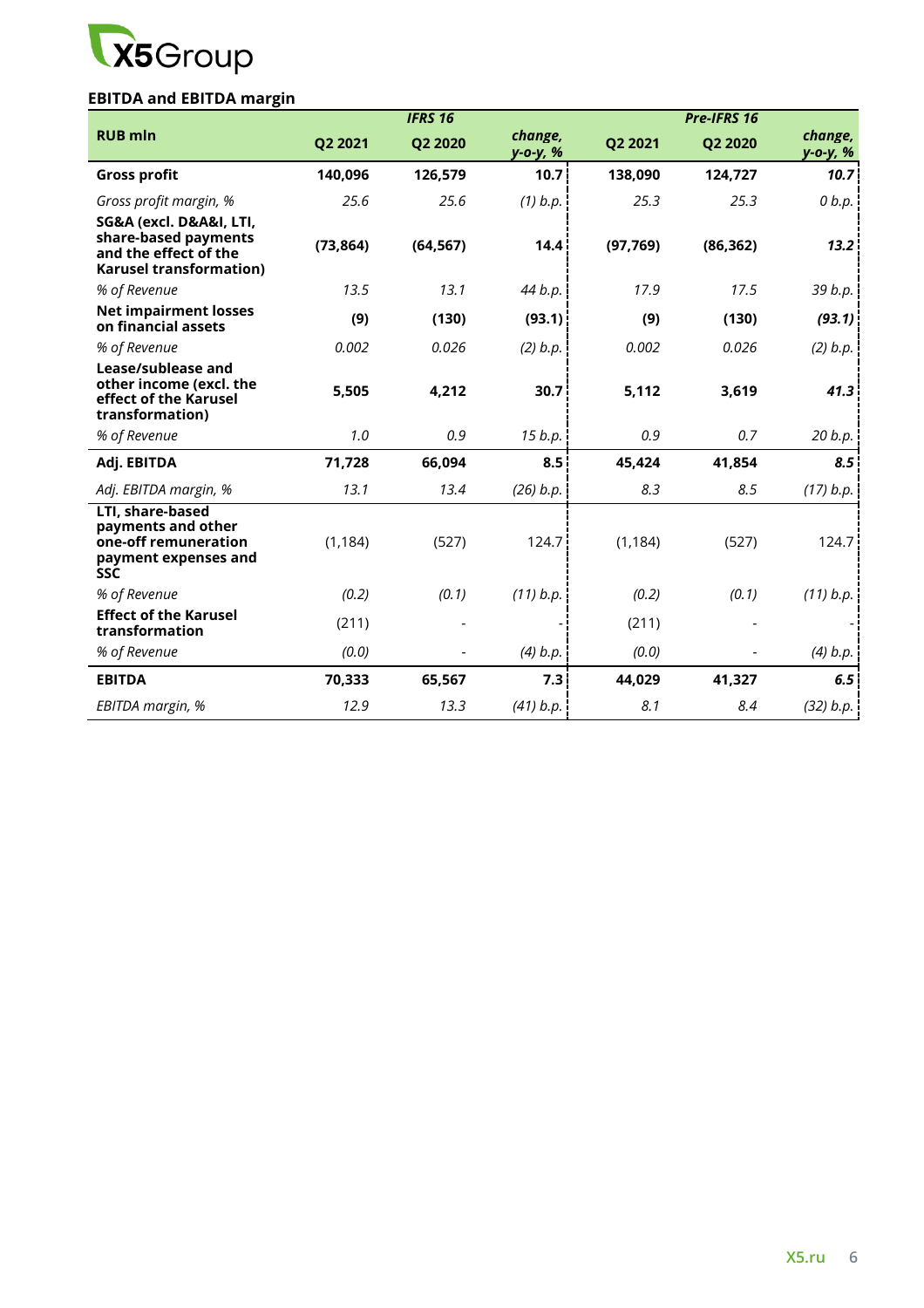

|                                                                                                            |            | <b>IFRS 16</b> |                     |            | Pre-IFRS 16 |                     |
|------------------------------------------------------------------------------------------------------------|------------|----------------|---------------------|------------|-------------|---------------------|
| <b>RUB mln</b>                                                                                             | H1 2021    | H1 2020        | change,<br>у-о-у, % | H1 2021    | H1 2020     | change,<br>у-о-у, % |
| <b>Gross profit</b>                                                                                        | 269,637    | 242,515        | 11.2                | 265,715    | 238,927     | 11.2                |
| Gross profit margin, %                                                                                     | 25.6       | 25.2           | 40 b.p.             | 25.2       | 24.8        | 40 b.p.             |
| SG&A (excl. D&A&I, LTI,<br>share-based payments<br>and the effect of the<br><b>Karusel transformation)</b> | (147, 545) | (127, 406)     | 15.8                | (194, 918) | (171, 063)  | 13.9                |
| % of Revenue                                                                                               | 14.0       | 13.2           | 77 b.p.             | 18.5       | 17.8        | 73 b.p.             |
| <b>Net impairment losses</b><br>on financial assets                                                        | (130)      | (199)          | (34.7)              | (130)      | (199)       | (34.7)              |
| % of Revenue                                                                                               | 0.012      | 0.021          | $(1)$ b.p.          | 0.012      | 0.021       | $(1)$ b.p.          |
| Lease/sublease and<br>other income (excl. the<br>effect of the Karusel<br>transformation)                  | 11,422     | 7,951          | 43.7                | 10,232     | 7,169       | 42.7                |
| % of Revenue                                                                                               | 1.1        | 0.8            | 26 b.p.             | 1.0        | 0.7         | 23 b.p.             |
| Adj. EBITDA                                                                                                | 133,384    | 122,861        | 8.6                 | 80,899     | 74,834      | 8.1                 |
| Adj. EBITDA margin, %                                                                                      | 12.7       | 12.8           | $(10)$ b.p.         | 7.7        | 7.8         | (10) b.p.           |
| LTI, share-based<br>payments and other<br>one-off remuneration<br>payment expenses and<br><b>SSC</b>       | (1,606)    | (1,022)        | 57.1                | (1,606)    | (1,022)     | 57.1                |
| % of Revenue                                                                                               | (0.2)      | (0.1)          | $(5)$ b.p.          | (0.2)      | (0.1)       | $(5)$ b.p.          |
| <b>Effect of the Karusel</b><br>transformation                                                             | (218)      |                |                     | (218)      |             |                     |
| % of Revenue                                                                                               | (0.0)      |                | (2) b.p.            | (0.0)      |             | (2) b.p.            |
| <b>EBITDA</b>                                                                                              | 131,560    | 121,839        | 8.0                 | 79,075     | 73,812      | 7.1                 |
| EBITDA margin, %                                                                                           | 12.5       | 12.7           | (17) b.p.           | 7.5        | 7.7         | (16) b.p.           |

# **Segment reporting (under pre-IFRS 16)**

| <b>RUB</b> mln                                                                         | H1 2021  | H1 2020 | change,<br>y-o-y, % |
|----------------------------------------------------------------------------------------|----------|---------|---------------------|
| Proximity (Pyaterochka), including express delivery                                    |          |         |                     |
| Revenue                                                                                | 854,698  | 776,086 | 10.1                |
| <b>EBITDA</b>                                                                          | 71,886   | 64,738  | 11.0                |
| EBITDA margin, %                                                                       | 8.4      | 8.3     | 7 b.p.              |
| Supermarkets (Perekrestok), including express delivery, excluding Vprok.ru Perekrestok |          |         |                     |
| Revenue                                                                                | 170,061  | 149,047 | 14.1                |
| EBITDA                                                                                 | 10,362   | 11,119  | (6.8)               |
| EBITDA margin, %                                                                       | 6.1      | 7.5     | (137) b.p.          |
| <b>Hypermarkets (Karusel)</b>                                                          |          |         |                     |
| Revenue                                                                                | 18,439   | 31,652  | (41.7)              |
| <b>EBITDA</b>                                                                          | 752      | 780     | (3.6)               |
| EBITDA margin, %                                                                       | 4.1      | 2.5     | 161 b.p.            |
| <b>Other segments</b>                                                                  |          |         |                     |
| Revenue                                                                                | 10,505   | 5,840   | 79.9                |
| <b>EBITDA</b>                                                                          | (2, 136) | (877)   | 143.6               |
| EBITDA margin, %                                                                       | (20.3)   | (15.0)  | (532) b.p.          |
| Corporate                                                                              |          |         |                     |
| EBITDA                                                                                 | (1,789)  | (1,948) | (8.2)               |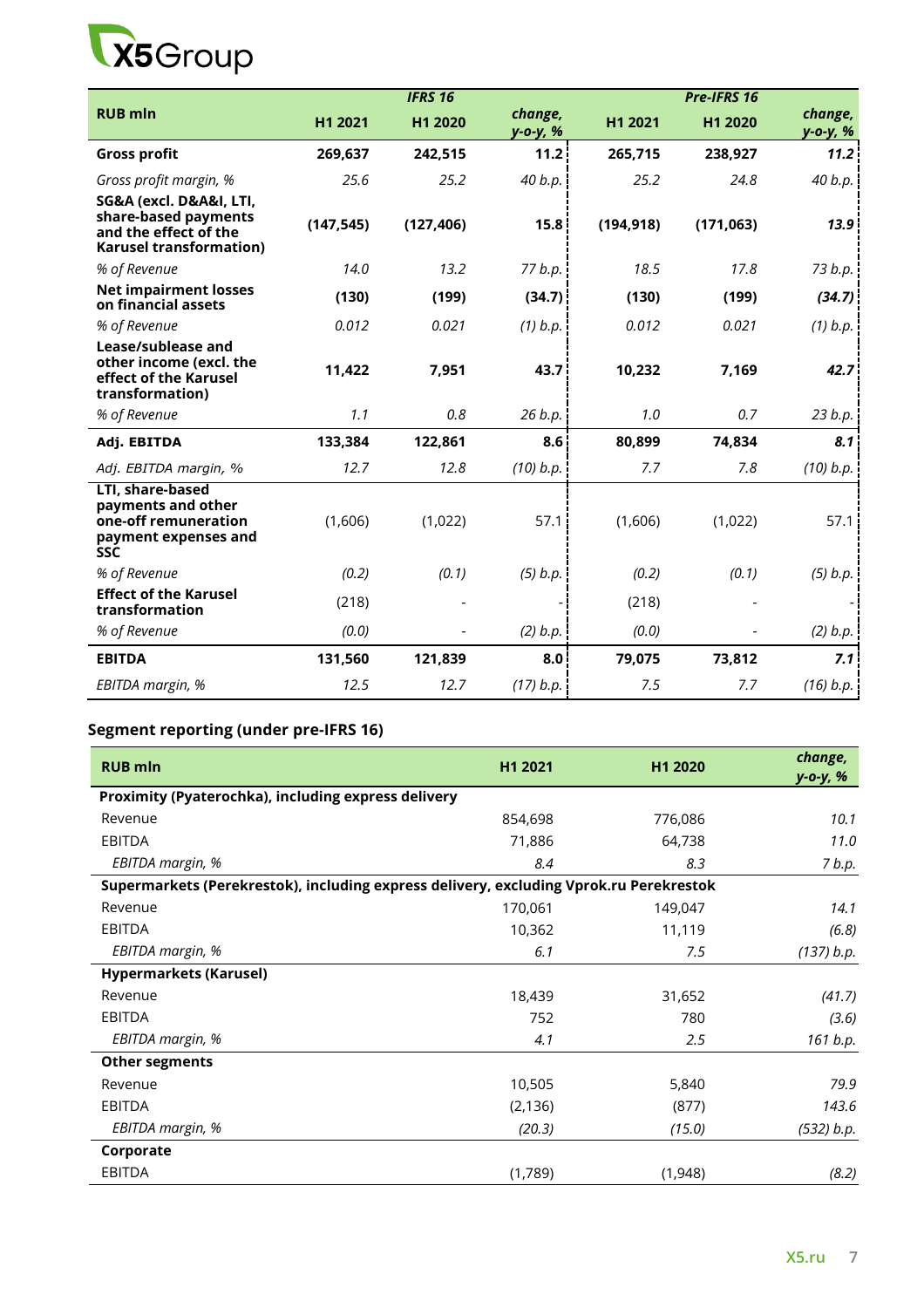

Upon adoption of IFRS 16 the Management Board continued to assess the performance of the operating segments based on EBITDA pre-IFRS 16. EBITDA pre-IFRS 16 is calculated by adjusting EBITDA to include fixed lease expenses, fixed non-lease components of lease contracts and exclude gain on derecognition of right-of-use assets and lease liabilities.

The accounting policies used for segments are the same as the accounting policies applied to the condensed consolidated interim financial statements, except for the accounting of leases under pre-IFRS 16 rather than IFRS 16.

In H1 2021, Pyaterochka's EBITDA margin under pre-IFRS 16 increased by 7 b.p. y-o-y to 8.4%, driven primarily by an improved gross margin as a result of greater sales of higher margin assortment SKUs during the abnormally hot weather of May-June and an improved shrinkage level in H1 2021 reflecting a number of efficiency-focused measures. The EBITDA margin excluding express delivery operations would have been 8.5%.

Perekrestok's EBITDA margin under pre-IFRS 16 declined by 137 b.p. y-o-y in H1 2021 to 6.1%, mainly due to the one-off positive effect of the sale of a supermarket last year (c. +60 b.p.), the expansion of its express delivery service (c. 30 b.p.), an increased shrinkage level in Q2 2021 on the back of the slower than expected recovery of stores located in shopping malls, given approximately half of Perekrestok supermarkets are located in shopping malls that closed during the first wave of COVID.

In H1 2021, Karusel's EBITDA margin under pre-IFRS 16 increased by 161 b.p. y-o-y to 4.1%, on the back of the format's transformation and despite accelerated expenses related to the closure of stores.

Other segments include Vprok.ru Perekrestok, Chizhik, 5Post, Okolo and Mnogo Lososya. The segments generated a planned EBITDA loss, with the EBITDA margin under pre-IFRS 16 decreasing by 532 b.p. in H1 2021 primarily due to the expansion of new businesses.

Corporate expenses under pre-IFRS 16 decreased by 8.2% y-o-y in H1 2021**.** 

The total negative impact on H1 2021 EBITDA margin from our digital sales, which include Vprok.ru Perekrestok, express delivery from Pyaterochka and Perekrestok stores, Okolo aggregator, 5Post's ecommerce last mile delivery is estimated at 38 b.p., up from 16 b.p. in H1 2020. Our offline business (Pyaterochka and Perekrestok excluding express delivery, Karusel and Chizhik) demonstrated an 8.1% margin in H1 2021, up from 8.0% in H1 2020.

### **D&A&I**

Depreciation, amortisation and impairment costs under IFRS 16 increased as a percentage of revenue by 17 b.p. y-o-y to 6.8% (increased by 30 b.p. y-o-y to 3.4% pre-IFRS 16) in Q2 2021, totalling RUB 37,030 mln (RUB 18,658 mln pre-IFRS 16) and increased by 26 b.p. y-o-y to 7.0% (increased by 24 b.p. y-o-y to 3.5% pre-IFRS 16) totalling RUB 73,757 mln (RUB 36,836 mln pre-IFRS 16) in H1 2021. This was mainly due to the fact that growth in the gross book value of assets outpaced revenue growth and the accelerated depreciation rate owing to the increased number of refurbishments at Pyaterochka and Perekrestok (805 stores in H1 2021 vs 385 stores in H1 2020).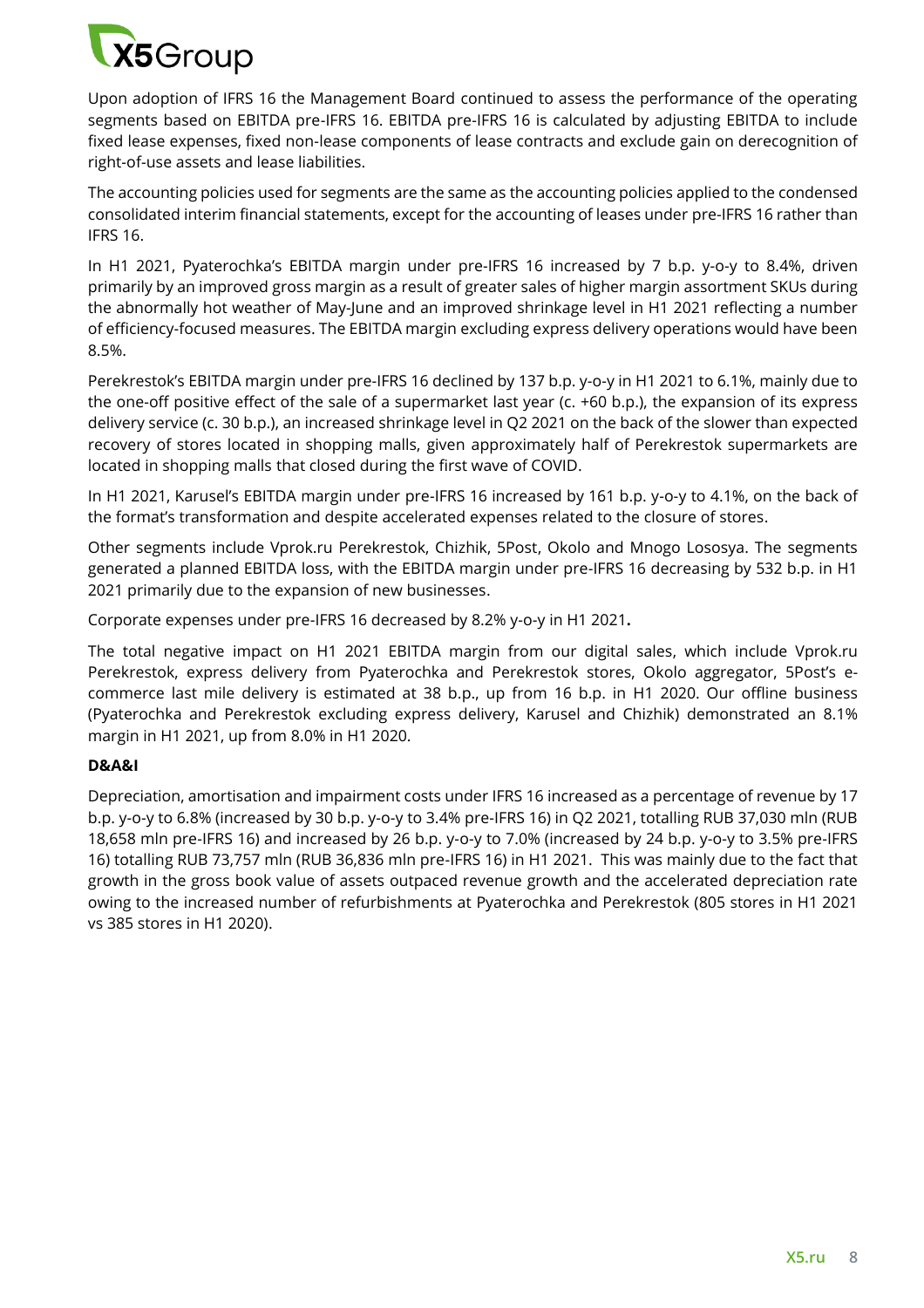

### **Non-operating gains and losses**

|                                                |           | <b>IFRS 16</b> |                     |          | Pre-IFRS 16 |                     |
|------------------------------------------------|-----------|----------------|---------------------|----------|-------------|---------------------|
| <b>RUB mln</b>                                 | Q2 2021   | Q2 2020        | change,<br>y-o-y, % | Q2 2021  | Q2 2020     | change,<br>y-o-y, % |
| <b>Operating profit</b>                        | 33,303    | 32,954         | 1.1                 | 25,371   | 25,932      | (2.2)               |
| Net finance costs                              | (14, 151) | (14, 550)      | (2.7)               | (4, 195) | (4, 473)    | (6.2)               |
| Net FX result                                  | 897       | 1,770          | (49.3)              | 390      | 594         | (34.3)              |
| <b>Profit before tax</b>                       | 20,049    | 20,174         | (0.6)               | 21,566   | 22,053      | (2.2)               |
| Income tax expense                             | (5, 129)  | (5,402)        | (5.1)               | (5, 433) | (5,778)     | (6.0)               |
| Net profit                                     | 14,920    | 14,772         | 1.0 <sub>1</sub>    | 16,133   | 16,275      | (0.9)               |
| Net profit margin, %                           | 2.7       | 3.0            | (26) b.p.           | 3.0      | 3.3         | (35) b.p.           |
| <b>Effect of the Karusel</b><br>transformation | 463       | 421            | 10.0                | 584      | 421         | 38.7                |
| % of Revenue                                   | 0.1       | 0.1            | $(0)$ $b.p.$        | 0.1      | 0.1         | 2 b.p.              |
| Adj. net profit                                | 15,383    | 15,193         | 1.3 <sub>1</sub>    | 16,717   | 16,696      | 0.1                 |
| Net profit margin, %                           | 2.8       | 3.1            | (26) b.p.           | 3.1      | 3.4         | (32) b.p.           |

|                                                |           | <b>IFRS 16</b> |                     |         | Pre-IFRS 16 |                     |
|------------------------------------------------|-----------|----------------|---------------------|---------|-------------|---------------------|
| <b>RUB mln</b>                                 | H1 2021   | H1 2020        | change,<br>y-o-y, % | H1 2021 | H1 2020     | change,<br>y-o-y, % |
| <b>Operating profit</b>                        | 57,803    | 56,941         | 1.5 <sub>1</sub>    | 42,239  | 42,457      | (0.5)               |
| Net finance costs                              | (27, 516) | (28, 603)      | (3.8)               | (8,040) | (8,505)     | (5.5)               |
| Net FX result                                  | 777       | (1,935)        |                     | 289     | (453)       |                     |
| <b>Profit before tax</b>                       | 31,064    | 26,403         | 17.7                | 34,488  | 33,499      | 3.0                 |
| Income tax expenses                            | (8,506)   | (7,630)        | 11.5!               | (9,192) | (9,049)     | 1.6 <sup>1</sup>    |
| <b>Net profit</b>                              | 22,558    | 18,773         | 20.2 <sub>1</sub>   | 25,296  | 24,450      | 3.5                 |
| Net profit margin, %                           | 2.1       | 2.0            | 19 b.p.             | 2.4     | 2.5         | (14) b.p.           |
| <b>Effect of the Karusel</b><br>transformation | 926       | 814            | 13.8                | 840     | 814         | 3.2                 |
| % of Revenue                                   | 0.1       | 0.1            | 0 b.p.              | 0.1     | 0.1         | $(0)$ $b.p.$        |
| Adj. net profit                                | 23,484    | 19,587         | 19.9                | 26,136  | 25,264      | 3.5                 |
| Net profit margin, %                           | 2.2       | 2.0            | 19 b.p.             | 2.5     | 2.6         | (14) b.p.           |

Net finance costs under IFRS 16 in Q2 2021 declined by 2.7% y-o-y to RUB 14,151 mln (decreased by 6.2% yo-y to RUB 4,195 mln pre-IFRS 16) driven by a fall in the weighted average effective interest rate on X5's total debt from 7.31% for H1 2020 to 6.14% for H1 2021 as a result of declining interest rates in Russian capital markets, as well as actions taken by X5 to minimise interest expenses.

The positive net FX result totalled RUB 897 mln (RUB 390 mln under pre-IFRS 16) in Q2 2021, compared to positive RUB 1,770 mln (RUB 594 mln under pre-IFRS 16) in Q2 2020.

In Q2 2021 income tax expenses under IFRS 16 decreased by 5.1% (by 6.0% pre-IFRS 16).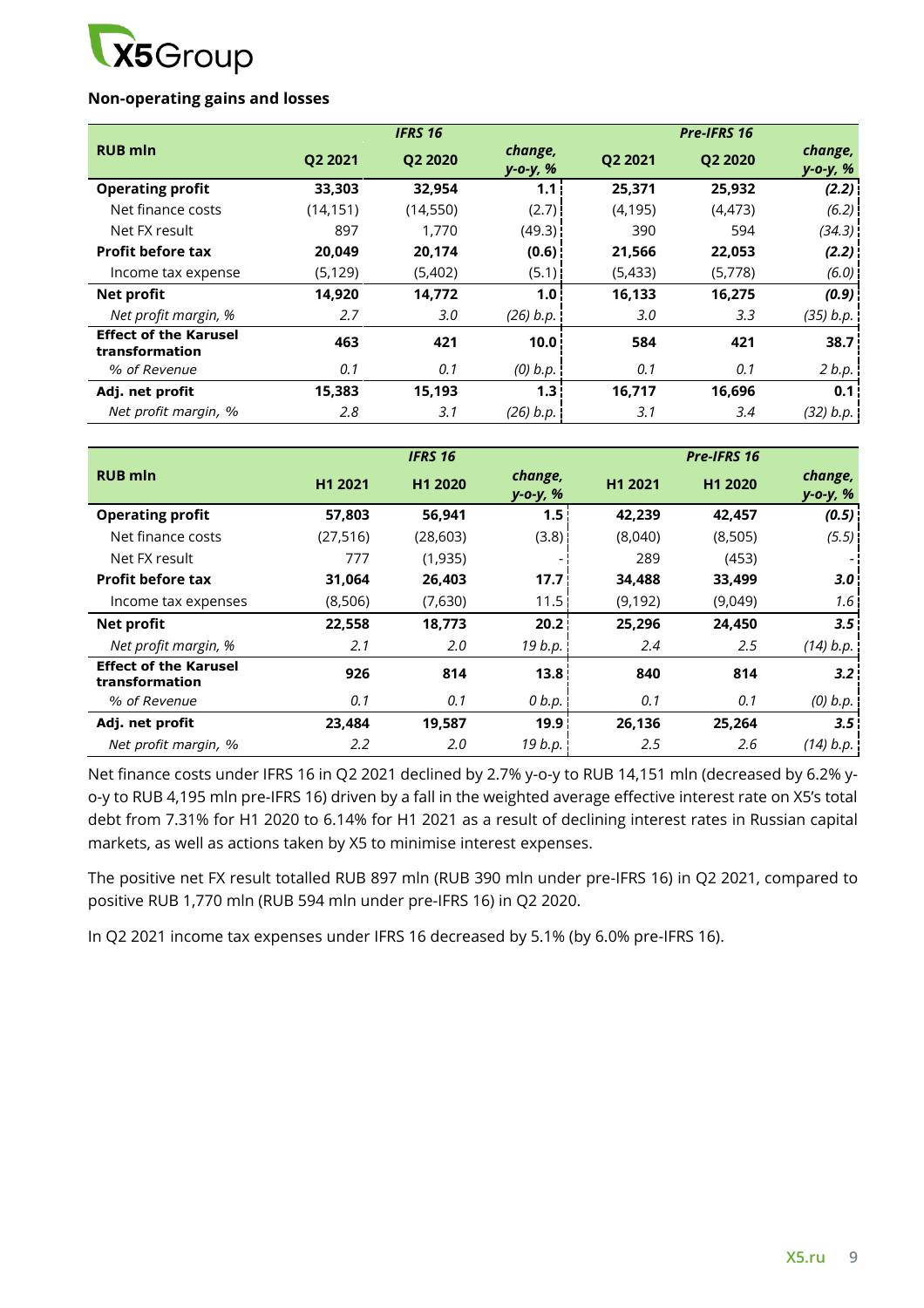

### **Consolidated cash flow statement highlights**

|                                                                            |           | <b>IFRS 16</b> |                     |           | Pre-IFRS 16 |                     |
|----------------------------------------------------------------------------|-----------|----------------|---------------------|-----------|-------------|---------------------|
| <b>RUB mln</b>                                                             | Q2 2021   | Q2 2020        | change,<br>y-o-y, % | Q2 2021   | Q2 2020     | change,<br>y-o-y, % |
| Net cash from operating<br>activities before changes<br>in working capital | 70,397    | 65,211         | 8.0                 | 44,486    | 41,563      | 7.0                 |
| Change in working<br>capital                                               | 998       | (15,968)       |                     | 932       | (15,042)    |                     |
| Net interest and<br>income tax paid                                        | (18, 685) | (19, 517)      | (4.3)               | (8, 752)  | (9,460)     | (7.5)               |
| Net cash flows generated<br>from operating activities                      | 52,710    | 29,726         | 77.3                | 36,666    | 17,061      | 114.9               |
| Net cash used in investing<br>activities                                   | (23, 662) | (20, 749)      | 14.0                | (24,086)  | (20, 749)   | 16.1                |
| Net cash (used in)<br>/generated from financing<br>activities              | (28, 338) | (9, 553)       | 196.6               | (11, 870) | 3,112       |                     |
| Effect of exchange rate<br>changes on cash & cash<br>equivalents           | (75)      | 6              |                     | (75)      | 6           |                     |
| Net increase/(decrease)<br>in cash & cash<br>equivalents                   | 635       | (570)          |                     | 635       | (570)       |                     |

|                                                                            |           | <b>IFRS 16</b> |                     |           | Pre-IFRS 16 |                           |
|----------------------------------------------------------------------------|-----------|----------------|---------------------|-----------|-------------|---------------------------|
| <b>RUB mln</b>                                                             | H1 2021   | H1 2020        | change,<br>y-o-y, % | H1 2021   | H1 2020     | change,<br>$y - 0 - y, %$ |
| Net cash from operating<br>activities before changes<br>in working capital | 130,804   | 120,594        | 8.5                 | 79,509    | 73,349      | 8.4                       |
| Change in working<br>capital                                               | (3, 917)  | (316)          | 1,139.6             | (4, 103)  | 40          |                           |
| Net interest and<br>income tax paid                                        | (33, 757) | (36, 340)      | (7.1)               | (14, 327) | (16, 287)   | (12.0)                    |
| Net cash flows generated<br>from operating activities                      | 93,130    | 83,938         | 11.0                | 61,079    | 57,102      | 7.0                       |
| Net cash used in investing<br>activities                                   | (42, 366) | (38,043)       | 11.4                | (42,790)  | (38,043)    | 12.5                      |
| Net cash used in financing<br>activities                                   | (57, 849) | (53, 164)      | 8.8                 | (25, 374) | (26, 328)   | (3.6)                     |
| Effect of exchange rate<br>changes on cash & cash<br>equivalents           | (75)      | (31)           | 141.9               | (75)      | (31)        | 141.9                     |
| Net increase in cash &<br>cash equivalents                                 | (7, 160)  | (7, 300)       | (1.9)               | (7, 160)  | (7, 300)    | (1.9)                     |

In Q2 2021, the Company's net cash from operating activities before changes in working capital under IFRS 16 increased by RUB 5,186 mln and totalled RUB 70,397 mln (increased by RUB 2,923 mln and totalled RUB 44,486 mln pre-IFRS 16), reflecting business growth. The positive change in working capital under IFRS 16 of RUB 998 mln in Q2 2021 reflects the normalised seasonality of working capital trends. The abnormal negative change of RUB 15,968 mln in Q2 2020 was driven by accounts payable and inventory turnover changes on the back of massive stockpiling of consumer perishables and dry groceries in March 2020 ahead of strict COVID restrictions.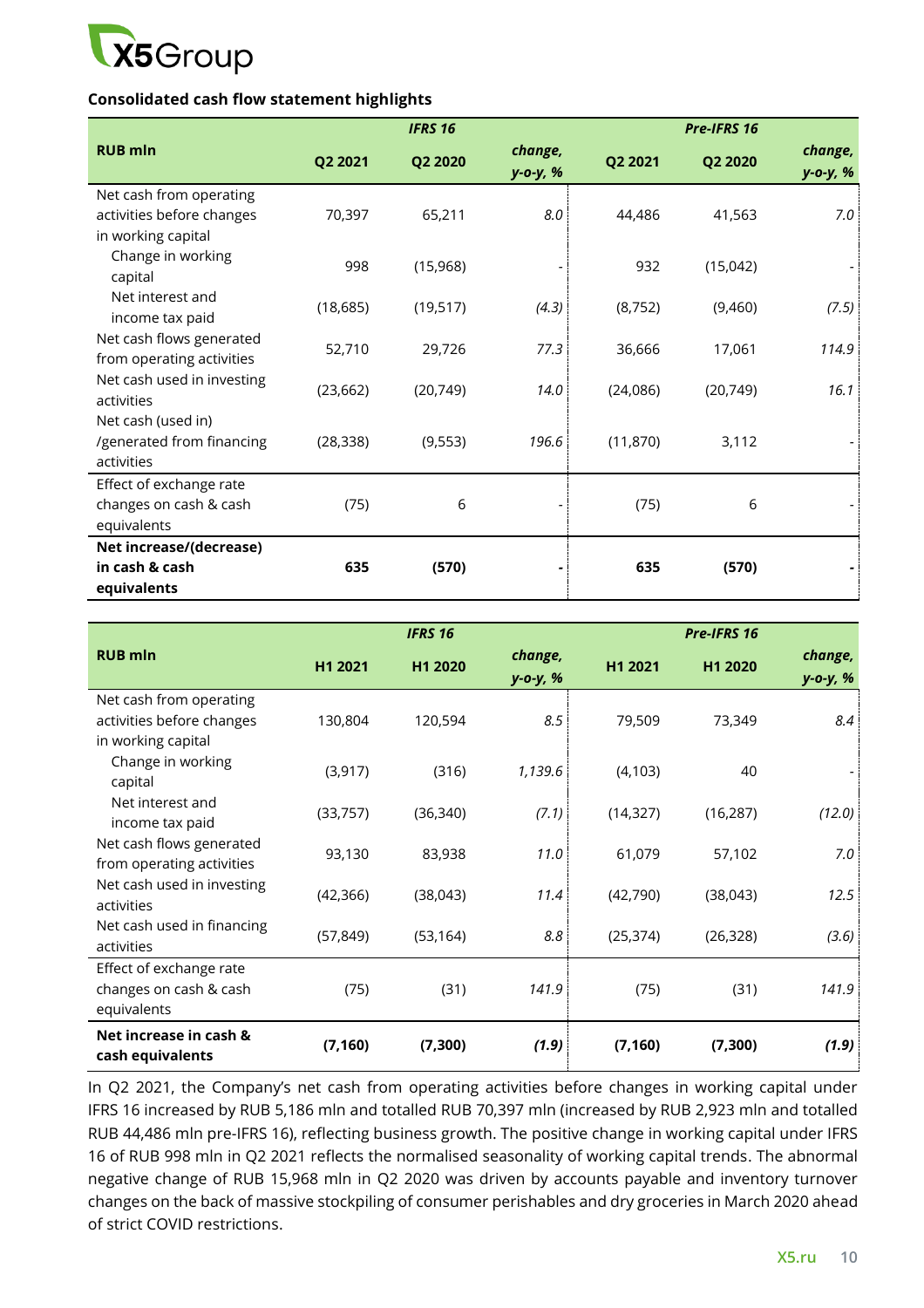

### **Working capital highlights**

| --<br>. .<br>--<br><b>RUB mln</b>                   | 30-Jun-21 | 31-Dec-20 | 30-Jun-20 |
|-----------------------------------------------------|-----------|-----------|-----------|
| Inventories                                         | 142.024   | 144,393   | 128,466   |
| Trade, other accounts receivable and<br>prepayments | 16.801    | 19.277    | 12,634    |
| Trade accounts payable                              | 160.836   | 170,909   | 149.411   |
| Provisions and other liabilities                    | 87,330    | 85,976    | 77,927    |

Net interest and income tax paid under IFRS 16 in Q2 2021 decreased by 4.3% y-o-y and totalled RUB 18,685 mln (decreased by 7.5% y-o-y and totalled RUB 8,752 mln pre-IFRS 16).

As a result, in Q2 2021, net cash flow generated from operating activities under IFRS 16 totalled RUB 52,710 mln, up from RUB 29,726 mln in Q2 2020 (RUB 36,666 mln, up from RUB 17,061 mln in Q2 2020 pre-IFRS 16).

In H1 2021, net cash flows generated from operating activities under IFRS 16 totalled RUB 93,130 mln, up 11.0% from RUB 83,938 mln for the same period of 2020 (and totalled RUB 61,079 mln, up 7.0% from RUB 57,102 mln for the same period of 2020 pre-IFRS 16) reflecting overall business growth.

Net cash used in investing activities, which generally consists of payments for property, plant and equipment, under IFRS 16 increased to RUB 23,662 mln (RUB 24,086 mln under pre-IFRS 16) in Q2 2021 from RUB 20,749 mln in Q2 2020, driven primarily by the Pyaterochka refurbishment programme. For H1 2021, net cash used in investing activities under IFRS 16 increased to RUB 42,366 mln (RUB 42,790 mln under pre-IFRS 16) from RUB 38,043 mln in H1 2020.

Net cash used in financing activities under IFRS 16 totalled RUB 28,338 mln (totalled RUB 11,870 mln pre-IFRS 16) in Q2 2021 compared to the RUB 9,553 mln net cash used in financing activities (net cash generated from financing activities of RUB 3,112 mln pre-IFRS 16) in Q2 2020. For H1 2021, net cash used in financing activities under IFRS 16 increased to RUB 57,849 mln from RUB 53,164 mln (and decreased to RUB 25,374 mln from RUB 26,328 mln pre-IFRS 16) in H1 2020.

| <b>RUB mln</b>           | 30-Jun-21 | % in total | 31-Dec-20 | % in total | 30-Jun-20 | % in total |
|--------------------------|-----------|------------|-----------|------------|-----------|------------|
| <b>Total debt</b>        | 266,197   |            | 261,947   |            | 231,778   |            |
| Short-term debt          | 76.274    | 28.7       | 77.026    | 29.4       | 73,622    | 31.8       |
| Long-term debt           | 189,923   | 71.3       | 184.921   | 70.6       | 158,156   | 68.2       |
| Net debt (pre-IFRS 16)   | 253.349   |            | 241,939   |            | 220.476   |            |
| Net debt/ EBITDA (pre-   | 1.68      |            | 1.67      |            | 1.68      |            |
| <b>IFRS 16)</b>          |           |            |           |            |           |            |
| <b>Lease liabilities</b> | 568.689   |            | 548.501   |            | 518.454   |            |
| (IFRS 16)                |           |            |           |            |           |            |
| Net debt/ EBITDA (under  | 3.24      |            | 3.24      |            | 3.28      |            |
| <b>IFRS 16)</b>          |           |            |           |            |           |            |

## **Liquidity update**

The Company's net debt/EBITDA ratio under IFRS 16 was 3.24x (1.68x pre-IFRS 16) as of 30 June 2021.

The Company's debt pre-IFRS 16 is 100% denominated in Russian Roubles.

As of 30 June 2021, the Company had access to RUB 464,442 mln in available credit limits with major Russian and international banks.

### **Related Party Transactions**

For a description of the related party transactions entered into by the Company, please refer to note 7 of the consolidated condensed interim financial statements.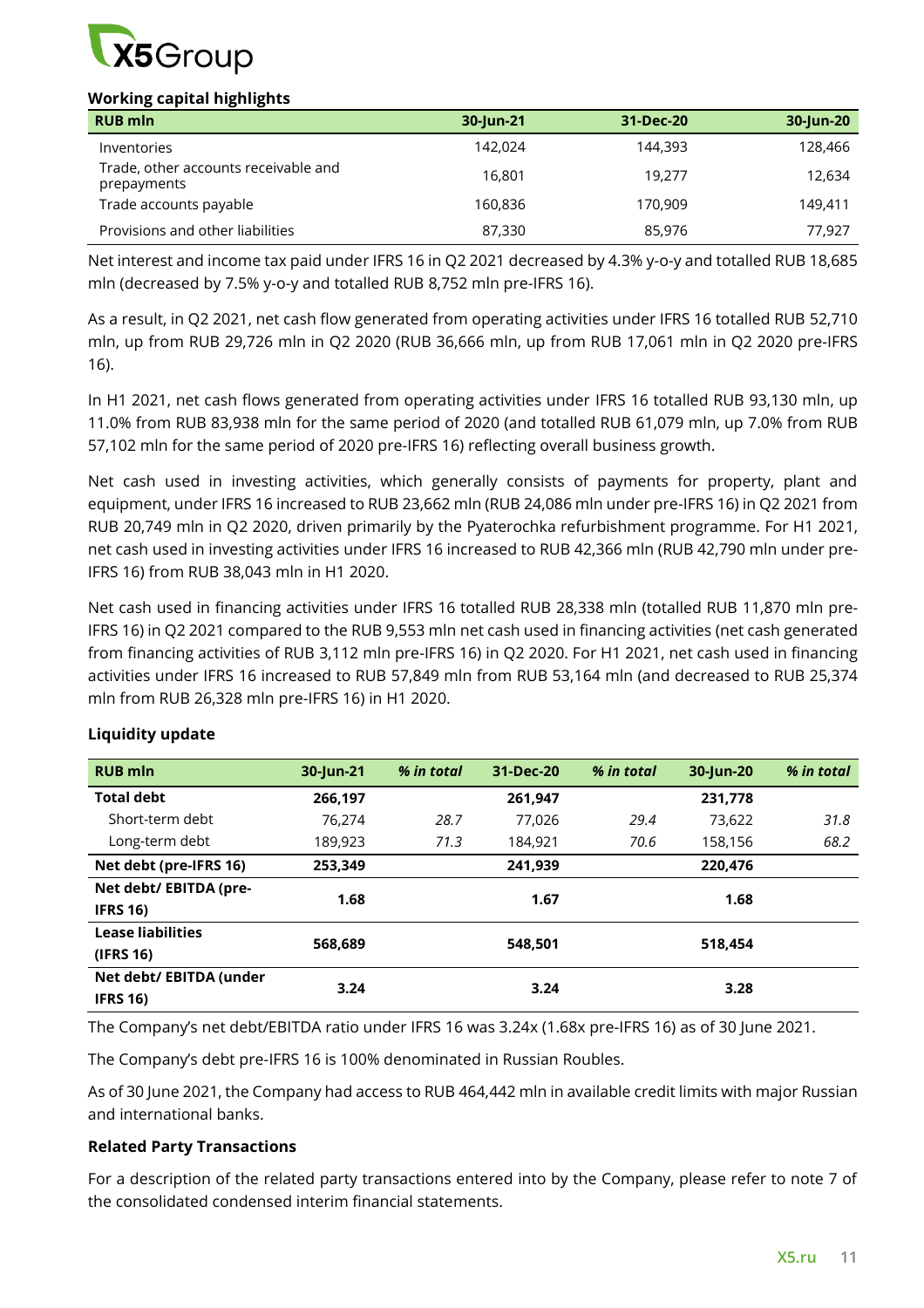

### **Risks and Uncertainties**

X5's risk management programme provides executive management with a periodic in-depth understanding of X5's key business risks and the risk management systems and internal controls in place to mitigate these risks. For a detailed description of key risks that the Company faces, please refer to the 2020 Annual Report. It should be noted that there are additional risks that management believe are immaterial or otherwise common to most companies, or that management is currently unaware of. The Company has assessed the risks for the first half of 2021 and believes that the risks identified are in line with those presented in the 2020 Annual Report. For a description of the financial risks faced by the Company, please refer to note 31 of the audited consolidated financial statements and the Company's 2020 Annual Report.

### **Interim report**

The interim report, including the full set of reviewed IFRS condensed consolidated interim financial statements and notes thereto, is available on X5's corporate website at:

### <https://www.x5.ru/en/Pages/Investors/ResultsCenter.aspx>

### **Information on Alternative Performance Measures**

For more information on Alternative Performance Measures, which provide readers with a more detailed and accurate understanding of the Company's financial and operating performance, please refer to pages 99-101 of the Annual Report 2020.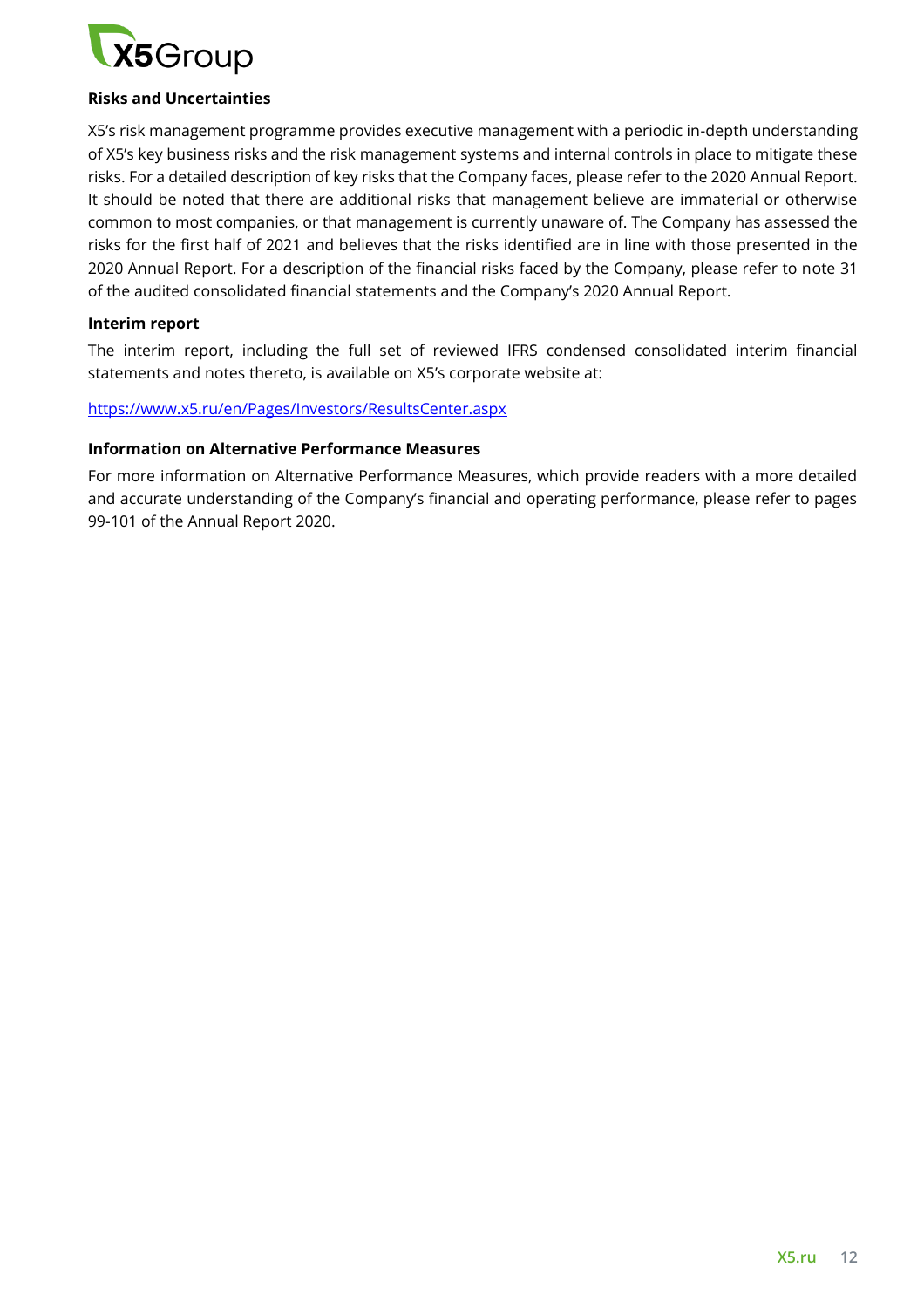

### **Note to Editors:**

X5 Retail Group N.V. (LSE and MOEX: FIVE, Fitch – 'BB+', Moody's – 'Ba1', S&P – 'BB+', RAEX – 'ruAA+') is a leading Russian food retailer. The Company operates proximity stores under the Pyaterochka brand, Perekrestok supermarkets and Karusel hypermarkets. X5 provides an omnichannel experience to its customers, integrating retail stores and e-commerce through its businesses Vprok.ru Perekrestok, 5Post and Okolo.

As of 30 June 2021, X5 had 18,295 Company-operated stores. It has the leading market position in both Moscow and St Petersburg and a significant presence in the European part of Russia. Its store base includes 17,268 Pyaterochka proximity stores, 968 Perekrestok supermarkets and 40 Karusel hypermarkets. The Company operates 43 DCs and 4,128 Company-owned trucks across the Russian Federation.

X5 is one of the largest employers in Russia. The Company employs over 339 thousand people.

For the full year 2020, revenue totalled RUB 1,978,026 mln (USD 27,417 mln), EBITDA pre-IFRS 16 reached RUB 145,137 mln (USD 2,012 mln), and net profit pre-IFRS 16 for the period amounted to RUB 39,180 mln (USD 543 mln). In H1 2021, revenue totalled RUB 1,053,703 mln (USD 14,186 mln), adjusted EBITDA pre-IFRS 16 reached RUB 80,899 mln (USD 1,089 mln), and net profit pre-IFRS 16 amounted to RUB 25,296 mln (USD 341 mln).

X5's Shareholder structure is as follows: CTF Holdings S.A. – 47.86%, Intertrust Trustees Ltd (Axon Trust) – 11.43%, X5 Directors – 0.10%, treasury shares – 0.01%, Shareholders with less than 3% – 40.60%.

### *Forward looking statements:*

*This announcement includes statements that are, or may be deemed to be, "forward-looking statements". These forward-looking statements can be identified by the fact that they do not only relate to historical or current events. Forward-looking statements often use words such as "anticipate", "target", "expect", "estimate", "intend", "expected", "plan", "goal", "believe", or other words of similar meaning.*

*By their nature, forward-looking statements involve risk and uncertainty because they relate to future events and circumstances, a number of which are beyond X5 Retail Group N.V.'s control. As a result, actual future results may differ materially from the plans, goals and expectations set out in these forward-looking statements.* 

*Any forward-looking statements made by or on behalf of X5 Retail Group N.V. speak only as of the date of this announcement. Save as required by any applicable laws or regulations, X5 Retail Group N.V. undertakes no obligation publicly to release the results of any revisions to any forward-looking statements in this document that may occur due to any change in its expectations or to reflect events or circumstances after the date of this document.* 

#### **For further details please contact:**

#### **Natalia Zagvozdina**

Head of Corporate Finance and IR Tel.: +7 (495) 662-88-88 ext. 27-300 e-mail: [Natalia.Zagvozdina@x5.ru](mailto:Natalia.Zagvozdina@x5.ru) 

### **Maria Yazeva**

Investor Relations Officer Tel.: +7 (495) 662-88-88 ext. 13-147 e-mail: [Maria.Yazeva@x5.ru](mailto:Maria.Yazeva@x5.ru)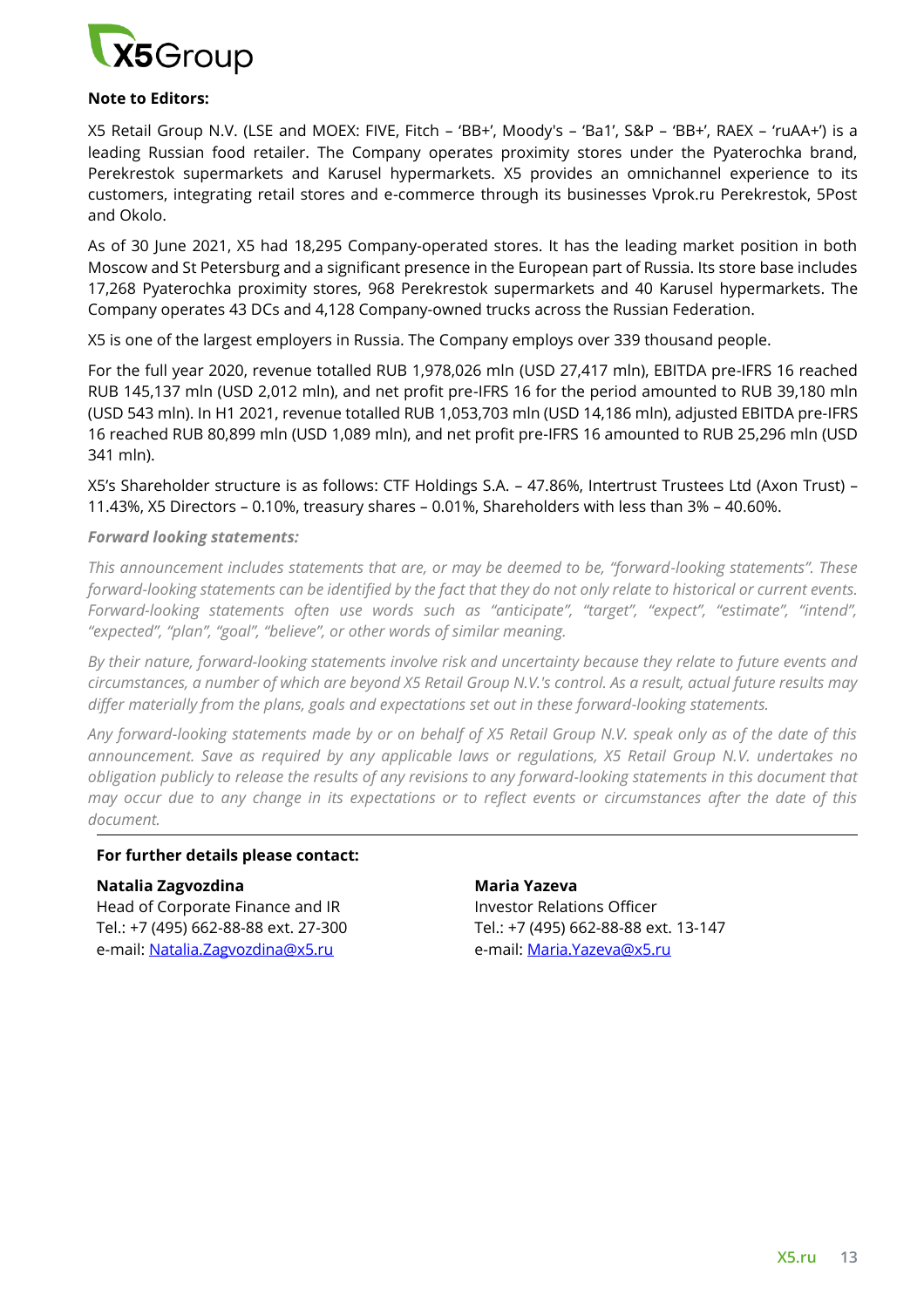X5 Retail Group N.V.

Condensed Consolidated Interim Financial Statements

Six months ended 30 June 2021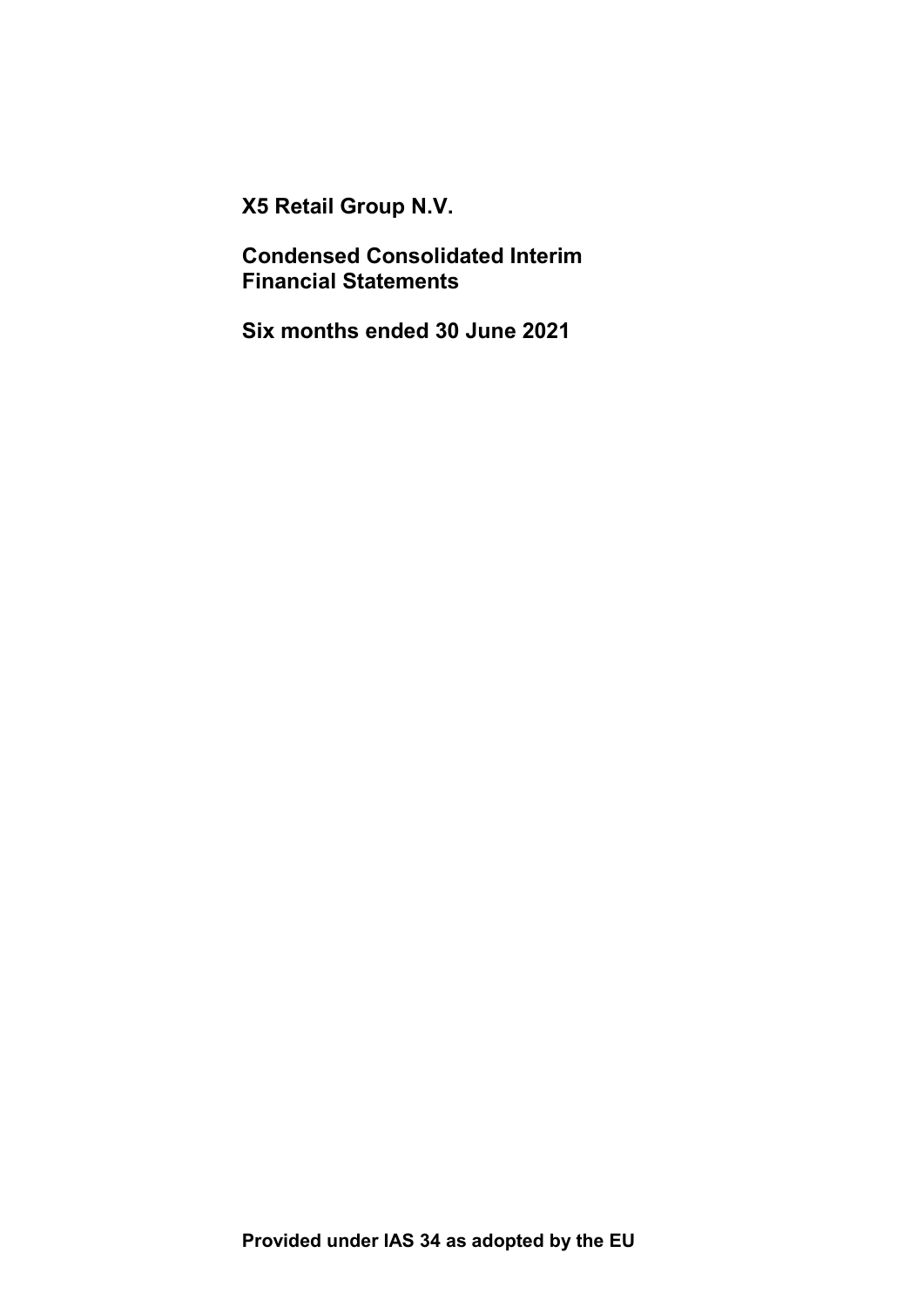### **Contents**

#### **DIRECTORS' RESPONSIBILITY STATEMENT**

#### **INDEPENDENT AUDITOR'S REVIEW REPORT**

### **CONDENSED CONSOLIDATED INTERIM FINANCIAL STATEMENTS**

### NOTES TO THE CONDENSED CONSOLIDATED INTERIM FINANCIAL STATEMENTS

| 2  |                                                                               |  |
|----|-------------------------------------------------------------------------------|--|
| 3  | CRITICAL ACCOUNTING ESTIMATES AND JUDGEMENTS IN APPLYING ACCOUNTING POLICIES7 |  |
| 4  |                                                                               |  |
| 5  |                                                                               |  |
| 6  |                                                                               |  |
|    |                                                                               |  |
| 8  |                                                                               |  |
| 9  |                                                                               |  |
| 10 |                                                                               |  |
| 11 |                                                                               |  |
| 12 |                                                                               |  |
| 13 |                                                                               |  |
| 14 |                                                                               |  |
| 15 |                                                                               |  |
| 16 |                                                                               |  |
| 17 |                                                                               |  |
| 18 |                                                                               |  |
| 19 |                                                                               |  |
| 20 |                                                                               |  |
| 21 |                                                                               |  |
| 22 |                                                                               |  |
| 23 |                                                                               |  |
| 24 |                                                                               |  |
| 25 |                                                                               |  |
| 26 |                                                                               |  |
|    |                                                                               |  |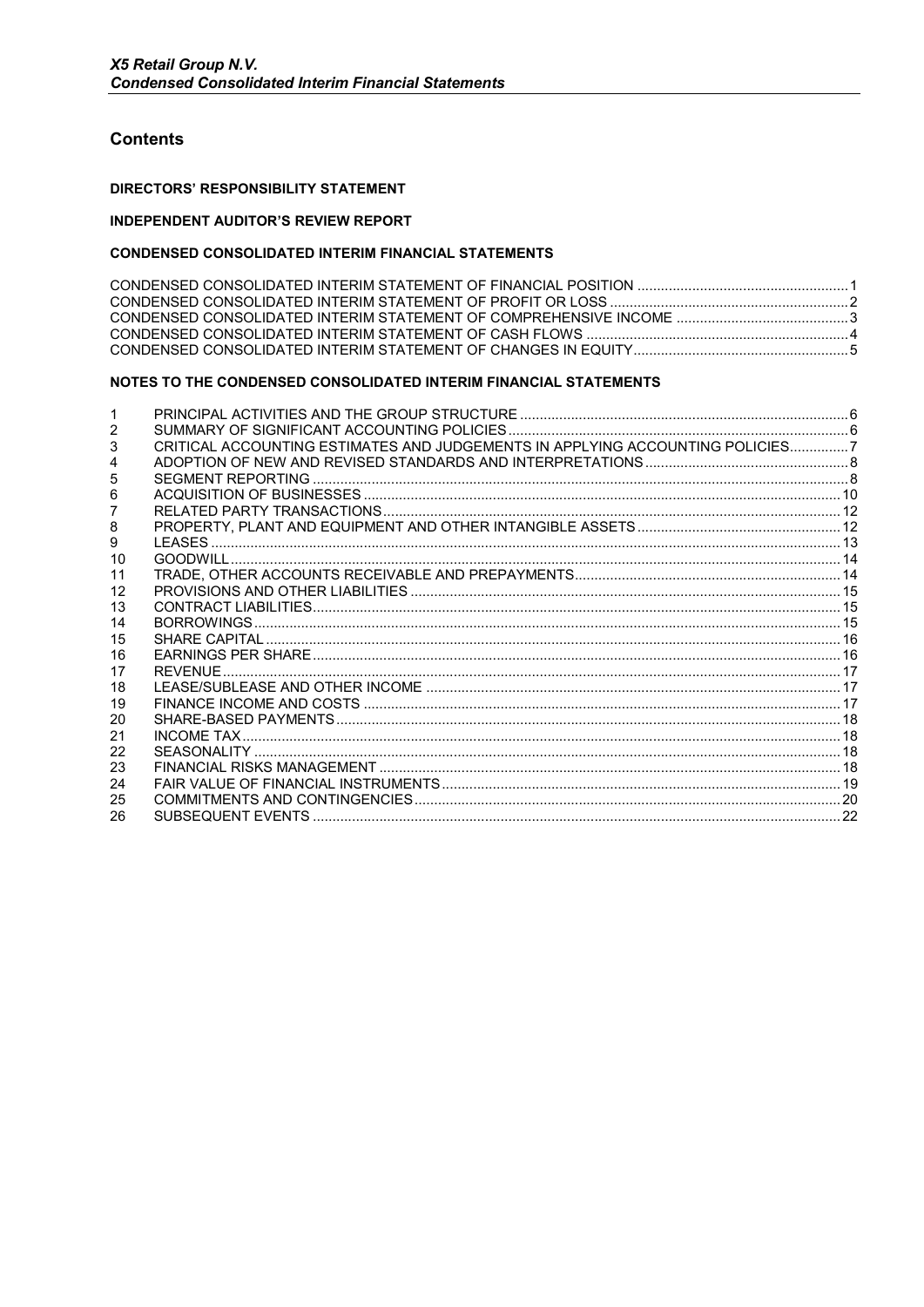This report contains the half-yearly condensed consolidated financial statements of X5 Retail Group N.V. (the "Company") for the six months ended 30 June 2021 and the responsibility statement by the Company's Management Board (the "Management Board"), which have been reviewed by the independent auditor and are not audited.

The following statement, which should be read in conjunction with the independent auditors' responsibilities stated in the review report, is made with a view to distinguishing the respective responsibilities of the Management Board and those of the independent auditors in relation to the condensed consolidated interim financial statements of X5 Retail Group N.V. and its subsidiaries (the "Group").

The Management Board is responsible for the preparation of the condensed consolidated interim financial statements that present fairly the financial position of the Group at 30 June 2021, and the results of its operations, cash flows and changes in shareholders' equity for the six months then ended, in compliance with International Accounting Standard 34 Interim Financial Reporting.

In preparing the condensed consolidated interim financial statements, the Management Board is responsible for:

- Selecting suitable accounting principles and applying them consistently;
- Making judgments and estimates that are reasonable and prudent;
- Stating whether IFRS issued by the International Accounting Standards Board and adopted by the European Union have been followed, subject to any material departures disclosed and explained in the condensed consolidated interim financial statements; and
- Preparing the condensed consolidated interim financial statements on a going concern basis, unless it is inappropriate to presume that the Group will continue in business for the foreseeable future.

The Management Board is also responsible for:

- Designing, implementing and maintaining an effective and sound system of internal controls, throughout the Group;
- Maintaining proper accounting records that disclose, with reasonable accuracy at any time, the financial position of the Group, and which enable them to ensure that the condensed consolidated interim financial statements of the Group comply with International Accounting Standard 34 Interim Financial Reporting;
- Maintaining statutory accounting records in compliance with local legislation and accounting standards in the respective jurisdictions in which the Group operates;
- Taking such steps as are reasonably available to them to safeguard the assets of the Group; and
- Preventing and detecting fraud and other irregularities.

The Management Board hereby declares that to the best of their knowledge, the half-yearly financial statements included in this interim report, which have been prepared in accordance with International Accounting Standard 34 Interim Financial Reporting as adopted by the European Union, give a true and fair view of the assets, liabilities, financial position and profit or loss of the Company and the undertakings included in the consolidation taken as a whole, and the half-yearly management report includes a fair review of the information required pursuant to section 5:25d (8)/(9) of the Dutch Financial Markets Supervision Act (Wet op het financieel toezicht).

\_\_\_\_\_\_\_\_\_\_\_\_\_\_\_\_\_\_\_\_\_\_\_\_\_\_\_\_\_\_\_\_\_\_ \_\_\_\_\_\_\_\_\_\_\_\_\_\_\_\_\_\_\_\_\_\_\_\_\_\_\_\_\_\_\_\_\_\_

Igor Shekhterman Vsevolod Starukhin Chief Executive Officer

11 August 2021 11 August 2021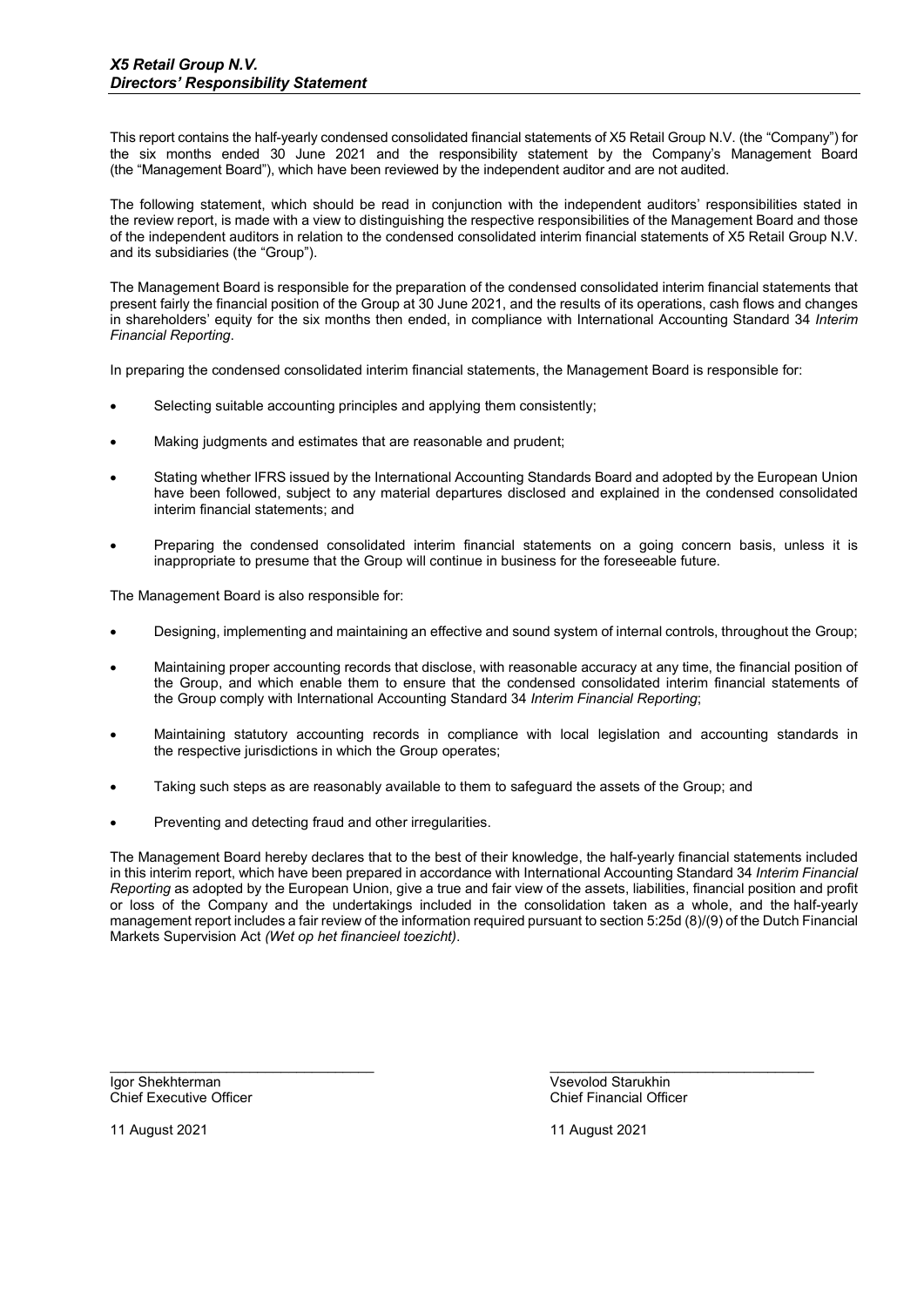

# Independent auditor's review report

To: the shareholders and the supervisory board of directors of X5 Retail Group N.V.

#### Our conclusion

We have reviewed the condensed consolidated interim financial statements included in the accompanying first half-year 2021 financial report of X5 Retail Group N.V., Amsterdam for the period 1 January 2021 to 30 June 2021.

Based on our review, nothing has come to our attention that causes us to believe that the condensed consolidated interim financial statements of X5 Retail Group N.V. for the period from 1 January 2021 to 30 June 2021, are not prepared, in all material respects, in accordance with IAS 34, "Interim Financial Reporting" as adopted by the European Union.

The condensed consolidated interim financial statements comprises:

- The condensed consolidated interim statement of financial position as of 30 June 2021
- The following condensed consolidated interim statements for the period from 1 January 2021 to 30 June 2021: the statements of profit or loss, comprehensive income, cash flows and changes in equity
- The notes comprising of a summary of the significant accounting policies and selected explanatory information

#### Basis for our conclusion

We conducted our review in accordance with Dutch law including, Dutch Standard 2410, "Het beoordelen van tussentijdse financiële informatie door de accountant van de entiteit" (Review of Interim Financial Information Performed by the Independent Auditor of the Entity). A review of interim financial information in accordance with the Dutch Standard 2410 is a limited assurance engagement. Our responsibilities under this standard are further described in the 'Our responsibilities for the review of the condensed interim financial information' section of our report.

We are independent of X5 Retail Group N.V. in accordance with the Verordening inzake de onafhankelijkheid van accountants bij assurance-opdrachten (ViO, Code of Ethics for Professional Accountants, a regulation with respect to independence) and other relevant independence regulations in the Netherlands. Furthermore we have complied with the Verordening gedrags- en beroepsregels accountants (VGBA, Dutch Code of Ethics).

We believe the assurance evidence we have obtained is sufficient and appropriate to provide a basis for our conclusion.

#### Responsibilities of management and the supervisory board for the condensed interim financial information

The management board is responsible for the preparation and presentation of the condensed interim financial information in accordance with IAS 34, "Interim Financial Reporting" as adopted by the European Union. Furthermore, the management board is responsible for such internal control as it determines is necessary to enable the preparation of the condensed interim financial information that is free from material misstatement, whether due to fraud or error.

The supervisory board is responsible for overseeing the company's financial reporting process.

#### Our responsibilities for the review of the condensed interim financial information

Our responsibility is to plan and perform the review in a manner that allows us to obtain sufficient and appropriate assurance evidence for our conclusion.

The level of assurance obtained in a review engagement is substantially less than the level of assurance obtained in an audit conducted in accordance with the Dutch Standards on Auditing. Accordingly, we do not express an audit opinion.

We have exercised professional judgement and have maintained professional skepticism throughout the review, in accordance with Dutch Standard 2410.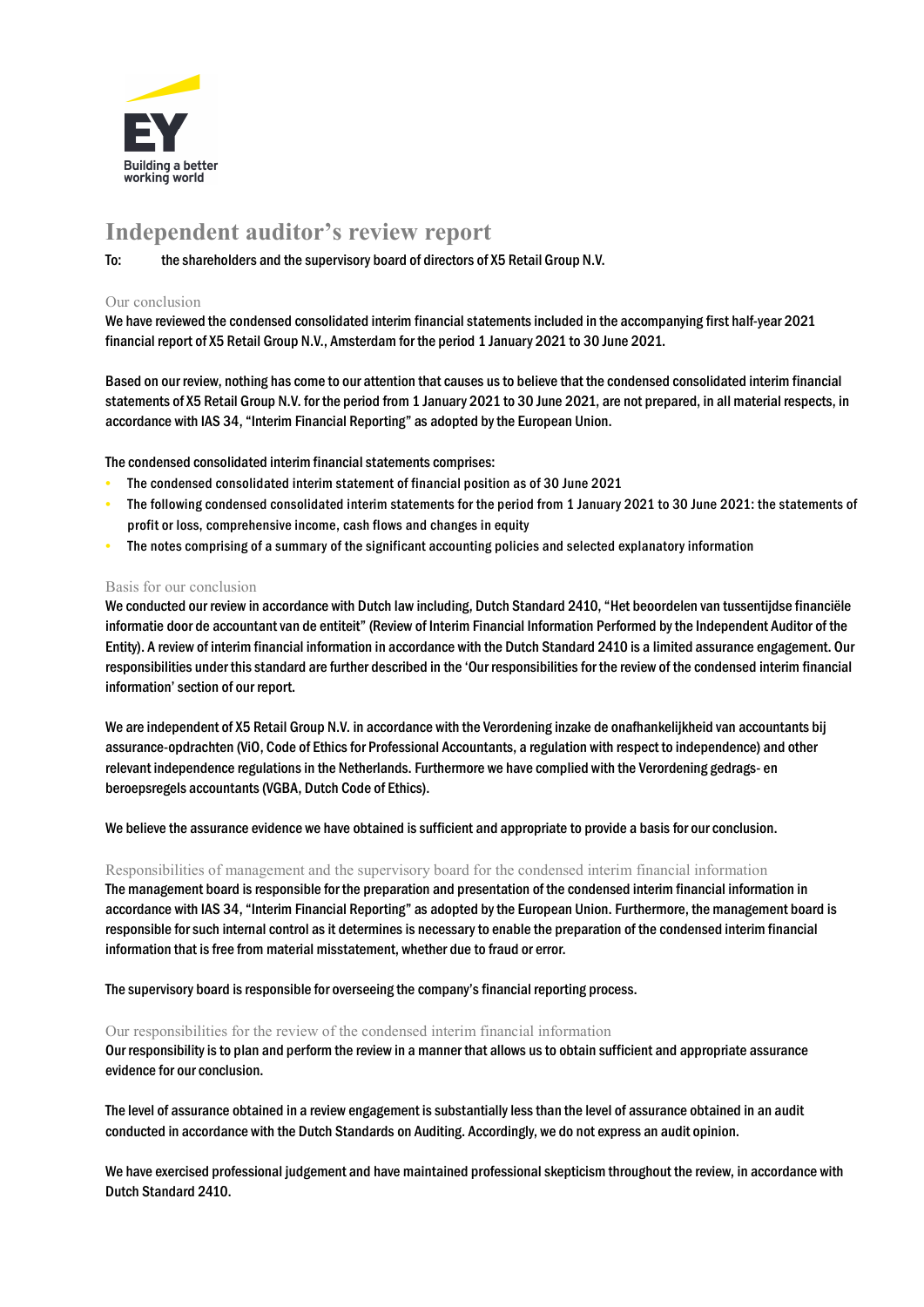

Our review included among others:

- Updating our understanding of the company and its environment, including its internal control, and the applicable financial reporting framework, in order to identify areas in the condensed interim financial information where material misstatements are likely to arise due to fraud or error, designing and performing analytical and other review procedures to address those areas, and obtaining assurance evidence that is sufficient and appropriate to provide a basis for our conclusion
- Obtaining an understanding of internal control as it relates to the preparation of interim financial information
- Making inquiries of management and others within the company
- Applying analytical procedures with respect to information included in the condensed interim financial information
- Obtaining assurance evidence that the condensed interim financial statements agree with, or reconciles to, the company's underlying accounting records
- Evaluating the assurance evidence obtained
- Considering whether there have been any changes in accounting principles or in the methods of applying them and whether any new transactions have necessitated the application of a new accounting principle
- Considering whether management has identified all events that may require adjustment to or disclosure in the condensed interim financial statements
- Considering whether the condensed interim financial statements have been prepared in accordance with the applicable financial reporting framework and represents the underlying transactions free from material misstatement

Amsterdam, 11 August 2021

Ernst & Young Accountants LLP

Signed by P.W.J. Laan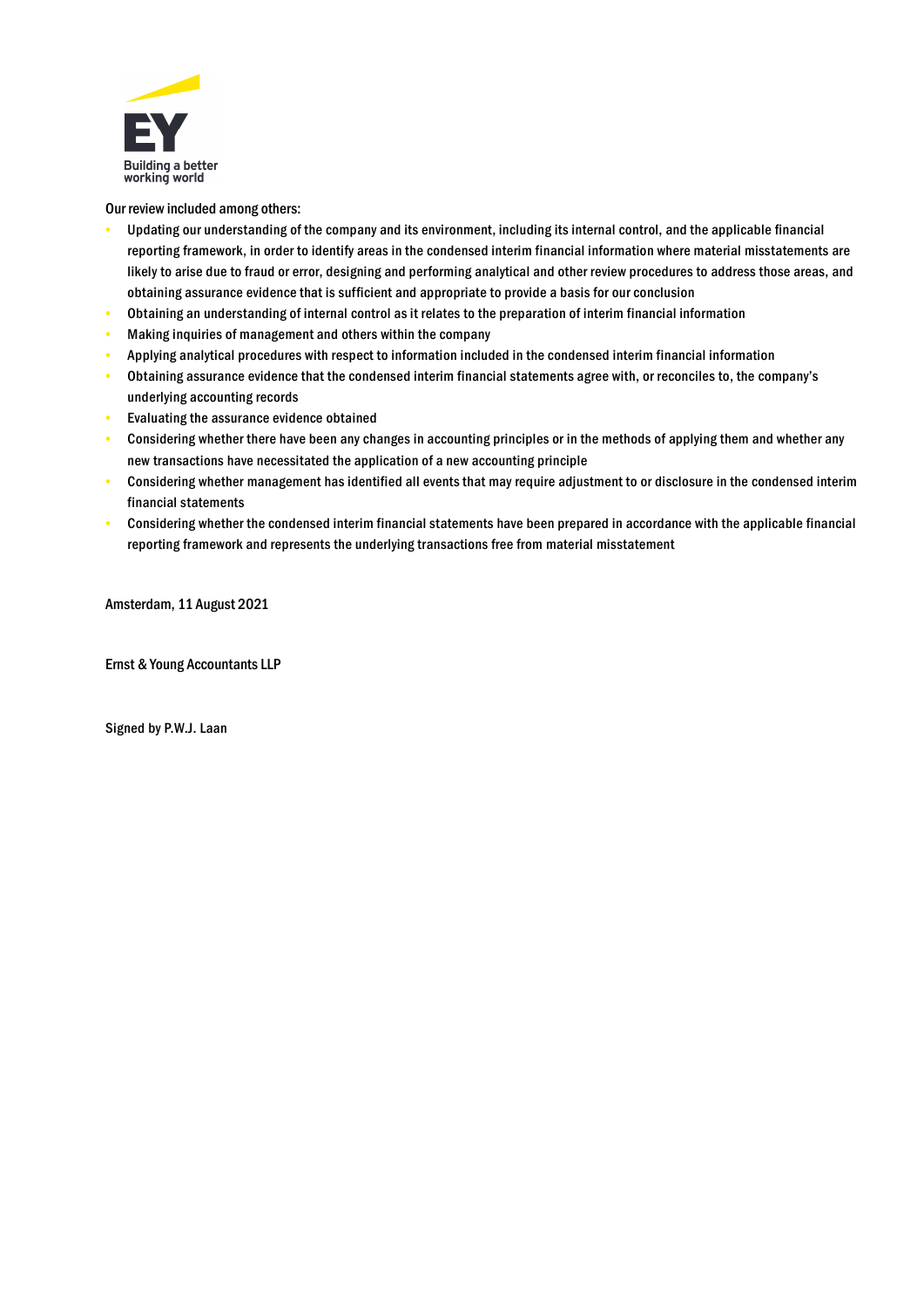|                                                                                                                                                                                                   | <b>Note</b> | 30 June<br>2021                                     | <b>31 December</b><br>2020                           |
|---------------------------------------------------------------------------------------------------------------------------------------------------------------------------------------------------|-------------|-----------------------------------------------------|------------------------------------------------------|
| <b>Assets</b>                                                                                                                                                                                     |             |                                                     |                                                      |
| <b>Non-current assets</b>                                                                                                                                                                         |             |                                                     |                                                      |
| Property, plant and equipment                                                                                                                                                                     | 8           | 325,229                                             | 322,707                                              |
| Right-of-use assets                                                                                                                                                                               | 9           | 498,437                                             | 480,511                                              |
| Investment properties                                                                                                                                                                             |             | 4,259                                               | 4,502                                                |
| Goodwill                                                                                                                                                                                          | 10          | 104,946                                             | 104,890                                              |
| Other intangible assets                                                                                                                                                                           | 8           | 33,307                                              | 30,757                                               |
| Other non-current assets                                                                                                                                                                          |             | 3,627                                               | 3,120                                                |
| Deferred tax assets                                                                                                                                                                               |             | 20,371                                              | 20,458                                               |
|                                                                                                                                                                                                   |             | 990,176                                             | 966,945                                              |
| <b>Current assets</b>                                                                                                                                                                             |             |                                                     |                                                      |
| Inventories                                                                                                                                                                                       |             | 142,024                                             | 144,393                                              |
| Indemnification asset                                                                                                                                                                             |             | 408                                                 | 171                                                  |
| Trade, other accounts receivable and prepayments                                                                                                                                                  | 11          | 16,801                                              | 19,277                                               |
| Current income tax receivable                                                                                                                                                                     |             | 10,464                                              | 12,119                                               |
| VAT and other taxes receivable                                                                                                                                                                    |             | 8,944                                               | 10,316                                               |
| Cash and cash equivalents                                                                                                                                                                         |             | 12,848                                              | 20,008                                               |
|                                                                                                                                                                                                   |             | 191,489                                             | 206,284                                              |
| <b>Total assets</b>                                                                                                                                                                               |             | 1,181,665                                           | 1,173,229                                            |
| <b>Equity and liabilities</b><br>Equity attributable to equity holders of the parent<br>Share capital<br>Share premium<br>Retained earnings<br>Share-based payment reserve<br><b>Total equity</b> | 15<br>20    | 2,458<br>46,127<br>38,746<br>74<br>87,405<br>87,405 | 2,458<br>46,086<br>46,194<br>104<br>94,842<br>94,842 |
| <b>Non-current liabilities</b>                                                                                                                                                                    |             |                                                     |                                                      |
| Long-term borrowings                                                                                                                                                                              | 14          | 189,923                                             | 184,921                                              |
| Long-term lease liabilities                                                                                                                                                                       | 9           | 499,196                                             | 480,059                                              |
| Deferred tax liabilities                                                                                                                                                                          |             | 2,243                                               | 2,769                                                |
| Other non-current liabilities                                                                                                                                                                     |             | 828                                                 | 1,954                                                |
|                                                                                                                                                                                                   |             | 692,190                                             | 669,703                                              |
| <b>Current liabilities</b>                                                                                                                                                                        |             |                                                     |                                                      |
| Trade accounts payable                                                                                                                                                                            |             | 160,836                                             | 170,909                                              |
| Short-term borrowings                                                                                                                                                                             | 14          | 76,274                                              | 77,026                                               |
| Interest accrued                                                                                                                                                                                  |             | 1,533                                               | 1,380                                                |
| Short-term lease liabilities                                                                                                                                                                      | 9           | 69,493                                              | 68,442                                               |
| Short-term contract liabilities                                                                                                                                                                   | 13          | 3,392                                               | 2,198                                                |
| Current income tax payable                                                                                                                                                                        |             | 3,212                                               | 2,753                                                |
| Provisions and other liabilities                                                                                                                                                                  | 12          | 87,330                                              | 85,976                                               |
|                                                                                                                                                                                                   |             | 402,070                                             | 408,684                                              |
| <b>Total liabilities</b>                                                                                                                                                                          |             | 1,094,260                                           | 1,078,387                                            |
| <b>Total equity and liabilities</b>                                                                                                                                                               |             | 1,181,665                                           | 1,173,229                                            |

Chief Executive Officer

\_\_\_\_\_\_\_\_\_\_\_\_\_\_\_\_\_\_\_\_\_\_\_\_\_\_ \_\_\_\_\_\_\_\_\_\_\_\_\_\_\_\_\_\_\_\_\_\_\_\_\_\_ Igor Shekhterman Vsevolod Starukhin<br>
Chief Executive Officer Chief Financial Officer

11 August 2021 11 August 2021

The accompanying notes on pages 6 to 22 are an integral part of these condensed consolidated interim financial statements.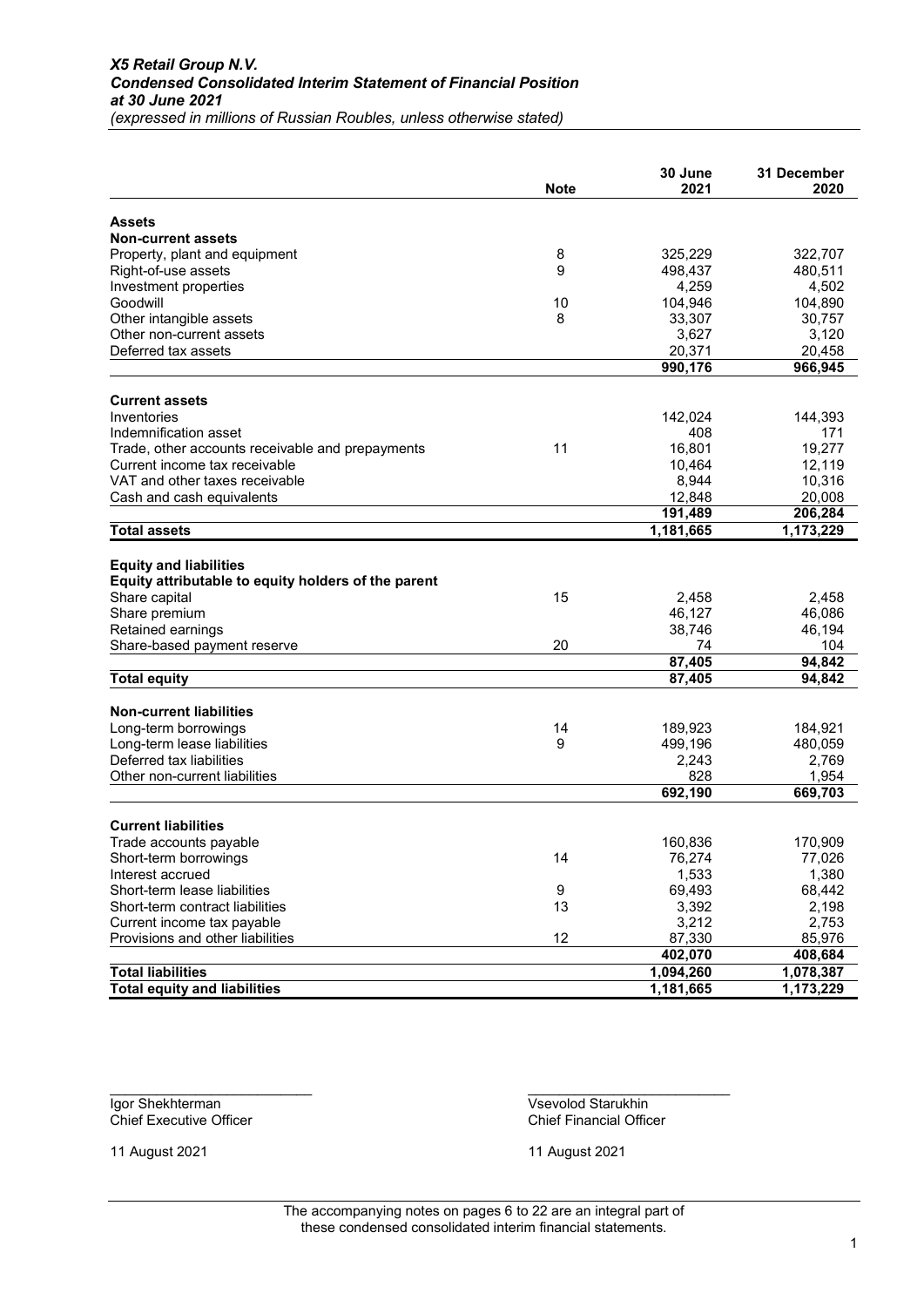|                                                                                                                        |             |            | Six months ended 30 June |  |
|------------------------------------------------------------------------------------------------------------------------|-------------|------------|--------------------------|--|
|                                                                                                                        | <b>Note</b> | 2021       | 2020                     |  |
| Revenue                                                                                                                | 5, 17       | 1,053,703  | 962,625                  |  |
| Cost of sales                                                                                                          |             | (784,066)  | (720,110)                |  |
| Gross profit                                                                                                           |             | 269,637    | 242,515                  |  |
| Selling, general and administrative expenses                                                                           |             | (223, 126) | (193, 326)               |  |
| Net impairment losses on financial assets                                                                              |             | (130)      | (199)                    |  |
| Lease/sublease and other income                                                                                        | 18          | 11,422     | 7,951                    |  |
| <b>Operating profit</b>                                                                                                |             | 57,803     | 56,941                   |  |
| Finance costs                                                                                                          | 19          | (27, 536)  | (28, 636)                |  |
| Finance income                                                                                                         | 19          | 20         | 33                       |  |
| Net foreign exchange gain/(loss)                                                                                       |             | 777        | (1,935)                  |  |
| <b>Profit before tax</b>                                                                                               |             | 31,064     | 26,403                   |  |
| Income tax expense                                                                                                     | 21          | (8,506)    | (7,630)                  |  |
| <b>Profit for the period</b>                                                                                           |             | 22,558     | 18,773                   |  |
| Profit for the period attributable to:                                                                                 |             |            |                          |  |
| Equity holders of the parent                                                                                           |             | 22,558     | 18,773                   |  |
| Basic earnings per share for profit attributable to the equity                                                         |             |            |                          |  |
| holders of the parent (expressed in RUB per share)                                                                     | 16          | 332.30     | 276.54                   |  |
| Diluted earnings per share for profit attributable to the equity<br>holders of the parent (expressed in RUB per share) | 16          | 332.29     | 276.54                   |  |

\_\_\_\_\_\_\_\_\_\_\_\_\_\_\_\_\_\_\_\_\_\_\_\_\_\_ \_\_\_\_\_\_\_\_\_\_\_\_\_\_\_\_\_\_\_\_\_\_\_\_\_\_

Igor Shekhterman Vsevolod Starukhin Chief Executive Officer Chief Financial Officer

11 August 2021 11 August 2021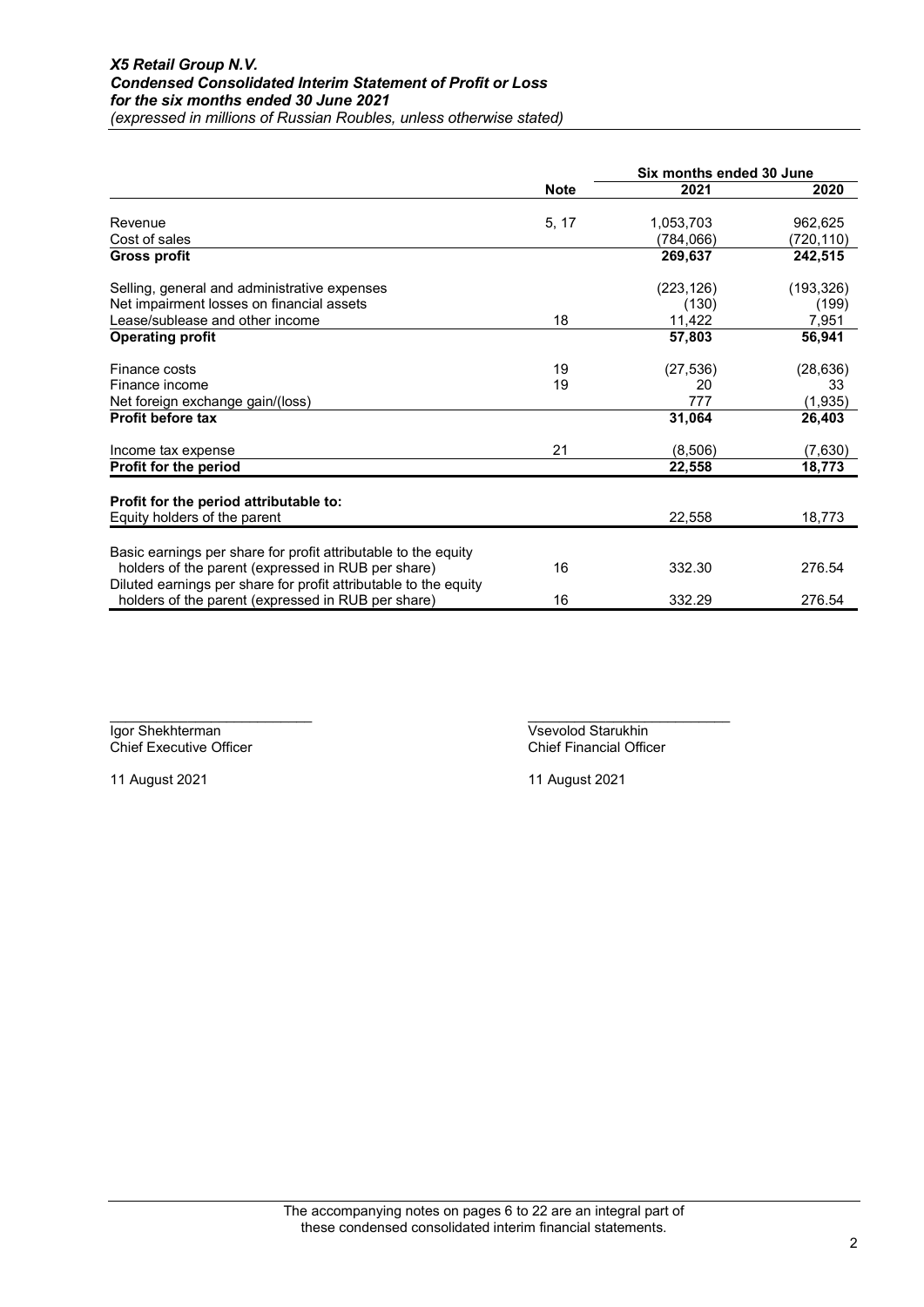|                                                            | Six months ended 30 June |        |
|------------------------------------------------------------|--------------------------|--------|
|                                                            | 2021                     | 2020   |
| Profit for the period                                      | 22.558                   | 18,773 |
| Total comprehensive income for the period, net of tax      | 22.558                   | 18,773 |
| Total comprehensive income for the period attributable to: |                          |        |
| Equity holders of the parent                               | 22.558                   | 18,773 |

Chief Executive Officer

\_\_\_\_\_\_\_\_\_\_\_\_\_\_\_\_\_\_\_\_\_\_\_\_\_\_ \_\_\_\_\_\_\_\_\_\_\_\_\_\_\_\_\_\_\_\_\_\_\_\_\_\_ **Igor Shekhterman** Vsevolod Starukhin<br>
Chief Executive Officer<br>
Chief Financial Officer

11 August 2021 11 August 2021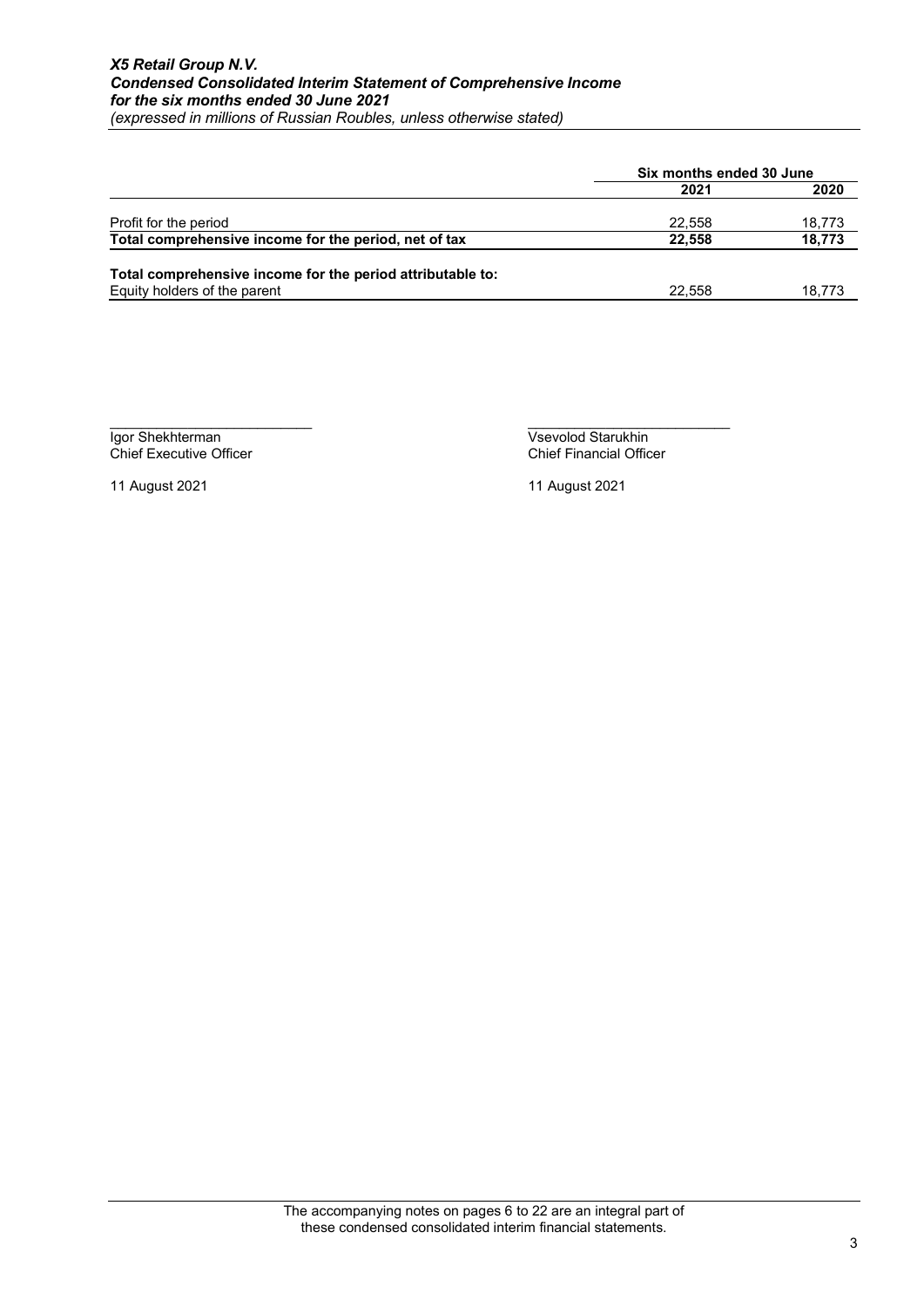|                                                                    |             | Six months ended 30 June |           |  |
|--------------------------------------------------------------------|-------------|--------------------------|-----------|--|
|                                                                    | <b>Note</b> | 2021                     | 2020      |  |
| Profit before tax                                                  |             | 31,064                   | 26,403    |  |
| Adjustments for:                                                   |             |                          |           |  |
| Depreciation, amortisation and impairment of property,             |             |                          |           |  |
| plant and equipment, right-of-use assets, investment properties,   |             |                          |           |  |
| other intangible assets and goodwill                               |             | 73,757                   | 64,898    |  |
| Gain on disposal of property plant and equipment, investment       |             |                          |           |  |
| properties and intangible assets and gain on derecognition of      |             |                          |           |  |
| right-of-use assets                                                |             | (1,528)                  | (1,621)   |  |
| Finance costs, net                                                 | 19          | 27,516                   | 28,603    |  |
| Net impairment losses on financial assets                          |             | 130                      | 199       |  |
| Impairment of prepayments                                          |             | 61                       | 82        |  |
| Share-based compensation expense                                   | 20          | 45                       | 27        |  |
| Net foreign exchange (gain)/loss                                   |             | (777)                    | 1,935     |  |
| Other non-cash items                                               |             | 536                      | 68        |  |
| Net cash from operating activities before changes in               |             |                          |           |  |
| working capital                                                    |             | 130,804                  | 120,594   |  |
| Decrease in trade, other accounts receivable and prepayments and   |             |                          |           |  |
| VAT and other taxes receivable                                     |             | 2,940                    | 6,566     |  |
| Decrease/(increase) in inventories                                 |             | 2,369                    | (1,004)   |  |
| Decrease in trade payable                                          |             | (10, 052)                | (11, 019) |  |
| Increase in other accounts payable and contract liabilities        |             | 826                      | 5,141     |  |
| Net cash flows from operations                                     |             | 126,887                  | 120,278   |  |
| Interest paid                                                      |             | (26, 888)                | (28, 260) |  |
| Interest received                                                  |             | 16                       | 31        |  |
| Income tax paid                                                    |             | (6,885)                  | (8, 111)  |  |
| Net cash flows from operating activities                           |             | 93,130                   | 83,938    |  |
| Cash flows from investing activities                               |             |                          |           |  |
| Purchase of property, plant and equipment and initial direct costs |             |                          |           |  |
| associated with right-of-use assets                                |             | (37, 106)                | (32,007)  |  |
| Acquisition of businesses, net of cash acquired                    | 6           | (767)                    | (1,502)   |  |
| Proceeds from disposal of property, plant and equipment,           |             |                          |           |  |
| investment properties and intangible assets                        |             | 2,262                    | 1,338     |  |
| Purchase of other intangible assets                                |             | (6, 755)                 | (5, 722)  |  |
| Acquisition of interest in associates and joint ventures           |             |                          | (150)     |  |
| Net cash flows used in investing activities                        |             | (42, 366)                | (38,043)  |  |
| Cash flows from financing activities                               |             |                          |           |  |
| Proceeds from loans                                                | 14          | 60,855                   | 91,366    |  |
| Repayment of loans                                                 | 14          | (56, 189)                | (87, 579) |  |
| Purchase of treasury shares                                        |             | (34)                     | (119)     |  |
| Payments of principal portion of lease liabilities                 |             | (32, 475)                | (26, 836) |  |
| Dividends paid to equity holders of the parent                     | 15          | (30,006)                 | (29, 996) |  |
| Net cash flows used in financing activities                        |             | (57, 849)                | (53, 164) |  |
| Effect of exchange rate changes on cash and cash equivalents       |             | (75)                     | (31)      |  |
| Net decrease in cash and cash equivalents                          |             | (7, 160)                 | (7, 300)  |  |
|                                                                    |             |                          |           |  |
| Movements in cash and cash equivalents                             |             |                          |           |  |
| Cash and cash equivalents at the beginning of the period           |             | 20,008                   | 18,602    |  |
| Net decrease in cash and cash equivalents                          |             | (7, 160)                 | (7,300)   |  |
| Cash and cash equivalents at the end of the period                 |             | 12,848                   | 11,302    |  |

Chief Executive Officer

\_\_\_\_\_\_\_\_\_\_\_\_\_\_\_\_\_\_\_\_\_\_\_\_\_\_ \_\_\_\_\_\_\_\_\_\_\_\_\_\_\_\_\_\_\_\_\_\_\_\_\_\_ **Igor Shekhterman** Vsevolod Starukhin<br>
Chief Executive Officer<br>
Chief Financial Officer

11 August 2021 11 August 2021

The accompanying notes on pages 6 to 22 are an integral part of these condensed consolidated interim financial statements.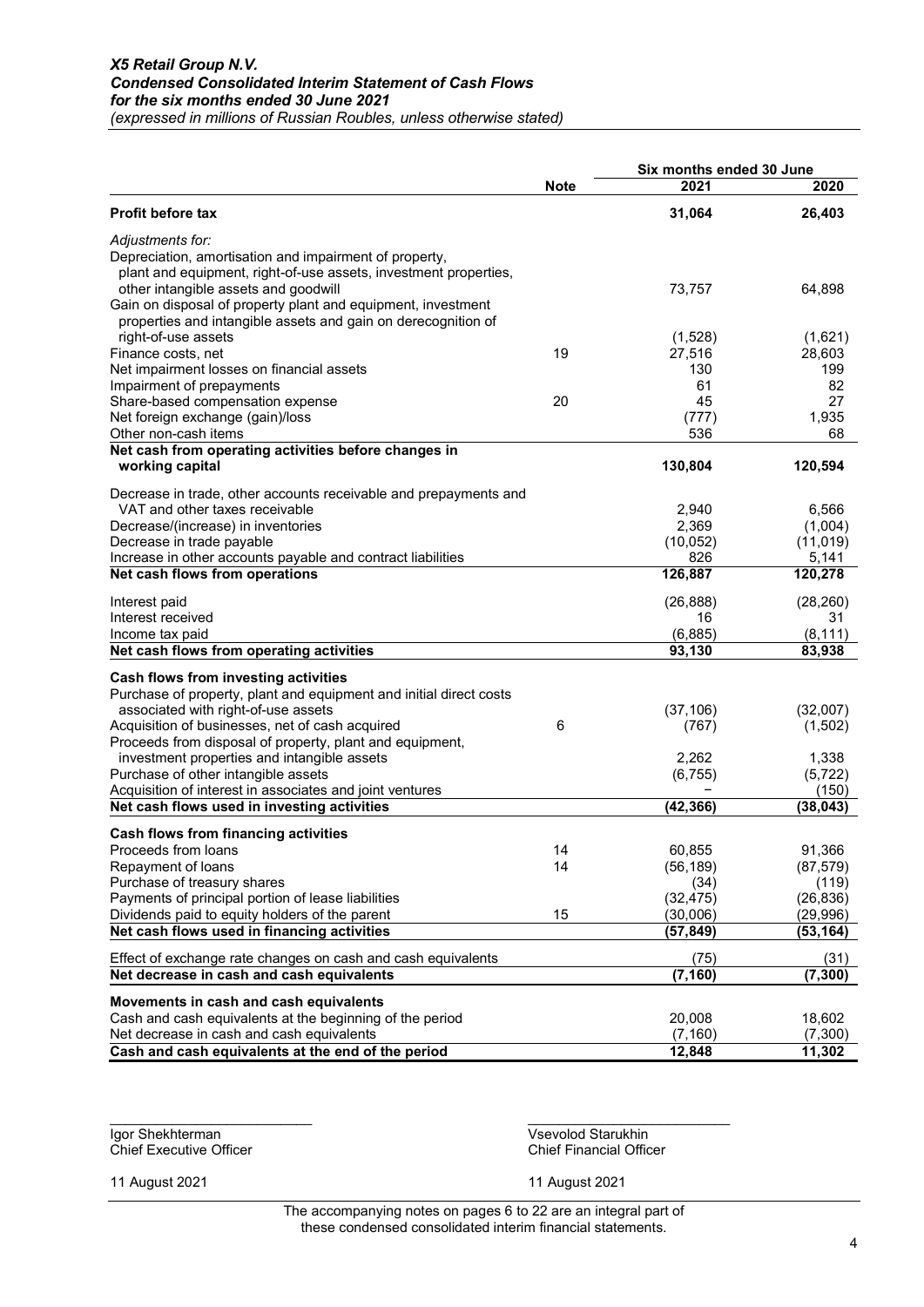### X5 Retail Group N.V. Condensed Consolidated Interim Statement of Changes in Equity for the six months ended 30 June 2021 (expressed in millions of Russian Roubles, unless otherwise stated)

|                                                        |                              |                          |                          | Attributable to equity holders of the parent |                 |              |           |
|--------------------------------------------------------|------------------------------|--------------------------|--------------------------|----------------------------------------------|-----------------|--------------|-----------|
|                                                        |                              |                          |                          | Share-based                                  |                 | Total share- |           |
|                                                        | Number of                    | <b>Share</b>             | <b>Share</b>             | payment                                      | <b>Retained</b> | holders'     |           |
|                                                        | shares                       | capital                  | premium                  | reserve                                      | earnings        | equity       | Total     |
| Balance as at 1 January 2020                           | 67,890,054                   | 2,458                    | 46,150                   | 105                                          | 67,843          | 116,556      | 116,556   |
| Profit for the period                                  |                              |                          | $\overline{\phantom{0}}$ |                                              | 18,773          | 18,773       | 18,773    |
| Total comprehensive income for the period              | $\overline{\phantom{a}}$     | $\overline{\phantom{a}}$ | $\overline{\phantom{a}}$ | $\overline{\phantom{0}}$                     | 18,773          | 18,773       | 18,773    |
| Acquisition of treasury shares                         | (12, 870)                    |                          | (107)                    |                                              |                 | (107)        | (107)     |
| Dividends (Note 15)                                    |                              |                          |                          |                                              | (29,996)        | (29,996)     | (29, 996) |
| Share-based payment compensation (Note 20)             |                              |                          |                          | 27                                           |                 | 27           | 27        |
| Transfer and waiving of vested equity rights (Note 20) | 5,260                        |                          | 45                       | (57)                                         |                 | (12)         | (12)      |
| Balance as at 30 June 2020                             | 67,882,444                   | 2,458                    | 46,088                   | 75                                           | 56,620          | 105,241      | 105,241   |
| Balance as at 1 January 2021                           | 67,882,444                   | 2,458                    | 46,086                   | 104                                          | 46,194          | 94,842       | 94,842    |
| Profit for the period                                  | $\qquad \qquad \blacksquare$ | $\overline{\phantom{m}}$ | $\overline{\phantom{m}}$ | -                                            | 22,558          | 22,558       | 22,558    |
| Total comprehensive income for the period              | $\overline{\phantom{a}}$     | $\blacksquare$           | $\overline{\phantom{a}}$ | $\overline{\phantom{0}}$                     | 22,558          | 22,558       | 22,558    |
| Dividends (Note 15)                                    |                              |                          |                          |                                              | (30,006)        | (30,006)     | (30,006)  |
| Share-based payment compensation (Note 20)             |                              |                          |                          | 45                                           |                 | 45           | 45        |
| Transfer and waiving of vested equity rights (Note 20) | 6,252                        |                          | 41                       | (75)                                         |                 | (34)         | (34)      |
| Balance as at 30 June 2021                             | 67,888,696                   | 2,458                    | 46,127                   | 74                                           | 38,746          | 87,405       | 87,405    |

Chief Executive Officer

 $\overline{\phantom{a}}$  , and the contract of the contract of the contract of the contract of the contract of the contract of the contract of the contract of the contract of the contract of the contract of the contract of the contrac Igor Shekhterman Vsevolod Starukhin<br>
Chief Executive Officer Chief Financial Officer

11 August 2021 11 August 2021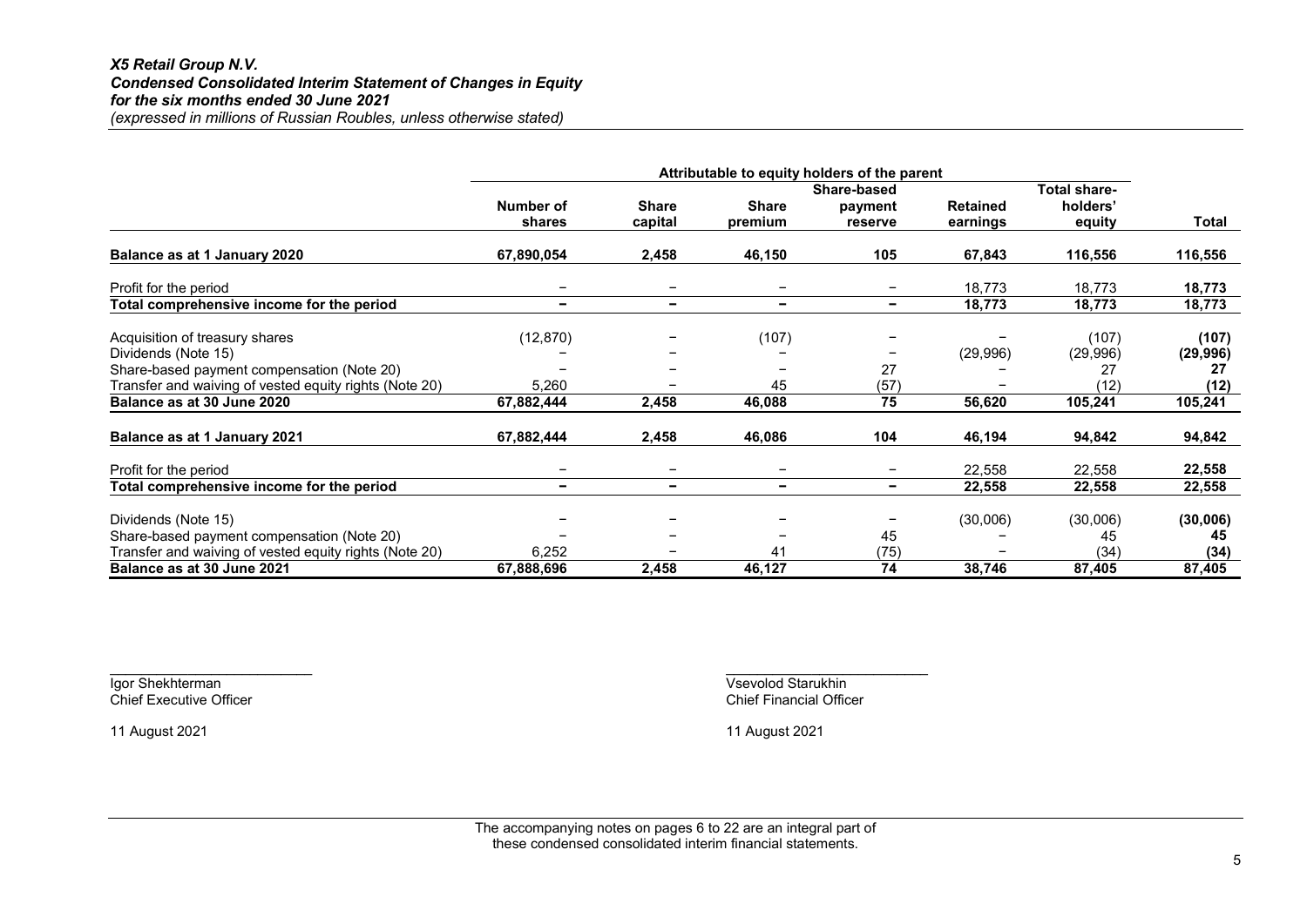### 1 PRINCIPAL ACTIVITIES AND THE GROUP STRUCTURE

These condensed consolidated interim financial statements are for the economic entity comprising X5 Retail Group N.V. (the "Company") and its subsidiaries (the "Group").

X5 Retail Group N.V. is a joint stock limited liability company established in August 1975 under the laws of the Netherlands. The principal activity of the Company is to act as a holding company for a group of companies that operate retail grocery stores. The Company's address and tax domicile is Zuidplein 196, 1077 XV Amsterdam, the Netherlands.

The main activity of the Group is the development and operation of grocery retail stores. As at 30 June 2021 the Group operated a retail chain of 18,295 proximity stores, supermarket, hypermarket, hard discounter and online hypermarket stores under the brand names "Pyaterochka", "Perekrestok", "Karusel", "Chizhik" and "Perekrestok Vprok" (each representing separate format) in major population centres in Russia, including but not limited to Moscow, St. Petersburg, Nizhniy Novgorod, Rostov-on-Don, Kazan, Samara, Lipetsk, Chelyabinsk, Perm, Ekaterinburg (31 December 2020: 17,707 proximity stores, supermarket, hypermarket, hard discounter and online hypermarket stores under the brand names "Pyaterochka", "Perekrestok", "Karusel", "Chizhik" and "Perekrestok Vprok"). The Group's multiformat store network comprises 17,268 proximity stores under "Pyaterochka" brand, 968 supermarkets under "Perekrestok" brand, 40 hypermarkets under "Karusel" brand, 15 hard discounter stores under "Chizhik" brand and 4 online hypermarket stores under "Perekrestok Vprok" brand (31 December 2020: 16,709 proximity stores under "Pyaterochka" brand, 933 supermarkets under "Perekrestok" brand, 56 hypermarkets under "Karusel" brand, 4 hard discounter stores under "Chizhik" and 5 online hypermarket stores under "Perekrestok Vprok" brand).

As at 30 June 2021 and 31 December 2020 the principal shareholder exerting significant influence over the Company was CTF Holdings S.A. ("CTF"). CTF directly owned 47.86% of total issued shares in the Company. As at 30 June 2021 and 31 December 2020 the Company's shares were listed on the London and Moscow Stock Exchanges in the form of Global Depositary Receipts (GDRs) with each GDR representing an interest of 0.25 in an ordinary share (Note 15).

### 2 SUMMARY OF SIGNIFICANT ACCOUNTING POLICIES

#### 2.1 Basis of preparation

These condensed consolidated interim financial statements for the six months ended 30 June 2021 have been prepared in accordance with IAS 34 Interim Financial Reporting as adopted by the European Union. These condensed consolidated interim financial statements should be read in conjunction with the consolidated financial statements for the year ended 31 December 2020 which have been prepared in accordance with IFRS as adopted by the European Union.

The accounting policies applied are consistent with those of the consolidated financial statements for the year ended 31 December 2020 except for the adoption of new Standards that are mandatory for financial annual periods beginning on 1 January 2021. Management prepared these condensed consolidated interim financial statements on a going concern basis. In making this judgment management considered the Group's financial position, current intentions, profitability of operations, access to financial resources (Note 23) and the potential impact of COVID-19.

On 11 August 2021, the Management Board authorised the condensed consolidated interim financial statements for issue. Publication is on 12 August 2021. The condensed consolidated interim financial statements have been reviewed, not audited.

#### 2.2 Foreign currency translation and transactions

#### (a) Functional and presentation currency

The functional currency of the Group's entities is the national currency of the Russian Federation, the Russian Rouble ("RUB"). The presentation currency of the Group is the Russian Rouble ("RUB"), which management believes is the most useful currency to adopt for users of these condensed consolidated interim financial statements.

#### (b) Transactions and balances

Monetary assets and liabilities denominated in foreign currencies are translated into the functional currency at the official exchange rate of the Central Bank of Russian Federation ("CBRF") at the respective reporting dates. Foreign exchange gains and losses resulting from the settlement of the transactions and from the translation of monetary assets and liabilities into the functional currency at period-end official exchange rates of the CBRF are recognised in profit or loss. Translation at period-end rates does not apply to non-monetary items.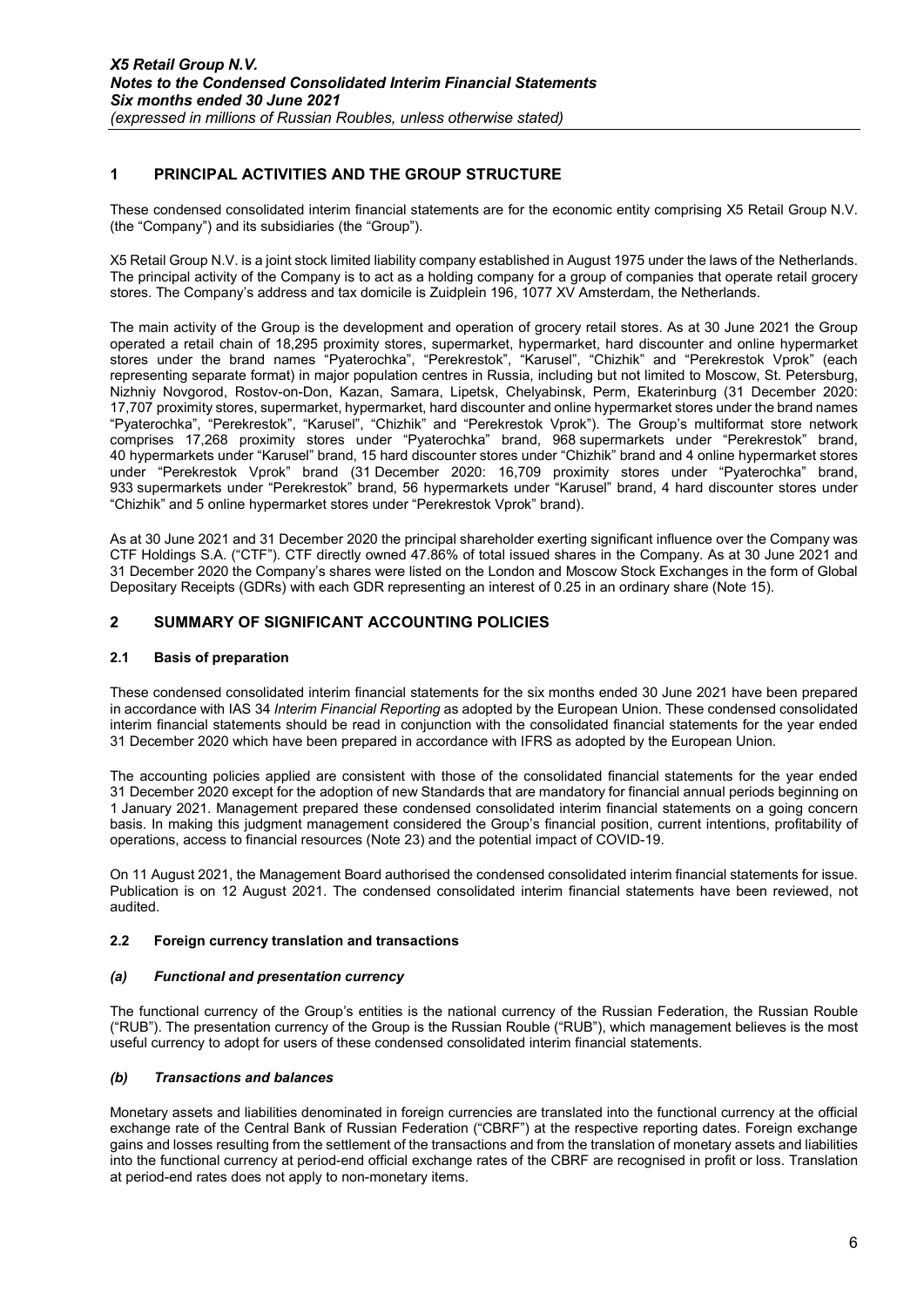### 2 SUMMARY OF SIGNIFICANT ACCOUNTING POLICIES (continued)

#### 2.3 Taxes

Taxes on income in the interim periods are accrued using the tax rate that is expected to be applicable to total annual profit or loss.

#### 3 CRITICAL ACCOUNTING ESTIMATES AND JUDGEMENTS IN APPLYING ACCOUNTING **POLICIES**

The preparation of condensed consolidated interim financial statements requires management to make judgements, estimates and assumptions that affect the application of accounting policies and the reported amounts of assets and liabilities, income and expense. Actual results may differ from these estimates.

In preparing these condensed consolidated interim financial statements, the significant judgements made by management in applying the Group's accounting policies and the key sources of estimation uncertainty were the same as those that applied to the consolidated financial statements for the year ended 31 December 2020.

Judgements that have the most significant effect on the amounts recognised in the condensed consolidated interim financial statements and estimates that can cause a significant adjustment to the carrying amount of assets and liabilities include:

#### Tax legislation

Russian tax, currency and customs legislation is subject to varying interpretations (Note 25).

#### Property, plant and equipment, Right-of-use assets, Investment properties and Goodwill

The Group performs the impairment test for non-current assets where there is any indicator of impairment. The Group estimates the recoverable amount of the asset or cash generating unit and groups of cash-generating units (for the purposes of impairment testing of goodwill) and if it is less than the carrying amount of an asset or cash generating unit and group of cash-generating units an impairment loss is recognised in the consolidated statement of profit or loss. For the six months ended 30 June 2021 the Group recognised an impairment loss in the amount of RUB 1,796 mainly attributable to equipment (six months ended 30 June 2020: an impairment loss in the amount of RUB 1,973 mainly attributable to equipment) and reversed the impairment loss previously recognised in the amount of RUB 343 mainly attributable to buildings (six months ended 30 June 2020: reversed the impairment loss previously recognised in the amount of RUB 267 mainly attributable to buildings) based on the actual results.

#### Revenue recognition − Loyalty programmes

The Group estimates the amount of obligations related to customer loyalty programmes by allocating transaction price to loyalty points based on the standalone selling price of the points. The standalone selling price of the points is reduced for the expected amount of the points that will expire unredeemed. The standalone selling price of the loyalty points issued is calculated by multiplying to the estimated redemption rate and to the monetary value assigned to the loyalty points. In estimating the redemption rate, the Group considers breakage which represents the portion of the points issued that will never be redeemed.

Points issued under the loyalty programmes normally expires in twelve months from their recognition. However due to periodic changes in customer redemption patterns estimates of the standalone selling price are subject to significant uncertainty.

Any significant changes in customers' redemption patterns will impact the estimated redemption rate. As at 30 June 2021, the estimated liability for unredeemed points was RUB 2,737 (31 December 2020: RUB 1,955).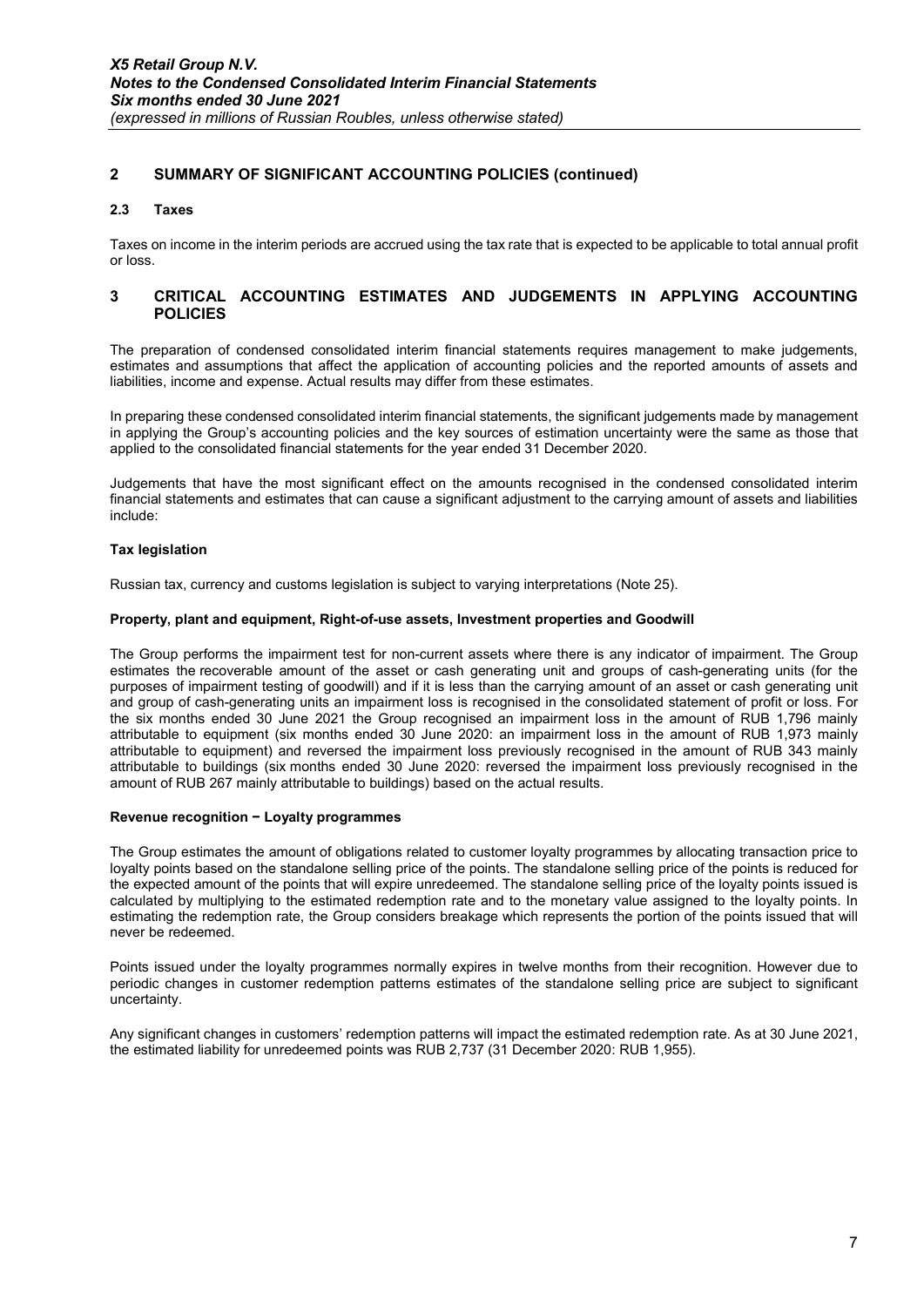### 4 ADOPTION OF NEW AND REVISED STANDARDS AND INTERPRETATIONS

In the preparation of the condensed consolidated interim financial statements, the Group followed the same accounting policies and methods of computation as compared with those applied in the consolidated financial statements for year ended 31 December 2020 except for the adoption of new standards that are mandatory for financial annual periods beginning on or after 1 January 2021.

The following new standards and amendments to IFRSs effective for the financial year beginning 1 January 2021 do not have a material impact on the Group and do not result in change of the Group's accounting policy:

- Amendments to IFRS 9, IAS 39, IFRS 7, IFRS 4 and IFRS 16 Interest Rate Benchmark Reform Phase 2;
- Amendments to IFRS 4 Insurance Contracts deferral of IFRS 9.

The Group has not early adopted any other standard, interpretation or amendment that has been issued but is not yet effective:

| Standards issued but not yet effective in the European Union                                                                                                    | ENCOUVE TOT GINTUGH DONOGS<br>beginning on or after |
|-----------------------------------------------------------------------------------------------------------------------------------------------------------------|-----------------------------------------------------|
|                                                                                                                                                                 |                                                     |
| Amendments to IFRS 3 Business Combinations; IAS 16 Property, Plant and Equipment;<br>IAS 37 Provisions, Contingent Liabilities and Contingent Assets as well as |                                                     |
| Annual Improvements 2018-2020                                                                                                                                   | 1 January 2022                                      |
| Amendments to IFRS 16 Leases: Covid-19-Related Rent Concessions beyond 30 June                                                                                  |                                                     |
| 2021                                                                                                                                                            | 1 April 2021*                                       |
| Amendments to IAS 1 Presentation of Financial Statements: Classification of Liabilities                                                                         |                                                     |
| as Current or Non-current                                                                                                                                       | 1 January 2023*                                     |
| IFRS 17 <i>Insurance Contracts</i> including Amendments to IFRS 17                                                                                              | 1 January 2023*                                     |
| Amendments to IAS 1 Presentation of Financial Statements and                                                                                                    |                                                     |
| IFRS Practice Statement 2: Disclosure of Accounting policies                                                                                                    | 1 January 2023*                                     |
| Amendments to IAS 8 Accounting policies, Changes in Accounting Estimates and Errors:                                                                            |                                                     |
| Definition of Accounting Estimates                                                                                                                              | 1 January 2023*                                     |
| Amendments to IAS 12 <i>Income Taxes</i> : Deferred Tax related to Assets and Liabilities                                                                       |                                                     |
| arising from a Single Transaction                                                                                                                               | 1 January 2023*                                     |
| $\star$<br>Subject to EU endorsement.                                                                                                                           |                                                     |

The Group does not intend to apply the practical expedient provided by the Amendment to IFRS 16 Leases.

The Group expects that the adoption of other pronouncements listed above will not have a significant impact on the Group's results of operations and financial positions in the period of initial application except for amendments to IAS 12 Income Taxes.

The amendments to IAS 12 Income Taxes may require to recognise deferred tax on transactions that, on initial recognition, give rise to equal amounts of taxable and deductible temporary differences. The impact for the Group would be the recognition of additional deferred tax assets and liabilities attributable to right-of-use assets and lease liabilities. The Group is currently assessing the potential effect of the amendments to IAS 12 on its consolidated financial statements.

### 5 SEGMENT REPORTING

The Group identifies retail chains of each format (see Note 1) as separate operating segments in accordance with the criteria set forth in IFRS 8.

The following significant operating functions are decentralised by formats:

- Category management, including purchasing, pricing, assortment management, promotion management;
- Distribution centres logistics;
- Development function.

Effective for annual periods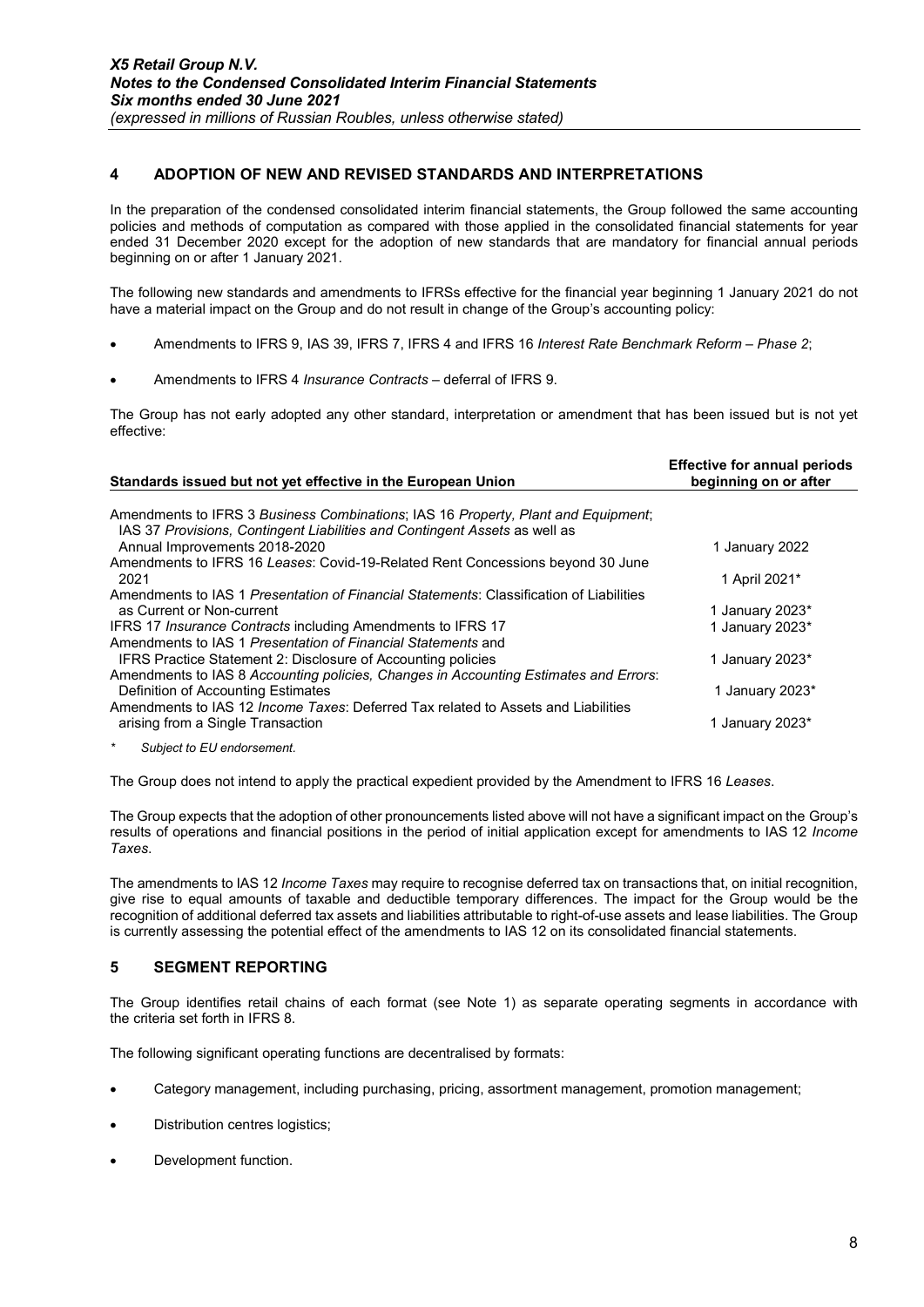### 5 SEGMENT REPORTING (continued)

The formats' general managers are determined as segment managers in accordance with IFRS 8. The chief operating decision-maker has been determined as the Management Board. The Management Board reviews each format's internal reporting in order to assess performance and allocate resources.

Upon adoption of IFRS 16 the Management Board started to assess the performance of the operating segments based on a measure of sales and adjusted earnings before interest, tax, depreciation, amortisation and impairment pre-IFRS 16 (EBITDA pre-IFRS 16). EBITDA pre-IFRS 16 is calculated by adjusting EBITDA to include fixed lease expenses, fixed nonlease components of lease contracts and exclude gain on derecognition of right-of-use assets and lease liabilities. Adjusted capital expenditures include additions of property, plant and equipment, investment properties and intangible assets adjusted to replace capitalised depreciation of right-of-use assets with capitalisation of fixed lease expenses, acquisitions of property, plant and equipment, investment properties and intangible assets through business combinations as well as goodwill acquired through such business combinations.

The accounting policies used for segments are the same as accounting policies applied for these condensed consolidated interim financial statements. In 2021 a new methodology of segments division and overhead expenses allocation was used for more accurate measurements of segments' performance. The comparative figures for earlier periods have been adjusted in order to provide meaningful comparative information.

The segment information for the period ended 30 June 2021, comparative figures for earlier periods and reconciliation of segments EBITDA pre-IFRS 16 to profit for the period is provided as follows:

| <b>Six months ended</b>                                                             |         |                         |                | <b>Other</b> | Corporate |           |
|-------------------------------------------------------------------------------------|---------|-------------------------|----------------|--------------|-----------|-----------|
| 30 June 2021                                                                        |         | Pyaterochka Perekrestok | <b>Karusel</b> | segments     | centre    | Total     |
| Revenue (Note 17)                                                                   | 854,698 | 170,061                 | 18,439         | 10,505       |           | 1,053,703 |
| <b>EBITDA pre-IFRS 16</b><br>Fixed lease expenses and<br>fixed non-lease components | 71,886  | 10,362                  | 752            | (2, 136)     | (1,789)   | 79,075    |
| of lease contracts<br>Gain on derecognition of<br>right-of-use assets and lease     |         |                         |                |              |           | 51,295    |
| liabilities                                                                         |         |                         |                |              |           | 1,190     |
| Depreciation, amortisation<br>and impairment                                        |         |                         |                |              |           | (73, 757) |
| <b>Operating profit</b>                                                             |         |                         |                |              |           | 57,803    |
| Finance cost, net                                                                   |         |                         |                |              |           | (27, 516) |
| Net foreign exchange result                                                         |         |                         |                |              |           | 777       |
| Profit before income tax                                                            |         |                         |                |              |           | 31,064    |
| Income tax expense                                                                  |         |                         |                |              |           | (8, 506)  |
| <b>Profit for the period</b>                                                        |         |                         |                |              |           | 22,558    |
| Adjusted capital expenditure                                                        | 34,864  | 6,453                   | 99             | 2,687        | 387       | 44,490    |
| 30 June 2021                                                                        |         |                         |                |              |           |           |
| Inventories                                                                         | 114,500 | 23,739                  | 2,801          | 984          |           | 142,024   |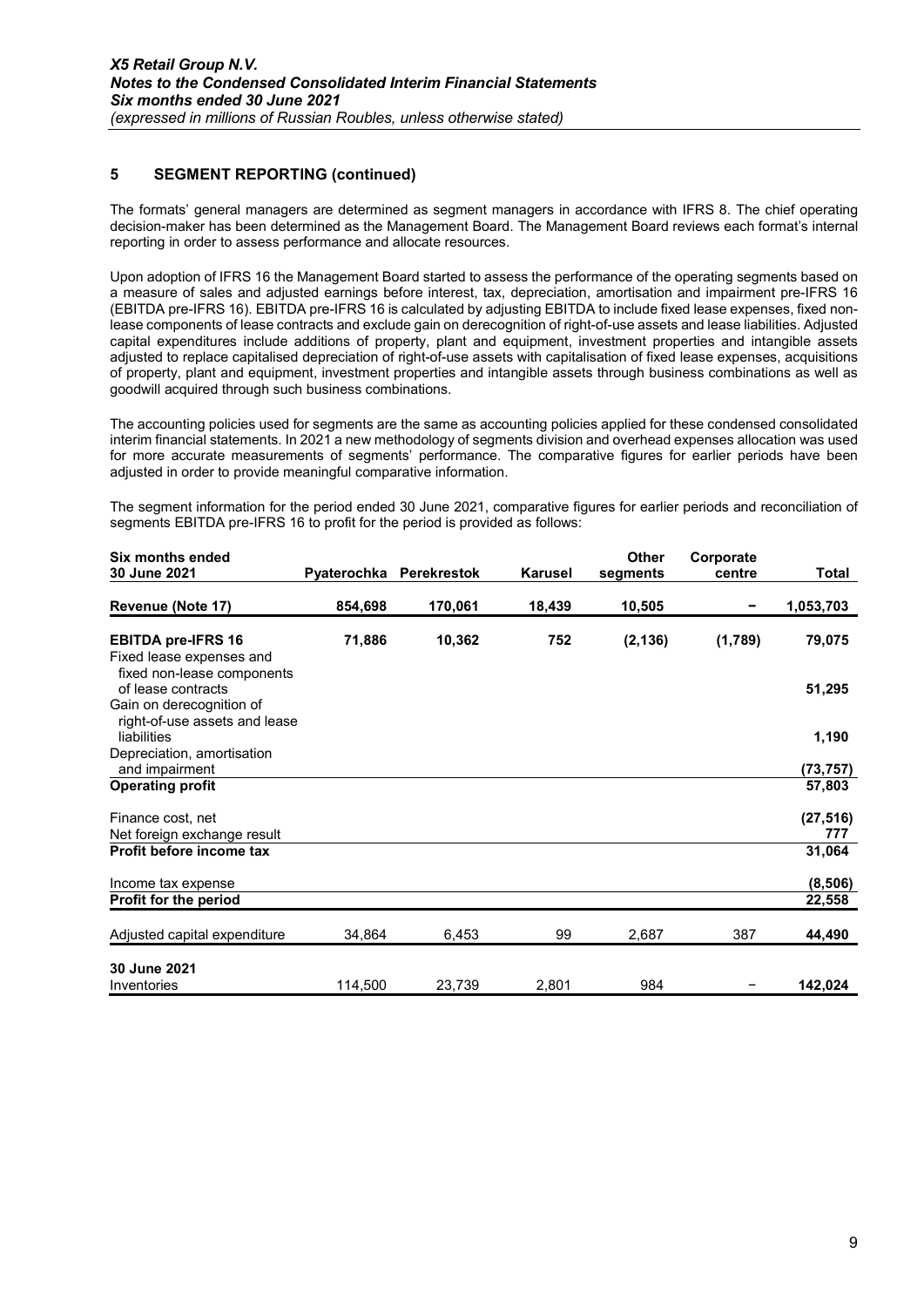### 5 SEGMENT REPORTING (continued)

| Six months ended<br>30 June 2020                                                    |         | Pyaterochka Perekrestok | Karusel | <b>Other</b><br>segments | Corporate<br>centre | Total                 |
|-------------------------------------------------------------------------------------|---------|-------------------------|---------|--------------------------|---------------------|-----------------------|
| Revenue (Note 17)                                                                   | 776,086 | 149,047                 | 31,652  | 5,840                    |                     | 962,625               |
| <b>EBITDA pre-IFRS 16</b><br>Fixed lease expenses and<br>fixed non-lease components | 64,738  | 11,119                  | 780     | (877)                    | (1,948)             | 73,812                |
| of lease contracts<br>Gain on derecognition of<br>right-of-use assets and lease     |         |                         |         |                          |                     | 47,245                |
| liabilities                                                                         |         |                         |         |                          |                     | 782                   |
| Depreciation, amortisation<br>and impairment                                        |         |                         |         |                          |                     | (64,898)              |
| <b>Operating profit</b>                                                             |         |                         |         |                          |                     | 56,941                |
| Finance cost, net<br>Net foreign exchange result                                    |         |                         |         |                          |                     | (28, 603)<br>(1, 935) |
| Profit before income tax                                                            |         |                         |         |                          |                     | 26,403                |
| Income tax expense<br>Profit for the period                                         |         |                         |         |                          |                     | (7,630)<br>18,773     |
| Adjusted capital expenditure                                                        | 31,152  | 6,290                   | 260     | 1,533                    | 93                  | 39,328                |
| 31 December 2020<br>Inventories                                                     | 115,674 | 23,963                  | 3,952   | 804                      |                     | 144,393               |

### 6 ACQUISITION OF BUSINESSES

#### Acquisitions in 2021

For the six months ended 30 June 2021 the Group acquired 100% of several businesses of other retail chains in Russian regions. The acquisitions were individually immaterial.

For the six months ended 30 June 2021 the acquired businesses contributed revenue of RUB 667 from the date of acquisition. As the businesses were not acquired as separate legal entities, it is impracticable to disclose net profit from the date of acquisition. These businesses did not prepare relevant financial information immediately before the acquisition, therefore, it is impracticable to disclose revenue and net profit of the Group for the six months ended 30 June 2021 as though the acquisition date had been the beginning of that period.

Details of assets and liabilities of acquired businesses, changes in provisional fair values and the related goodwill are as follows:

|                                                  | <b>Provisional fair</b><br>values at the<br>acquisition date |
|--------------------------------------------------|--------------------------------------------------------------|
| Other intangible assets (Note 8)                 | 10                                                           |
| Right-of-use assets (Note 9)                     | 1,991                                                        |
| Deferred tax assets                              | 25                                                           |
| Indemnification asset                            | 237                                                          |
| Trade, other accounts receivable and prepayments | 21                                                           |
| VAT and other taxes receivable                   |                                                              |
| Lease liabilities (Note 9)                       | (1,991)                                                      |
| Current income tax payable                       | (79)                                                         |
| Provisions and other liabilities                 | (170)                                                        |
| Net assets acquired                              | 45                                                           |
| Goodwill (Note 10)                               | 137                                                          |
| <b>Purchase consideration</b>                    | 182                                                          |
| Net cash outflow arising from the acquisition    | 164                                                          |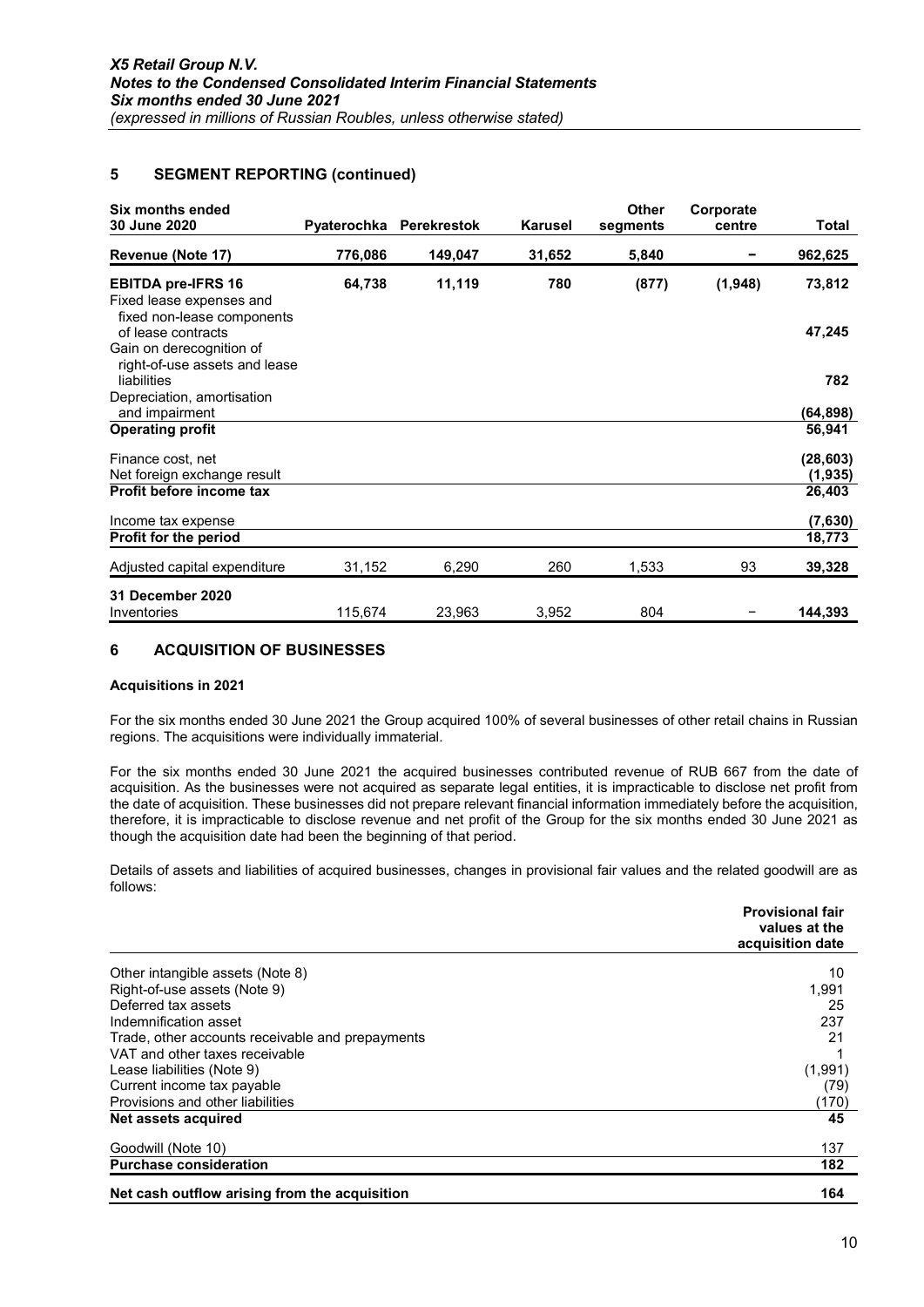### 6 ACQUISITION OF BUSINESSES (continued)

#### Acquisitions in 2021 (continued)

The Group assigned provisional fair values to net assets acquired. The Group will finalise the purchase price allocation within 12 months from the acquisition date.

The purchase consideration for the reporting period comprised RUB 164 and RUB 18 as cash consideration and deferred consideration respectively.

The goodwill recognised was attributable to: i) the business concentration in the Russian regions; ii) expected cost synergies from the business combination and iii) acquired traffic from existing customers. The goodwill related to these acquisitions was allocated to Pyaterochka segment in amount of RUB 92, Perekrestok segment in amount of RUB 35 and other segment in amount of RUB 10. None of the goodwill recognised is expected to be deductible for income tax purposes.

During the six months ended 30 June 2021 the Group transferred RUB 603 as deferred payments for the prior periods acquisitions.

#### Acquisitions in 2020

During six months ended 30 June 2020 the Group acquired 100% of several businesses of other retail chains in Russian regions. The acquisitions were individually immaterial.

For the six months ended 30 June 2020 the acquired businesses contributed revenue of RUB 749 from the date of acquisition. As the businesses were not acquired as separate legal entities, it is impracticable to disclose net profit from the date of acquisition. These businesses did not prepare relevant financial information immediately before the acquisition, therefore, it is impracticable to disclose revenue and net profit of the Group for the six months ended 30 June 2020 as though the acquisition date had been the beginning of that period.

At 30 June 2020 the Group assigned provisional fair values to net assets acquired, in estimating provisional fair values of acquired assets and liabilities. During one-year period ended 30 June 2021 the Group completed the purchase price allocation, which resulted in no changes in fair values at the acquisition date and the amount of goodwill initially recognised at provisional values.

Details of assets and liabilities of acquired businesses and the related goodwill were as follows:

|                                               | <b>Finalised fair</b><br>values at the<br>acquisition date |
|-----------------------------------------------|------------------------------------------------------------|
| Right-of-use assets (Note 9)                  | 3,534                                                      |
| Deferred tax assets                           | 245                                                        |
| Lease liabilities (Note 9)                    | (3, 534)                                                   |
| Net assets acquired                           | 245                                                        |
| Goodwill (Note 10)                            | 980                                                        |
| <b>Purchase consideration</b>                 | 1,225                                                      |
| Net cash outflow arising from the acquisition | 1,192                                                      |

The purchase consideration for the reporting period comprised RUB 1,192 and RUB 33 as cash consideration and deferred consideration respectively.

The goodwill recognised was attributable to: i) the business concentration in the Russian regions; ii) expected cost synergies from the business combination and iii) acquired traffic from existing customers. The goodwill related to these acquisitions was allocated to Pyaterochka segment in amount of RUB 415 and Perekrestok segment in amount of RUB 565. None of the goodwill recognised is expected to be deductible for income tax purposes.

During the six months ended 30 June 2020 the Group transferred RUB 310 as deferred payments for the prior periods acquisitions.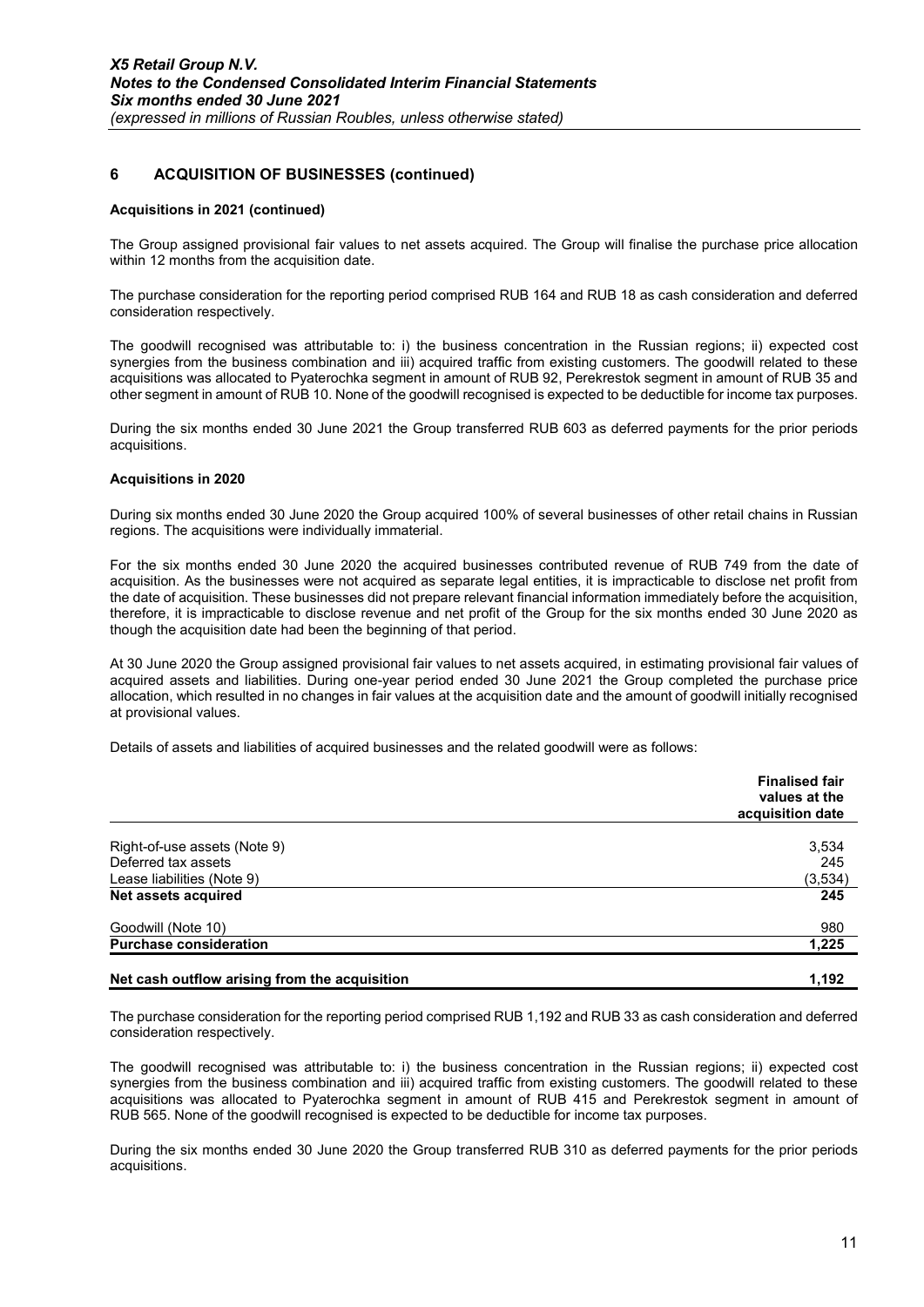### 7 RELATED PARTY TRANSACTIONS

In considering each possible related party relationship, attention is directed to the substance of the relationship, not merely the legal form. Related parties may enter into transactions which unrelated parties might not, and transactions between related parties may not be effected on the same terms, conditions and amounts as transactions between unrelated parties. There were no material changes in the volume of transactions and outstanding balances between the Group and related parties compared to the Group's consolidated financial statements as at 31 December 2020.

At 30 June 2021 trade accounts payable to other related parties amounted to RUB 769 (31 December 2020: RUB 757), trade accounts receivable amounted to RUB 13 (31 December 2020: RUB 24), other receivables and prepayments amounted to RUB 2 (31 December 2020: RUB Nil), other accounts payable amounted to RUB 12 (31 December 2020: RUB 12).

For the six months ended 30 June 2021 purchases from other related parties net of bonuses amounted to RUB 1,781 (six months ended 30 June 2020: RUB 1,708). Other related parties represent entities under control by the entity with significant influence over the Company.

#### Key management personnel

The Group 'key management personnel' consists of members of the Supervisory Board, the Management Board and members of the Executive Board, having authority and responsibility for planning, directing and controlling the activities of the Group as a whole. The total direct compensation for members of the Management Board and other key management personnel consists of a base salary and a performance related short-term incentive as well as, for the CEO and other key management personnel, a performance related long-term incentive. Members of the Supervisory Board receive a fixed annual remuneration in cash and share-based payments.

For the six months ended 30 June 2021 members of the Management Board and other key management personnel were entitled to a total short-term and long-term compensation of RUB 858 (six months ended 30 June 2020: RUB 689), including accrued short-term incentive rewards of RUB 193 (six months ended 30 June 2020: RUB 185) payable on an annual basis subject to meeting annual performance targets, accrued rewards under the long-term incentive plan of RUB 318 (six months ended 30 June 2020: RUB 213), social security costs of RUB 108 (six months ended 30 June 2020: RUB 86).

For the six months ended 30 June 2021 members of the Supervisory Board were entitled to a cash remuneration of RUB 52 (six months ended 30 June 2020: RUB 51) and a share-based compensation of RUB 45 (six months ended 30 June 2020: RUB 27). As at 30 June 2021 the total number of restricted stock units awarded to members of the Supervisory Board under the Restricted Stock Unit Plan was 125,281 (December 2020: 116,479).

### 8 PROPERTY, PLANT AND EQUIPMENT AND OTHER INTANGIBLE ASSETS

|                                                                                                           | 2021                   |                            | 2020                   |                            |  |
|-----------------------------------------------------------------------------------------------------------|------------------------|----------------------------|------------------------|----------------------------|--|
|                                                                                                           | Property,<br>plant and | <b>Other</b><br>intangible | Property,<br>plant and | <b>Other</b><br>intangible |  |
|                                                                                                           | equipment              | assets                     | equipment              | assets                     |  |
| Cost                                                                                                      |                        |                            |                        |                            |  |
| At 1 January                                                                                              | 547,297                | 59,145                     | 502,401                | 47,347                     |  |
| Additions                                                                                                 | 38,185                 | 5,781                      | 33,469                 | 4,550                      |  |
| Assets from acquisitions                                                                                  |                        | 10                         |                        |                            |  |
| <b>Disposals</b>                                                                                          | (11, 302)              | (96)                       | (13, 144)              | (213)                      |  |
| At 30 June                                                                                                | 574,180                | 64,840                     | 522,726                | 51,684                     |  |
| Accumulated depreciation,<br>amortisation and impairment<br>At 1 January<br>Depreciation and amortisation | (224, 590)             | (28, 388)                  | (187, 144)             | (23,009)                   |  |
| charge                                                                                                    | (32, 677)              | (3,217)                    | (27, 859)              | (2, 196)                   |  |
| Impairment charge                                                                                         | (1,691)                | (24)                       | (1,791)                | (182)                      |  |
| Reversal of impairment                                                                                    | 318                    |                            | 267                    |                            |  |
| <b>Disposals</b>                                                                                          | 9,689                  | 96                         | 12,413                 | 213                        |  |
| At 30 June                                                                                                | (248,951)              | (31, 533)                  | (204, 114)             | (25, 174)                  |  |
| Net book value at 1 January                                                                               | 322,707                | 30,757                     | 315,257                | 24,338                     |  |
| Net book value at 30 June                                                                                 | 325,229                | 33,307                     | 318,612                | 26,510                     |  |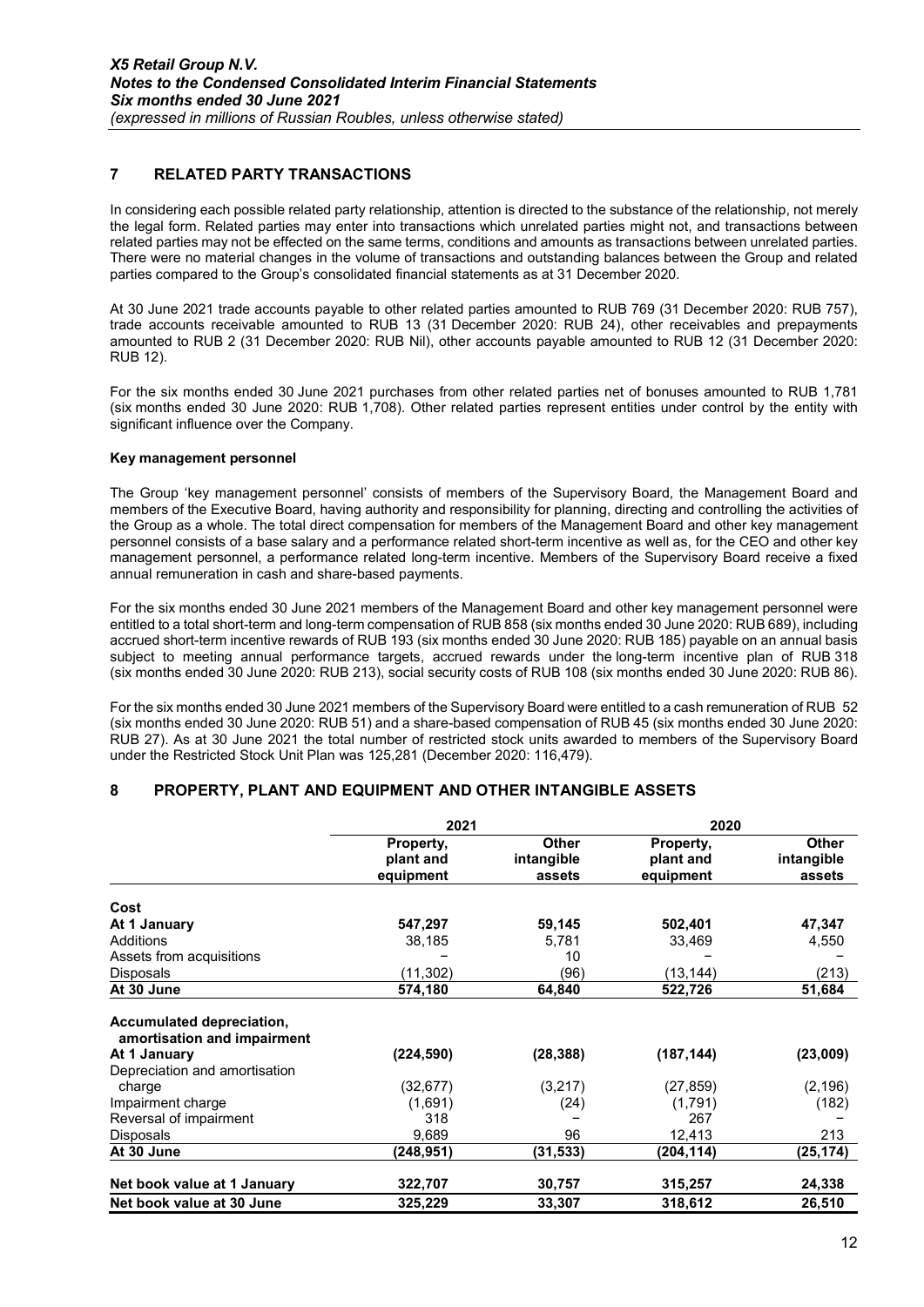### 8 PROPERTY, PLANT AND EQUIPMENT AND OTHER INTANGIBLE ASSETS (continued)

Depreciation and amortisation charge, impairment charge, reversal of impairment were included in selling, general and administrative expenses in the condensed consolidated interim financial statement of profit or loss for the six months ended 30 June 2021 and 30 June 2020.

For the six months ended 30 June 2021 the additions of other intangible assets were attributable to additions of software in the amount of RUB 5,781 (for the six months ended 30 June 2020 RUB 4,550 attributable to additions of software).

The Group analysed external and internal sources of information including the potential impact of COVID-19 pandemic on the Group itself and on the macro economic environment and identified impairment indicators for several stores. The Group reviewed the cash flow projections for these stores to include the impact of COVID-19 and performed an impairment test, which resulted in no impairment charge being necessary as at 30 June 2021 (six months ended 30 June 2020: no impairment charge).

The impairment charge for the six months ended 30 June 2021 and 30 June 2020 arose primarily from impairment of assets attributable to the stores closed during the reporting period and impairment of technically obsolete equipment. At the same time the Group recognised the reversal of previously recorded impairment charges due to improved recoverable amount of certain stores.

### 9 LEASES

Set out below, are the carrying amounts of the Group's right-of-use assets and lease liabilities and the movements during the period:

|                                                                                            | <b>Right-of-use</b> |                    |
|--------------------------------------------------------------------------------------------|---------------------|--------------------|
|                                                                                            | assets              |                    |
|                                                                                            | (land and           | Lease              |
|                                                                                            | buildings)          | <b>liabilities</b> |
| At 1 January 2020                                                                          | 428,166             | (484, 795)         |
| Additions                                                                                  | 58,574              | (58, 183)          |
| Acquisition of businesses (Note 6)                                                         | 3,534               | (3,534)            |
| Depreciation expense                                                                       | (33, 305)           |                    |
| Derecognition (decrease in the scope of the lease and terminations of                      |                     |                    |
| lease agreements)                                                                          | (1,922)             | 2,704              |
| Interest accrued                                                                           |                     | (20,066)           |
| Payments                                                                                   |                     | 46,902             |
| Effect of changes in foreign exchange rates                                                |                     | (1,482)            |
| At 30 June 2020                                                                            | 455,047             | (518,454)          |
|                                                                                            |                     |                    |
| At 1 January 2021<br>Additions                                                             | 480,511             | (548, 501)         |
|                                                                                            | 53,413              | (53, 214)          |
| Acquisition of businesses (Note 6)<br>Depreciation expense                                 | 1,991<br>(36, 614)  | (1,991)            |
|                                                                                            |                     |                    |
| Derecognition (decrease in the scope of the lease and terminations of<br>lease agreements) | (864)               | 2,054              |
| Interest accrued                                                                           |                     | (19, 438)          |
|                                                                                            |                     |                    |
| Payments<br>Effect of changes in foreign exchange rates                                    |                     | 51,913<br>488      |
| At 30 June 2021                                                                            | 498,437             |                    |
|                                                                                            |                     | (568,689)          |

The expenses related to short-term leases for the six months ended 30 June 2021 amounted to RUB 15 (six months ended 30 June 2020: RUB 6). The expense related to variable lease payments not included in the measurement of lease liabilities for the six months ended 30 June 2021 amounted to RUB 6,425 (six months ended 30 June 2020: RUB 5,496). Variable lease payments are mainly linked to sales generated from a store. Variable payment terms are used for a variety of reasons, including minimising the fixed costs base.

The total cash outflow for leases for six months ended 30 June 2021 amounted to RUB 58,416 (six months ended 30 June 2020: RUB 52,464).

Maturity analysis of the lease liabilities is disclosed in the Note 23.

As at 30 June 2021 potential future cash outflows of RUB 2,373 (undiscounted) have not been included in the lease liability because it was assessed reasonably certain that the leases will be terminated (31 December 2020: RUB 3,057).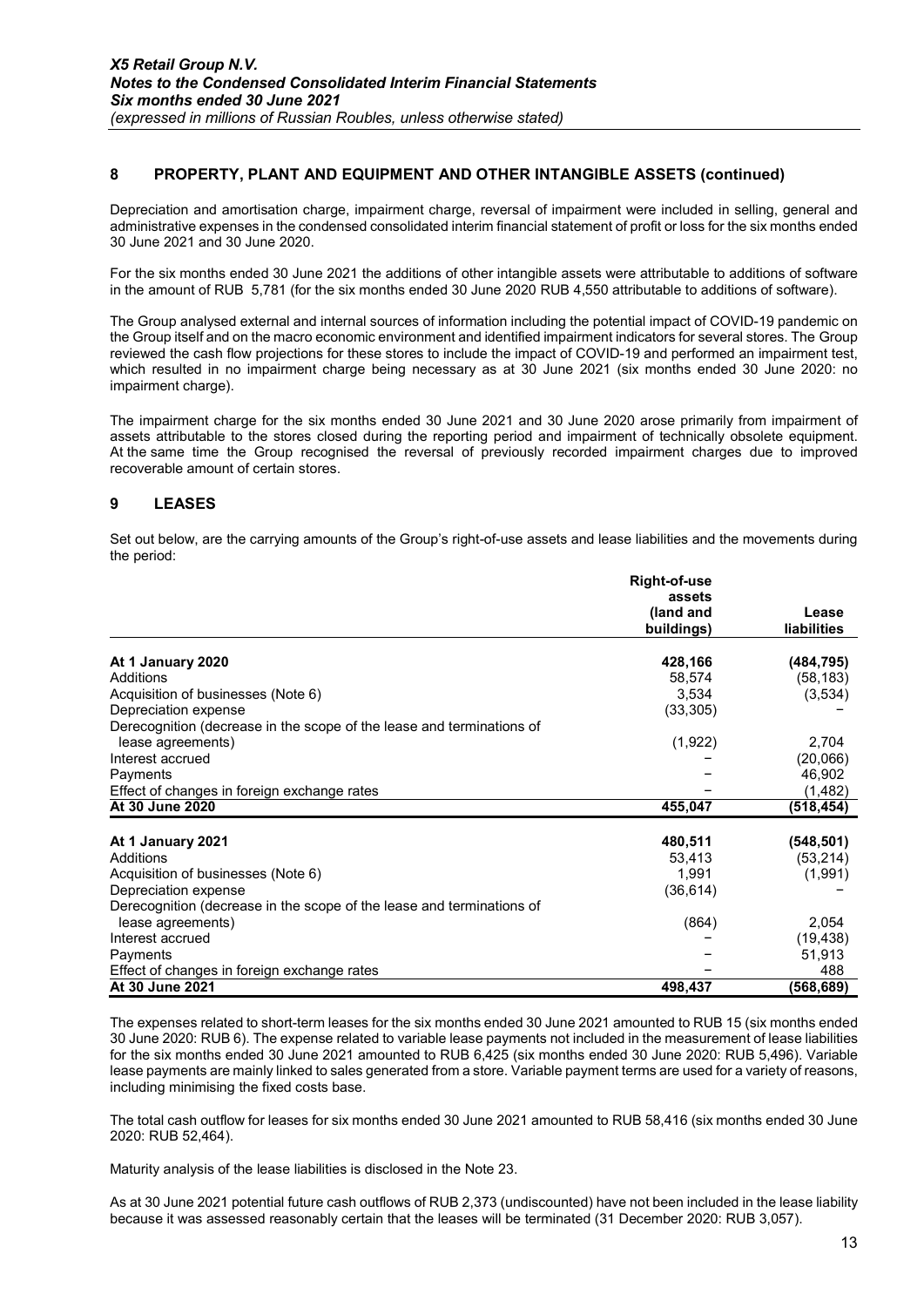### 10 GOODWILL

Movements in goodwill arising on the acquisition of businesses at 30 June 2021 and 30 June 2020 were:

|                                            | 2021      | 2020      |
|--------------------------------------------|-----------|-----------|
| Cost                                       |           |           |
| Gross book value at 1 January              | 171,202   | 168,239   |
| Acquisition of businesses (Note 6)         | 137       | 980       |
| Disposal                                   | (81)      |           |
| Gross book value at 30 June                | 171,258   | 169,219   |
| <b>Accumulated impairment losses</b>       |           |           |
| Accumulated impairment losses at 1 January | (66, 312) | (66, 312) |
| Impairment charge                          | (81)      |           |
| <b>Disposal</b>                            | 81        |           |
| Accumulated impairment losses at 30 June   | (66,312)  | (66, 312) |
| Carrying amount at 1 January               | 104,890   | 101,927   |
| Carrying amount at 30 June                 | 104.946   | 102.907   |

#### Goodwill impairment test

For the purposes of impairment testing, goodwill is allocated to groups of cash-generating units (groups of CGUs) being store chains of each format. This represents the lowest level within the Group at which the goodwill is monitored for internal management purposes.

The group of CGUs to which goodwill has been allocated is tested for impairment annually or more frequently if there are indications that the particular group of CGUs might be impaired. Goodwill is tested for impairment at the group of CGUs level by comparing carrying values of particular group of CGU assets including allocated goodwill to their value in use.

The Group analysed the potential impacts and effects of the COVID-19 pandemic, including the estimated impact on the macro economic environment. COVID-19 pandemic did not negatively affect the overall Group's performance during the reporting period and the Group does not expect that potential effects may significantly affect its performance as demand for food products is expected to remain stable. The Group did not identify triggers of goodwill impairment during the six months ended 30 June 2021 and will perform an annual impairment test of goodwill at 31 December 2021.

### 11 TRADE, OTHER ACCOUNTS RECEIVABLE AND PREPAYMENTS

|                                                                     | 30 June<br>2021 | 31 December<br>2020 |
|---------------------------------------------------------------------|-----------------|---------------------|
|                                                                     |                 |                     |
| Trade accounts receivable                                           | 8,410           | 13,828              |
| Other receivables                                                   | 3.998           | 3.879               |
| Allowance for expected credit losses of trade and other receivables | (1,074)         | (1,081)             |
| Total trade and other accounts receivable                           | 11,334          | 16,626              |
| Prepayments                                                         | 3,032           | 2,452               |
| Advances made to trade suppliers                                    | 2.910           | 699                 |
| Allowance for impairment of prepayments and advances                | (475)           | (500)               |
| <b>Total prepayments</b>                                            | 5,467           | 2,651               |
| <b>Total</b>                                                        | 16,801          | 19.277              |

During the six months ended 30 June 2021 the Group made a detailed analysis of COVID-19 influence on the expected credit losses and did not identify significant effects. In general COVID-19 did not negatively affect the Group's main debtors mostly being food suppliers, as well as other receivables turnover except for minor debtors, so there was no need for the revision of the provision matrix for expected credit losses.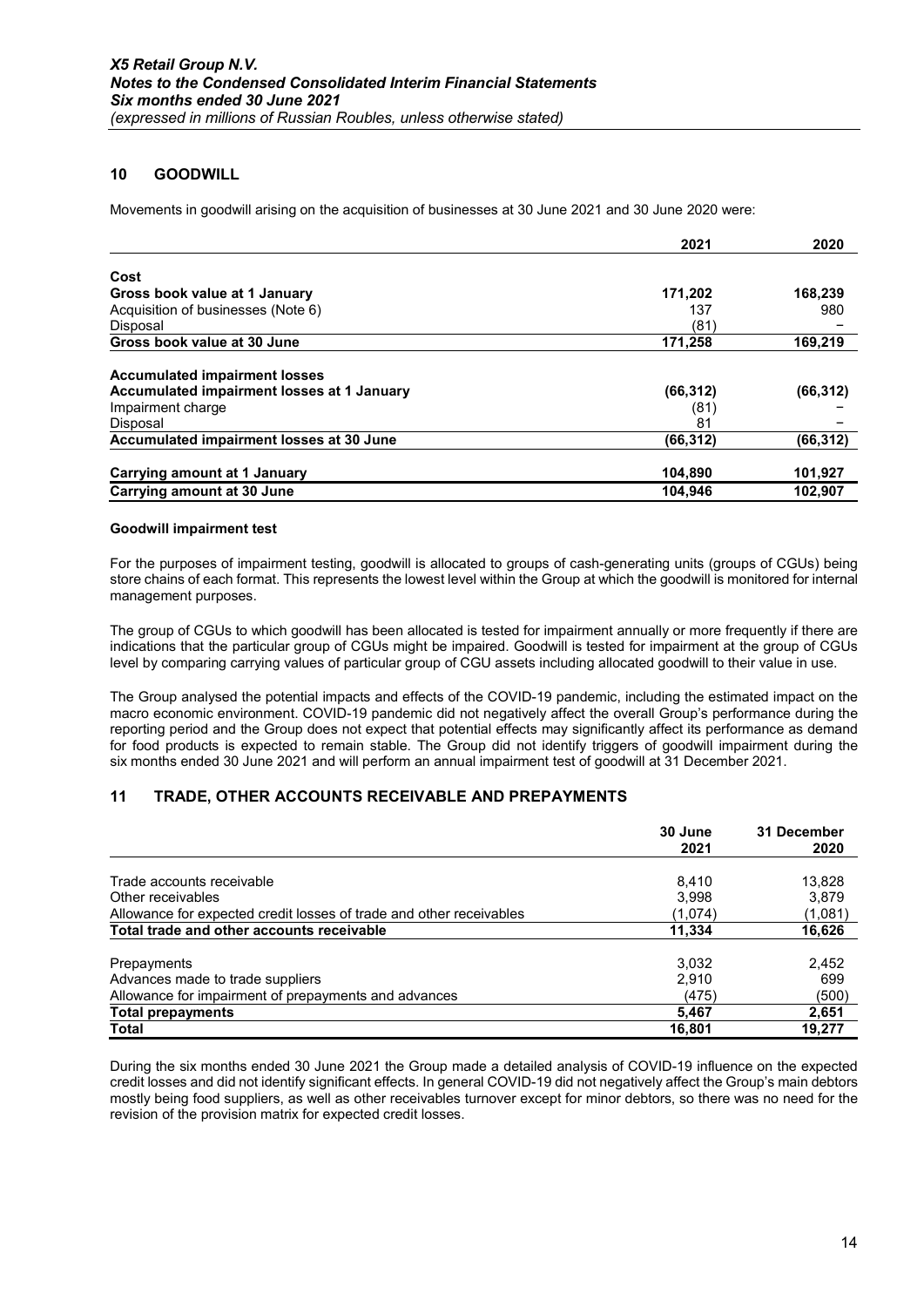### 12 PROVISIONS AND OTHER LIABILITIES

|                                                             | 30 June | 31 December |
|-------------------------------------------------------------|---------|-------------|
|                                                             | 2021    | 2020        |
| Other accounts payable and accruals                         | 23.144  | 26.604      |
| Accrued salaries and bonuses                                | 19.232  | 23.318      |
| Accounts payable for property, plant and equipment          | 14.212  | 13.264      |
| Taxes other than income tax                                 | 22,069  | 15,689      |
| Advances received                                           | 1.649   | 1,844       |
| Payables to landlords                                       | 907     | 1,055       |
| Provisions and liabilities for non-income tax uncertainties | 6.117   | 4,202       |
| <b>Total</b>                                                | 87.330  | 85.976      |

### 13 CONTRACT LIABILITIES

|                                                               | 30 June<br>2021 | 31 December<br>2020 |
|---------------------------------------------------------------|-----------------|---------------------|
| <b>Short-term contract liabilities</b>                        |                 |                     |
| Short-term contract liabilities related to loyalty programmes | 2.737           | 1,955               |
| Advances received from wholesales customers                   | 363             | 32                  |
| Advances received from other customers                        | 292             | 211                 |
| Total short-term contract liabilities                         | 3.392           | 2,198               |

### 14 BORROWINGS

The Group had the following borrowings at 30 June 2021 and 31 December 2020:

|                                         | <b>Final maturity</b> | <b>Fair value</b> |         | <b>Carrying value</b> |         |
|-----------------------------------------|-----------------------|-------------------|---------|-----------------------|---------|
| <b>Current</b>                          | vear*                 | 2021              | 2020    | 2021                  | 2020    |
|                                         |                       |                   |         |                       |         |
| RUB Bonds X5 FINANSE LLC series BO-05   | 2021                  | 393               | 386     | 390                   | 390     |
| RUB Bonds X5 FINANSE LLC series BO-07   | 2022                  | 5,080             |         | 4,999                 |         |
| RUB Bonds X5 FINANSE LLC series 001P-04 | 2021                  | 5,010             | 5,115   | 5,000                 | 4,998   |
| RUB Bonds X5 FINANSE LLC series 001P-05 | 2022                  | 5,068             |         | 4,998                 |         |
| RUB Bonds X5 FINANSE LLC series 001P-06 | 2022                  | 10.040            |         | 9.996                 |         |
| RUB Bonds X5 FINANSE LLC series 001P-07 | 2022                  | 4,981             |         | 4,998                 |         |
| RUB Bonds X5 FINANSE LLC series 001P-10 | 2022                  | 9.961             |         | 9.993                 |         |
| <b>RUB Bilateral Loans</b>              | 2021                  | 35,900            | 71,638  | 35,900                | 71,638  |
| <b>Total current borrowings</b>         |                       | 76,433            | 77,139  | 76,274                | 77,026  |
|                                         |                       |                   |         |                       |         |
| Non-current                             |                       |                   |         |                       |         |
| RUB Bonds X5 FINANSE LLC series BO-04   | 2022                  | 2,179             | 2,134   | 2,149                 | 2,149   |
| RUB Bonds X5 FINANSE LLC series BO-06   | 2022                  | 1,229             | 1,330   | 1,201                 | 1,201   |
| RUB Bonds X5 FINANSE LLC series BO-07   |                       |                   | 5,188   |                       | 4,998   |
| RUB Bonds X5 FINANSE LLC series 001P-01 | 2023                  | 98                | 99      | 96                    | 96      |
| RUB Bonds X5 FINANSE LLC series 001P-02 | 2023                  | 7                 | 8       | 8                     | 8       |
| RUB Bonds X5 FINANSE LLC series 001P-03 | 2023                  | 42                | 42      | 48                    | 48      |
| RUB Bonds X5 FINANSE LLC series 001P-05 |                       |                   | 5,163   |                       | 4,997   |
| RUB Bonds X5 FINANSE LLC series 001P-06 |                       |                   | 10,245  |                       | 9,993   |
| RUB Bonds X5 FINANSE LLC series 001P-07 |                       |                   | 5,080   |                       | 4,996   |
| RUB Bonds X5 FINANSE LLC series 001P-08 | 2022                  | 4,994             | 5,100   | 4,997                 | 4,996   |
| RUB Bonds X5 FINANSE LLC series 001P-09 | 2022                  | 4,994             | 5,100   | 4,997                 | 4,996   |
| RUB Bonds X5 FINANSE LLC series 001P-10 |                       |                   | 10,215  |                       | 9,990   |
| RUB Bonds X5 FINANSE LLC series 001P-11 | 2022                  | 9.810             | 10.025  | 9.999                 | 9,998   |
| RUB Bonds X5 FINANSE LLC series 001P-12 | 2023                  | 9,732             | 9,991   | 9,986                 | 9,999   |
| <b>RUB Bilateral Loans</b>              | 2024                  | 153,295           | 116,536 | 156,442               | 116,456 |
| <b>Total non-current borrowings</b>     |                       | 186,380           | 186,256 | 189,923               | 184,921 |
| <b>Total borrowings</b>                 |                       | 262,813           | 263,395 | 266,197               | 261,947 |

In case of the Group's Bonds - the next put-option date.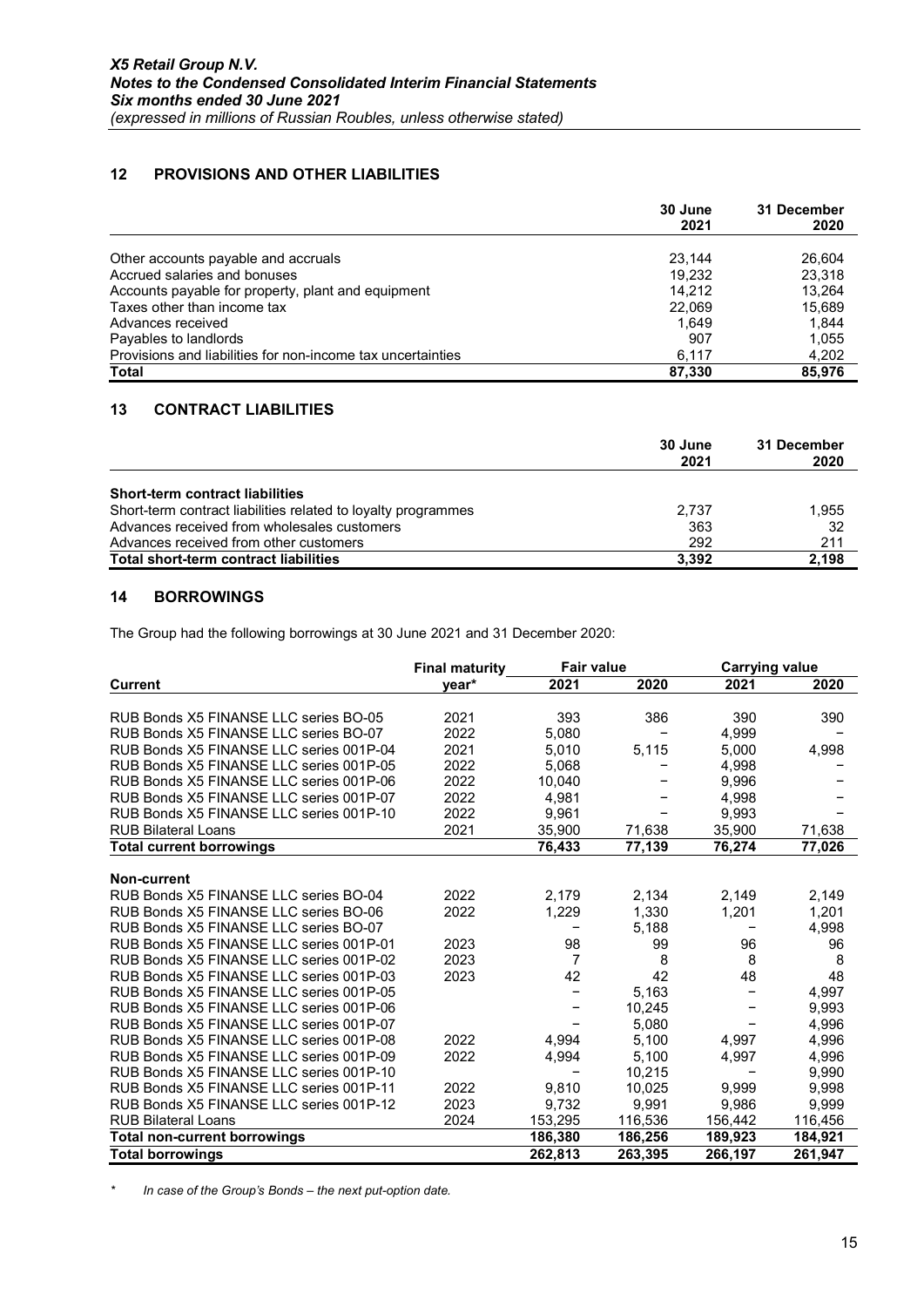### 14 BORROWINGS (continued)

The weighted average effective interest rate on X5's total borrowings for the six months ended 30 June 2021 comprised 6.14% per annum (six months ended 30 June 2020: 7.31%).

All borrowings at 30 June 2021 are shown net of related transaction costs of RUB 110 which are amortised over the term of the loans using the effective interest method (31 December 2020: RUB 98). Borrowing costs capitalised for the six months ended 30 June 2021 amounted to RUB 6 and were included as part of additions in Property, plant and equipment and Other intangible assets in Note 8 (six months ended 30 June 2020: RUB 14). The capitalisation rate used to determine the amount of borrowing costs eligible for capitalisation was approximate to weighted average effective interest rate for the period.

Change in total borrowings in amount of RUB 4,250 for the six months ended 30 June 2021 equals to the proceeds from borrowings in amount of RUB 60,855, repayment of borrowings in amount of RUB 56,189 (the Condensed Consolidated Interim Statement of Cash Flows), and other non-cash movements in amount of RUB 450 plus amortisation of transaction costs in amount of RUB 34.

Change in total borrowings in amount of RUB 3,845 for the six months ended 30 June 2020 equals to the proceeds from borrowings in amount of RUB 91,366, repayment of borrowings in amount of RUB 87,579 (the Condensed Consolidated Interim Statement of Cash Flows) plus amortisation of transaction costs in amount of RUB 58.

In accordance with a few loan agreements the Group maintains an optimal leverage ratio by tracking covenant: the maximum level of Net Debt/EBITDA pre-IFRS 16 (4.00/4.25 during 2 quarters after acquisition). As at 30 June 2021 the Group complied with this covenant and Net Debt/EBITDA pre-IFRS 16 was equal to 1.68 (31 December 2020: 1.67). For calculation EBITDA pre-IFRS 16 please refer to Note 5.

### 15 SHARE CAPITAL

As at 30 June 2021 the Group had 190,000,000 authorised ordinary shares (31 December 2020: 190,000,000) of which 67,888,696 (31 December 2020: 67,882,444) ordinary shares were outstanding and 4,521 ordinary shares in amount of RUB 42 were held as treasury stock (31 December 2020: 10,774 ordinary shares in amount of RUB 92). The nominal par value of each ordinary share is EUR 1.

Dividends approved for distribution at the General Meeting in May 2021 have been paid in the amount of RUB 30,006 during the six months ended 30 June 2021 (RUB 441.99 per share).

Dividends approved for distribution at the General Meeting in May 2020 have been paid in the amount of RUB 29,996 during the six months ended 30 June 2020 (RUB 441.88 per share).

#### 16 EARNINGS PER SHARE

Basic earnings per share are calculated by dividing the profit or loss attributable to equity holders of the Company by the weighted average number of ordinary shares in issue during the period, excluding treasury shares.

Earnings per share were calculated as follows:

|                                                                | Six months<br>ended<br>30 June 2021 | Six months<br>ended<br>30 June 2020 |
|----------------------------------------------------------------|-------------------------------------|-------------------------------------|
| Profit attributable to equity holders of the parent            | 22.558                              | 18,773                              |
| Weighted average number of ordinary shares in issue            | 67,883,895                          | 67,884,287                          |
| Effect of share options awarded to employees, number of shares | 2,595                               | 809                                 |
| Weighted average number of ordinary shares for the purposes of |                                     |                                     |
| diluted earnings per share                                     | 67,886,490                          | 67,885,096                          |
| Basic earnings per share for profit for the period             |                                     |                                     |
| (expressed in RUB per share)                                   | 332.30                              | 276.54                              |
| Diluted earnings per share for profit for the period           |                                     |                                     |
| (expressed in RUB per share)                                   | 332.29                              | 276.54                              |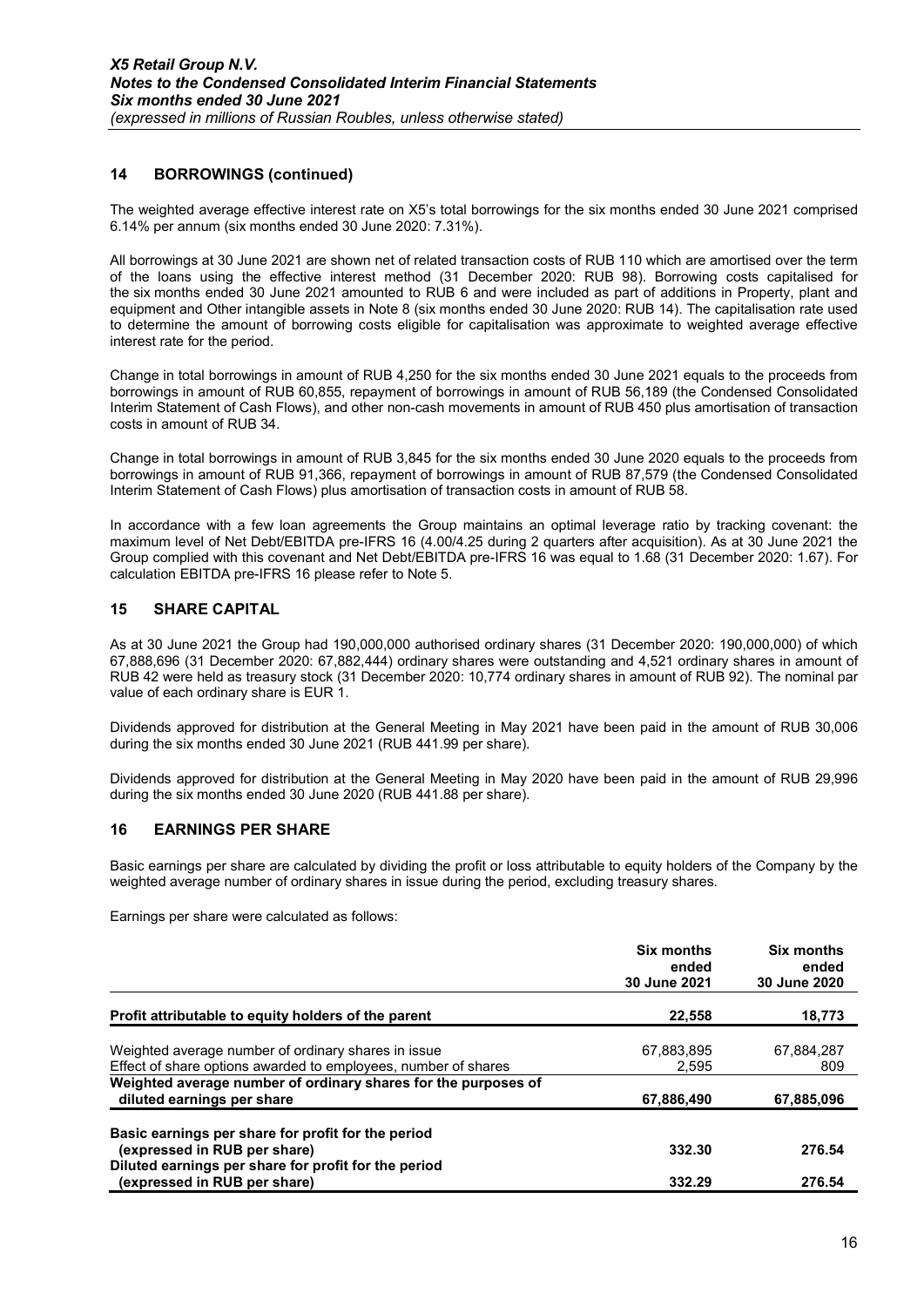### 17 REVENUE

|                                         | Six months ended 30 June 2021 |                    |              |          |           |
|-----------------------------------------|-------------------------------|--------------------|--------------|----------|-----------|
|                                         |                               |                    | <b>Other</b> |          |           |
|                                         | Pyaterochka                   | <b>Perekrestok</b> | Karusel      | segments | Total     |
| Revenue from sale of goods through      |                               |                    |              |          |           |
| own stores (at a point of time)         | 844.098                       | 169.230            | 18.203       | 8.237    | 1,039,768 |
| Revenue from sale of goods through      |                               |                    |              |          |           |
| franchisees (at a point of time)        | 10.224                        | 199                |              |          | 10,423    |
| Revenue from wholesale of goods         |                               |                    |              |          |           |
| (at a point of time)                    | 181                           | 506                | 223          | 1.125    | 2,035     |
| Revenue from other services (over time) | 195                           | 126                | 13           | 1.143    | 1,477     |
| Total                                   | 854.698                       | 170.061            | 18.439       | 10.505   | 1,053,703 |

|                                         | Six months ended 30 June 2020 |                    |              |          |         |
|-----------------------------------------|-------------------------------|--------------------|--------------|----------|---------|
|                                         |                               |                    | <b>Other</b> |          |         |
|                                         | Pyaterochka                   | <b>Perekrestok</b> | Karusel      | segments | Total   |
| Revenue from sale of goods              |                               |                    |              |          |         |
| (at a point of time)                    | 768.481                       | 148.121            | 31.636       | 5.609    | 953,847 |
| Revenue from sale of goods through      |                               |                    |              |          |         |
| franchisees (at a point of time)        | 7.358                         | 230                |              |          | 7,588   |
| Revenue from wholesale of goods         |                               |                    |              |          |         |
| (at a point of time)                    | 43                            | 484                |              | 69       | 596     |
| Revenue from other services (over time) | 204                           | 212                | 16           | 162      | 594     |
| Total                                   | 776,086                       | 149.047            | 31,652       | 5.840    | 962.625 |

### 18 LEASE/SUBLEASE AND OTHER INCOME

|                                                                    | <b>Six months</b><br>ended<br>30 June 2021 | <b>Six months</b><br>ended<br>30 June 2020 |
|--------------------------------------------------------------------|--------------------------------------------|--------------------------------------------|
|                                                                    |                                            |                                            |
| Lease/sublease income                                              | 3.498                                      | 2,948                                      |
| Income from sales of waste                                         | 3.593                                      | 1,506                                      |
| Gain on derecognition of right-of-use assets and lease liabilities | 1.190                                      | 782                                        |
| Other                                                              | 3.141                                      | 2,715                                      |
| <b>Total</b>                                                       | 11.422                                     | 7.951                                      |

### 19 FINANCE INCOME AND COSTS

|                                       | <b>Six months</b><br>ended<br>30 June 2021 | <b>Six months</b><br>ended<br>30 June 2020 |
|---------------------------------------|--------------------------------------------|--------------------------------------------|
| Interest expense on lease liabilities | 19.430                                     | 20,053                                     |
| Interest expense on borrowings        | 7.611                                      | 7,830                                      |
| Interest income                       | (16)                                       | (31)                                       |
| Other finance costs, net              | 491                                        | 751                                        |
| Total                                 | 27.516                                     | 28,603                                     |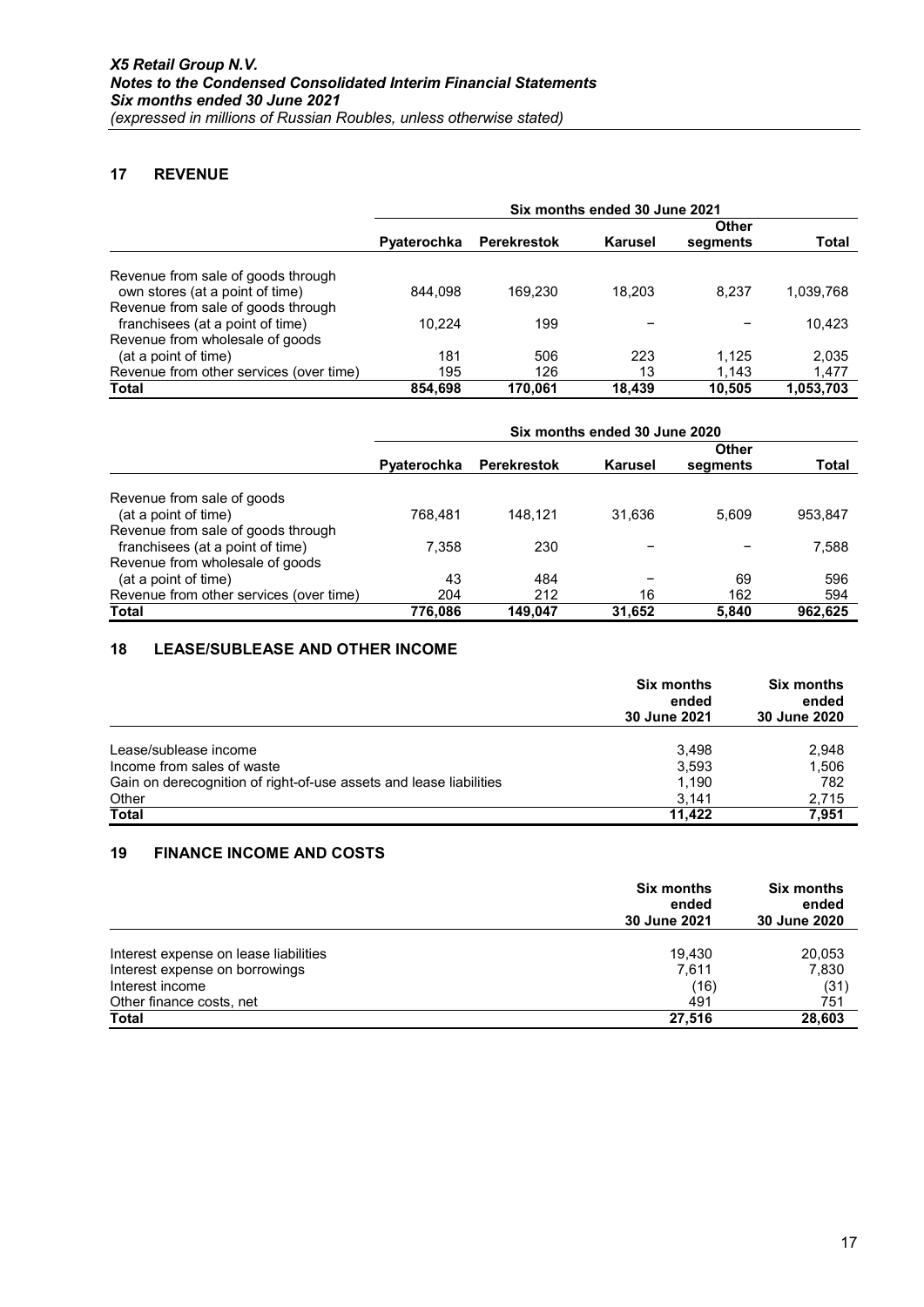### 20 SHARE-BASED PAYMENTS

#### Employee stock plan

Members of the Supervisory Board are entitled to annual awards of restricted stock units (RSUs) under the Company's Restricted Stock Unit Plan (RSU Plan) approved at the AGM in 2010. RSU awards to members of the Supervisory Board are not subject to performance criteria and determined by the General Meeting of Shareholders.

During the six months ended 30 June 2021 a total number of 48,447 RSUs were awarded under tranche 12 and will vest in 2024 (six months ended 30 June 2020: a total number of 48,536 RSUs were awarded under tranche 11 and will vest in 2023). A total number of 39,645 RSUs vested during the six months ended 30 June 2021 (six months ended 30 June 2020: 26,485). Upon vesting these RSUs were converted into GDRs registered in the participant's name. The GDRs are kept in custody during a two-year lock-in period during which the GDRs cannot be traded. In accordance with the RSU Plan rules the lock-in restrictions do not apply in case of accelerated release of GDRs, if and when a Supervisory Board member ceases to be a member of the Supervisory Board.

In total during the six months ended 30 June 2021 the Group recognised an expense related to the RSU plan in the amount of RUB 45 (expense during six months ended 30 June 2020: RUB 27). At 30 June 2021 the equity component was RUB 74 (31 December 2020: RUB 104). The fair value of services received in return for the conditional RSUs awarded to employees is measured by reference to the market price of the GDRs which is determined at award date.

Details of the conditional rights outstanding during the six months ended 30 June 2021 and 30 June 2020 were as follows:

|                                 | 30 June 2021                       |                                        | 30 June 2020                       |                                        |
|---------------------------------|------------------------------------|----------------------------------------|------------------------------------|----------------------------------------|
|                                 | Number of<br>conditional<br>rights | Weighted<br>average fair<br>value, RUB | Number of<br>conditional<br>rights | Weighted<br>average fair<br>value, RUB |
| Outstanding at the beginning of |                                    |                                        |                                    |                                        |
| the period                      | 116.479                            | 2,025.96                               | 109.751                            | 1.987.74                               |
| Awarded during the period       | 48.447                             | 2.243.40                               | 48,536                             | 2,185.02                               |
| Vested during the period        | (39,645)                           | 1,878.24                               | (26,485)                           | 2,114.26                               |
| Outstanding at the end of       |                                    |                                        |                                    |                                        |
| the period                      | 125.281                            | 2,156.79                               | 131,802                            | 2.034.96                               |

### 21 INCOME TAX

|                                                                          | <b>Six months</b><br>ended<br>30 June 2021 | <b>Six months</b><br>ended<br>30 June 2020 |
|--------------------------------------------------------------------------|--------------------------------------------|--------------------------------------------|
| Current income tax charge                                                | 8.920                                      | 8,382                                      |
| Deferred income tax (benefit)/charge<br>Income tax charge for the period | (414)<br>8.506                             | (752)<br>7,630                             |

#### 22 SEASONALITY

Usually the Group experiences seasonal effects on its business − increased customer activity in December results in an increase in sales made by the Group (approximately 25-40% higher than annual monthly average). The majority of expenses have the same trend as sales with the following exceptions: utility expenses are normally higher during winter period due to increased electricity and heating service consumption.

#### 23 FINANCIAL RISKS MANAGEMENT

The Group's activities expose it to a variety of financial risks: market risk (including currency risk and interest rate risk), credit risk and liquidity risk. The condensed consolidated interim financial statements do not include all financial risk management information and disclosures required in the annual consolidated financial statements; they should be read in conjunction with the Group's annual consolidated financial statements as at 31 December 2020. There have been no changes in the risk management department since year end or in any risk management policies.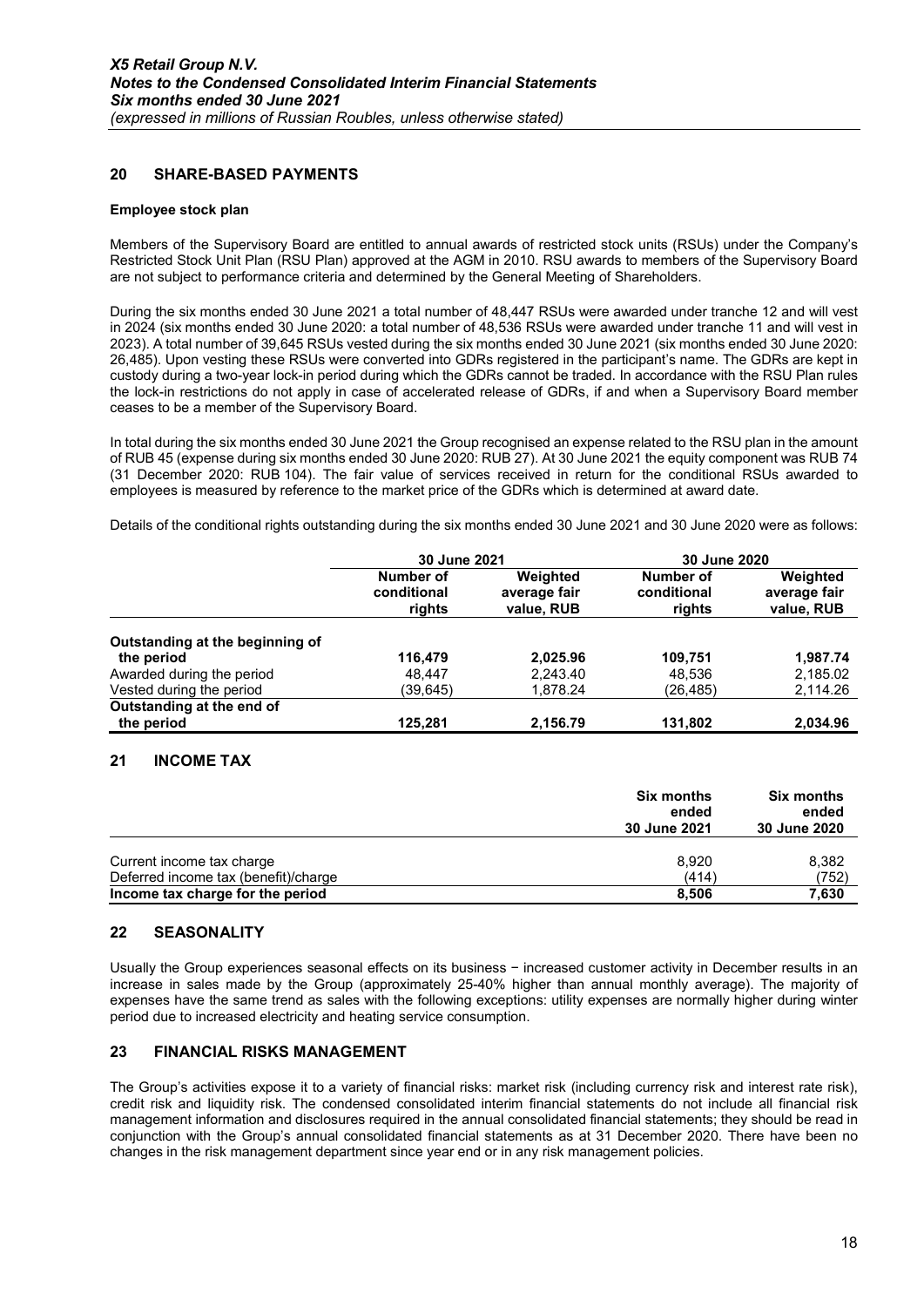### 23 FINANCIAL RISKS MANAGEMENT (continued)

#### Market risk − currency risk

The Group is exposed to foreign exchange risk arising from foreign currency denominated assets and liabilities with respect to import purchases and lease liabilities. As at 30 June 2021 the Group had trade accounts payable denominated in foreign currency in the amount of RUB 8,799 (31 December 2020: RUB 6,336) and leases in the amount of RUB 12,710 (31 December 2020: RUB 14,649). As at 30 June 2021 the Group did not have any other significant assets and liabilities denominated in foreign currency and the exposure for the Group was estimated as not significant.

#### Market risk − interest rates risk

As at 30 June 2021 the Group had no floating interest-bearing assets, but had 32% share of borrowings with floating interest rates based on the Key rate of the Central Bank of the Russian Federation including financial instruments limiting the corridor of rate fluctuations for 5% share of borrowings. If the Key rate had been 100 b.p. higher the profit before tax for the six months ended 30 June 2021 had been RUB 309 lower. If the Key rate had been 100 b.p. lower the profit before tax for the six months ended 30 June 2021 had been RUB 309 higher. The Group's income and operating cash inflows were largely independent of changes in market interest rates but part of The Group's interest expenses was marginally exposed to changes in market interest rates.

#### Liquidity risk

The following is an analysis of the contractual undiscounted cash flows payable under financial liabilities as at the reporting date at spot foreign exchange rates:

| 30 June 2021                | During 1 year | In 1 to 5 years | Over 5 years |
|-----------------------------|---------------|-----------------|--------------|
|                             |               |                 |              |
| Lease liabilities           | 107.437       | 376,449         | 275.639      |
| <b>Borrowings</b>           | 92.034        | 202.296         |              |
| Trade payables              | 160.836       |                 |              |
| Other financial liabilities | 57,725        | 736             |              |
| Total                       | 418,032       | 579,481         | 275,639      |
|                             |               |                 |              |
| 31 December 2020            | During 1 year | In 1 to 5 years | Over 5 years |
| Lease liabilities           | 105.141       | 369.835         | 260,555      |
| <b>Borrowings</b>           | 90,435        | 197,530         |              |
| Trade payables              | 170.909       |                 |              |
| Other financial liabilities | 64.627        | 1.935           |              |
| <b>Total</b>                | 431,112       | 569,300         | 260,555      |

At 30 June 2021 the Group had net current liabilities of RUB 210,581 (31 December 2020: RUB 202,400) including short-term borrowings of RUB 76,274 and short-term lease liabilities of RUB 69,493 (31 December 2020: short-term borrowings of RUB 77,026 and short-term lease liabilities of RUB 68,442).

At 30 June 2021 the Group had available bank credit limits of RUB 464,442 (31 December 2020: RUB 457,086).

At 30 June 2021 the Group had RUB registered bonds programme available for issue on MOEX of RUB 200,000 (31 December 2020: RUB 200,000).

#### 24 FAIR VALUE OF FINANCIAL INSTRUMENTS

Fair value is the price that would be received to sell an asset or paid to transfer a liability in an orderly transaction between market participants at the measurement date. The best evidence of fair value is price in an active market. An active market is one in which transactions for the asset or liability take place with sufficient frequency and volume to provide pricing information on an ongoing basis.

The estimated fair values of financial instruments have been determined by the Group using available market information, where it exists, and appropriate valuation methodologies. However, judgement is necessarily required to interpret market data to determine the estimated fair value.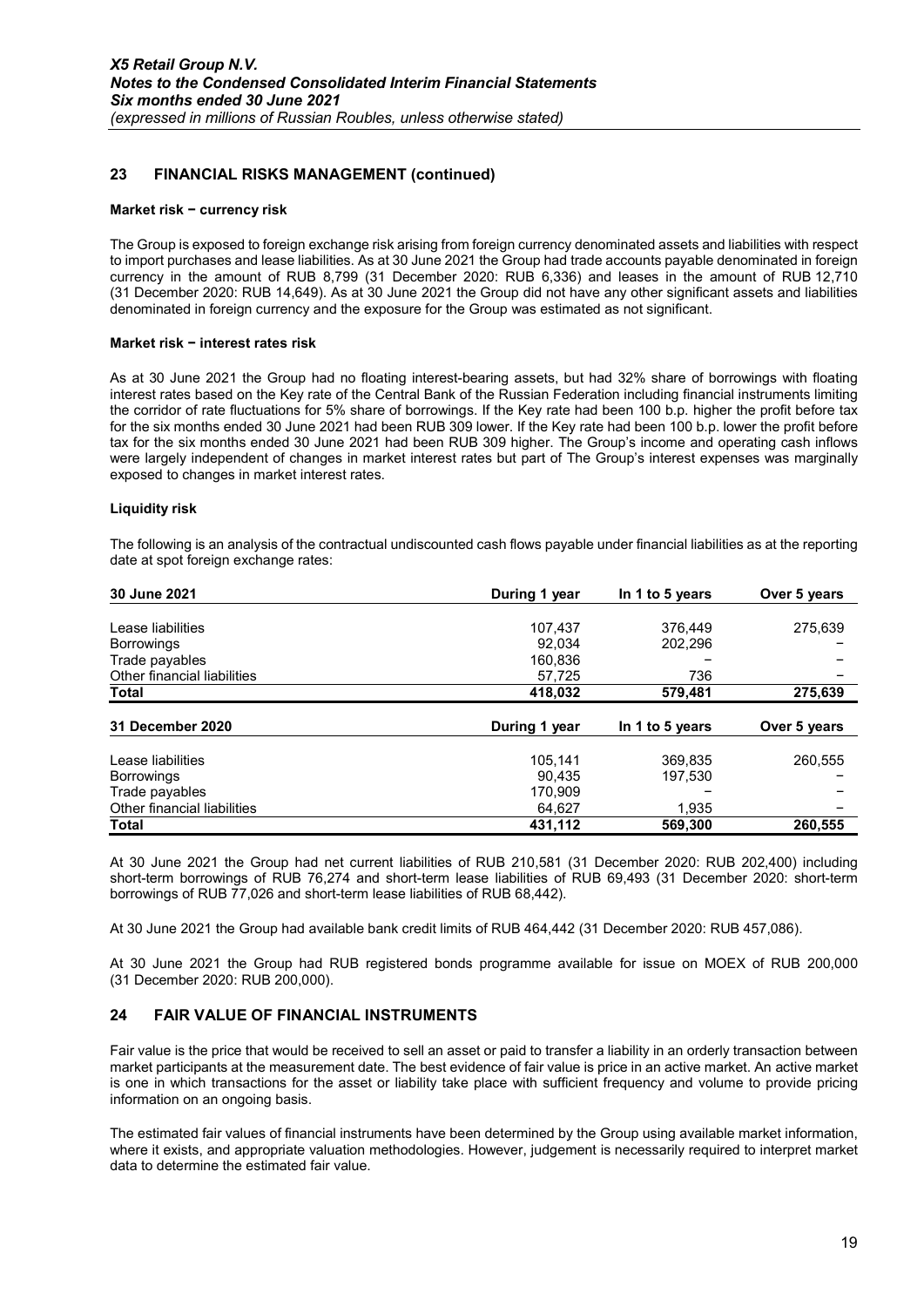### 24 FAIR VALUE OF FINANCIAL INSTRUMENTS (continued)

#### Financial assets carried at amortised cost

The estimated fair value of fixed interest rate instruments is based on estimated future cash flows expected to be received discounted at current interest rates for new instruments with similar credit risk and remaining maturity. Discount rates used depend on credit risk of the counterparty.

The carrying amount of cash and cash equivalents and trade and other financial receivables approximates their fair value. The measurement of trade and other receivables is classified in level 3 of the fair value hierarchy.

#### Liabilities carried at amortised cost

The fair value of bonds is based on quoted market prices. Fair values of other liabilities are classified in level 3 of the fair value hierarchy and are determined using valuation techniques. The fair value of other liabilities approximates their carrying amounts.

The fair value of bonds traded on the MOEX and the SE is determined based on active market quotations and amounted to RUB 73,618 at 30 June 2021 (31 December 2020: RUB 75,221). The measurement is classified in level 1 of the fair value hierarchy. The carrying value of these bonds amounted to RUB 73,855 at 30 June 2021 (31 December 2020: RUB 73,853) (Note 14). The fair value of long-term borrowings amounted to RUB 153,295 at 30 June 2021 (31 December 2020: RUB 116,536). The measurement is classified in level 3 of the fair value hierarchy and is determined based on expected cash flows discounted using interest rate of similar instruments available on the market. The carrying value of these long-term borrowings amounted to RUB 156,442 at 30 June 2021 (31 December 2020: RUB 116,456) (Note 14). The sensitivity analysis shows that the increase/decrease of the market interest rate by 10% leads to the decrease/increase of fair value of long-term borrowings by RUB 1,355 at 30 June 2021. The fair value of short-term borrowings was not materially different from their carrying amounts.

### 25 COMMITMENTS AND CONTINGENCIES

#### Operating environment of the Group

Russia continues economic reforms and development of its legal, tax and regulatory frameworks as required by a market economy. The COVID-19 worldwide outbreak was also increasing uncertainties. From the beginning of COVID-19 pandemic the Group has taken necessary measures to avoid direct impact of the pandemic on its operations with a special focus on protection of the health of employees and customers and uninterrupted business processes. The Group introduced measures such as mandatory body temperature checks for all employees entering its premises, provided masks and disposable gloves to operational personnel, introduced additional disinfection hours daily for all stores as well as additional disinfection in stores and other premises.

In June 2021 a number of Russian regions introduced mandatory vaccination against COVID-19 for certain categories of employees. In Moscow and the Moscow region companies with retail operations have been requested to ensure that not less than 60% of all personnel (including supply chain and headquarters) should be vaccinated against COVID-19 by 15 July 2021. In July 2021 the deadline was postponed to mid-August. Around 20 other regions also have mandatory vaccination requirements with different terms. For non-compliance with the requirement on the number of vaccinated employees in Moscow companies will be liable in the form of a fine or suspension of activity for 90 days. The Group monitors the changes in requirements and promotes vaccination in order to protect the health of its employees and ensure its uninterrupted operations. The Group expects to have at least the minimum required percentage of vaccinated employees by region based on the vaccination rate. At least in Moscow the vaccination has led to the recovery of shopping center traffic and the Group believes that with the spread of vaccination the negative effects from COVID-19 will diminish.

The Group has assessed a potential impact of the COVID-19 outbreak on its going concern (Note 2), impairment of noncurrent assets (Notes 8, 10) and allowance for expected credit losses (Note 11).

The future stability of the Russian economy is largely dependent upon the impact and span of the COVID-19 including the new variants of the virus such as so called Delta plus, the measures taken to contain the spread of the virus and further government reforms, developments and the effectiveness of economic, financial and monetary measures undertaken by the government. Should the economy be in a long-term recession after the pandemic that may affect the Group's financial position, cash flows and results of operations. The Group expects that this effect may be compensated by new opportunities provided by online sales and express deliveries from stores, dark kitchens and restaurants.

Management believes it is taking appropriate measures to support the sustainability of the Group's business in the current circumstances.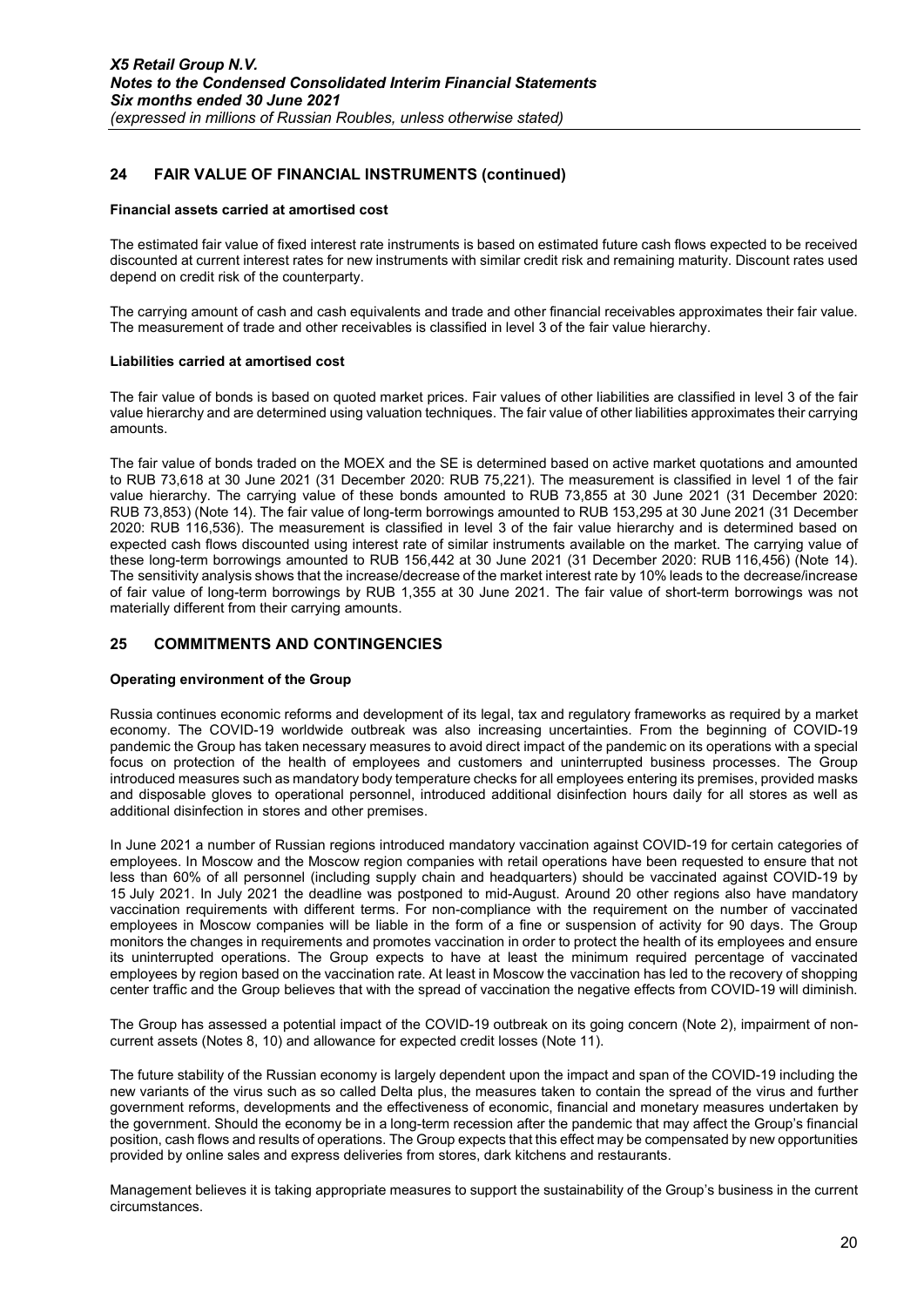### 25 COMMITMENTS AND CONTINGENCIES (continued)

#### Capital expenditure commitments

At 30 June 2021 the Group contracted for capital expenditure of RUB 7,845 (net of VAT) (31 December 2020: RUB 7,144).

#### Legal contingencies

The Group has been and continues to be the subject of legal proceedings and adjudications from time to time. Management believes that there are no current legal proceedings or other claims outstanding, which could have a material effect on the result of operations or financial position of the Group and which have not been accrued at 30 June 2021.

#### Taxation environment

Russian tax, customs, and currency legislation allows for various interpretations and is subject to frequent amendments. Relevant regional and federal authorities can challenge the Group management interpretation of legislation provisions in the context of the Group's transactions and operations. The Group includes companies incorporated outside Russia. These companies are subject to tax at the rates prescribed by the legislation of the jurisdiction where the companies are tax residents. According to the Russian legislation, foreign companies of the Group are not subject to profit tax except for cases of withholding tax (i.e. dividends, interest, capital gain, etc.), since tax obligations of the foreign companies of the Group are determined on the assumption that the foreign companies of the Group are not Russian tax residents.

In 2021 Russian legislative authorities performed further update of state taxation system and continue to diligently collaborate with foreign tax authorities in the framework of an international tax information exchange which makes corporate operations more transparent. After the speech of the Russian President in 2020 about the intention to increase withholding tax rate on dividends and interest paid from Russia to the so-called "offshore jurisdictions" it is generally known that the Russian Ministry of Finance sent letters to finance ministries of some foreign jurisdictions regarding proposed changes to the current tax rates provided in Double Tax Treaties (DTTs), including Cyprus, Luxembourg, Malta and the Netherlands.

In the second half of 2020 it was officially announced by the Russian Ministry of Finance, Russia signed a Protocol to amend the double tax treaties with Cyprus, Luxembourg and Malta. The parties agreed to raise the basic tax rate on dividends and interest to 15% with exceptions for public companies for which the rate stays 5%. The changes related to DTTs with Cyprus and Malta come into force from 1 January 2021, with Luxemburg from 1 January 2022 and would not apply retrospectively. In May 2021 the Federal law of denunciation the DTT with the Netherlands was adopted, as a result respective DTT expires starting from 2022. These changes would not apply retrospectively to income paid prior to 2022. Besides that, the Russian Ministry of Finance plans to change tax agreements with Hong Kong, Singapore and Switzerland.

The Russian transfer pricing legislation is to the large extent aligned with the international transfer pricing principles developed by the Organisation for Economic Cooperation and Development. Starting from 1 January 2019, a significant number of domestic transactions was excluded from the transfer pricing control in Russia. Only transactions between Russian companies that apply different tax rates on profits or special tax regimes are subject to the rules, and only if income from those transactions exceeds RUB 1 billion per year. Moreover, starting from 1 January 2019, a threshold of RUB 60 million applies for cross-border transactions to be classified as controlled for transfer pricing purposes.

The amendments described above as well as recent trends of interpretation and application of particular provisions of the Russian tax legislation highlight the fact that tax authorities can enter the more rigid position with regards to the interpretation of the legislation and tax calculations. Therefore, tax authorities can dispute lawfulness of transactions and accounting methods that were previously out of question. As a result, material additional taxes, penalties and fines can be charged. It is impossible to forecast the amount of potential claims and to evaluate the probability of an unfavourable outcome. Generally, tax audits can cover three calendar years preceding the year in which the decision on the performance of audit is adopted. In certain circumstances a tax audit can cover earlier tax periods.

MLI standards came into effect on 1 January 2021. The MLI requires the setting of minimum standards – rules that must be observed in order to benefit from reduced rates under a tax treaty. The Russian Federation adopted the following standards:

- The principal purpose test (PPT); and
- Simplified limitation on benefits (sLoB).